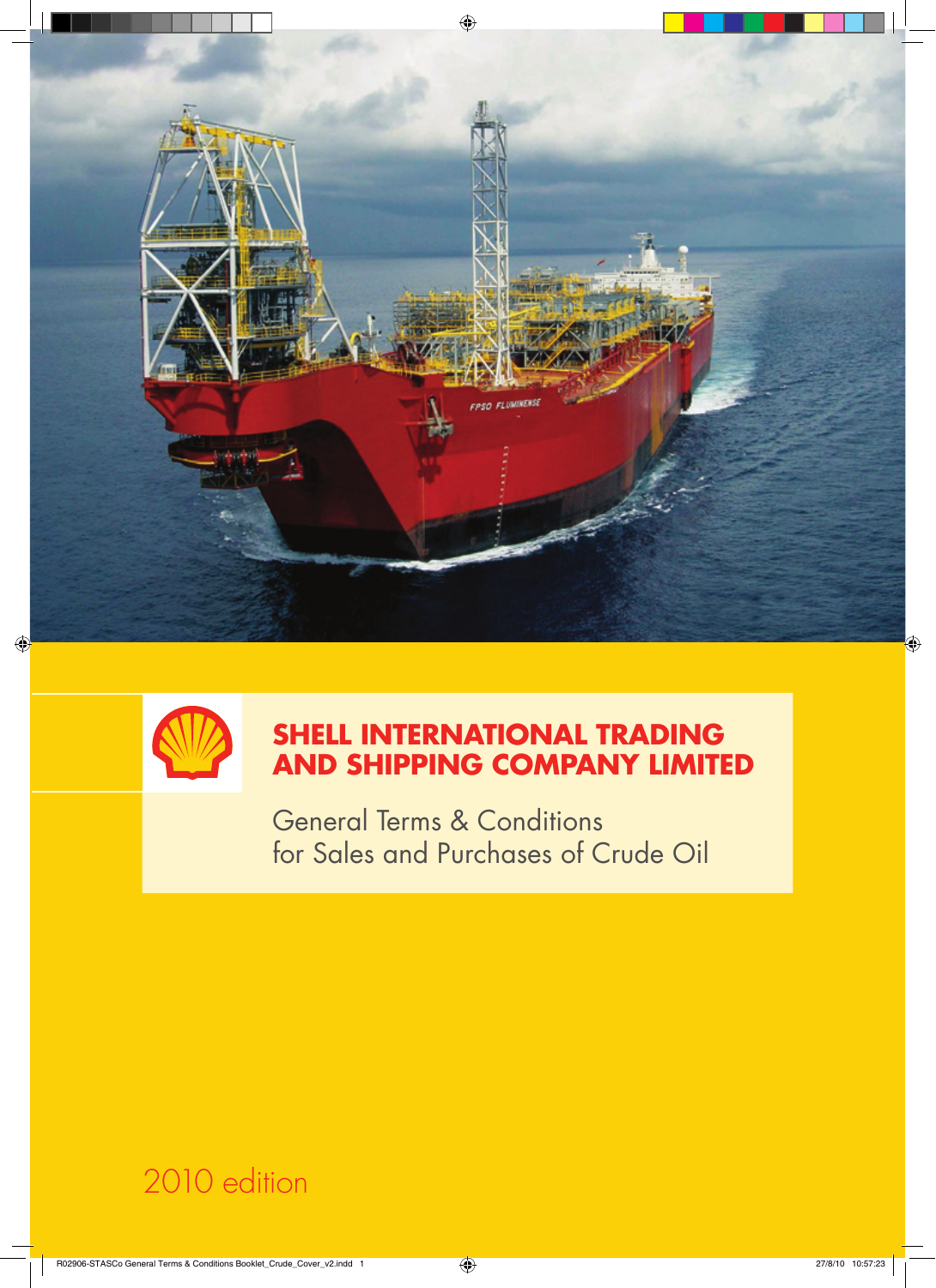## **CONTENTS**

## **PART ONE**

| In respect of FOB deliveries |  | 3                                                                               |                |
|------------------------------|--|---------------------------------------------------------------------------------|----------------|
| Section 1. - Delivery        |  |                                                                                 | 3              |
|                              |  | Section 2. - Measurement and sampling, independent inspection and certification | 3              |
|                              |  | Section 3. - Risk and Property                                                  | $\mathcal{S}$  |
| Section 4. $-$ Laydays       |  |                                                                                 | 3              |
|                              |  | Section 5. - Nomination of Vessels, etc.                                        | $\overline{A}$ |
|                              |  | Section 6. - Arrival of Vessel, loading, Berth etc.                             | 6              |
|                              |  | Section 7. - Time allowed, delays and demurrage                                 |                |

## **PART TWO**

|                           | In respect of CFR, CIF and DES deliveries                                            | 10 |
|---------------------------|--------------------------------------------------------------------------------------|----|
| Section 8. - Delivery     |                                                                                      | 10 |
|                           | Section 9. – Measurement and sampling, independent inspection and certification      | 10 |
|                           | Section $10. -$ Risk and Property                                                    | 12 |
|                           | Section 11. - Laydays and Indicative Discharge Dates                                 | 12 |
| Section $12. -$ Insurance |                                                                                      | 12 |
|                           | Section 13. - Charterparty conditions                                                | 4  |
|                           | Section 14. - Nomination of Vessels, etc.                                            | 15 |
|                           | Section 15. - Arrival of Vessel, Berth, discharge, etc.                              | 17 |
|                           | Section 16. - Time allowed, delays and demurrage                                     | 18 |
|                           | Section 17. - Additional provisions for offshore-loaded North Sea/Atlantic crude oil | 20 |
|                           |                                                                                      |    |

## **PART THREE**

| In respect of Ex Tank, Into Tank, In Situ (stock transfer) and Free Into Pipeline ("FIP") deliveries |                                                                | $22\,$ |
|------------------------------------------------------------------------------------------------------|----------------------------------------------------------------|--------|
| Section 18. - Nominations                                                                            |                                                                | 22.    |
|                                                                                                      | Section 19. - Measurement and sampling; independent inspection | 22.    |
|                                                                                                      | Section 20. $-$ Risk and Property                              | 23.    |

## **PART FOUR**

| In respect of Delivered at Frontier ("DAF") deliveries |                                                                                  | 24 |
|--------------------------------------------------------|----------------------------------------------------------------------------------|----|
| Section $21. -$ Nominations                            |                                                                                  | 24 |
| Section $22. -$ Delivery                               |                                                                                  | 24 |
|                                                        | Section 23. - Risk and Property                                                  | 25 |
|                                                        | Section 24. - Measurement and Sampling, independent inspection and certification | 25 |
|                                                        | Section $25. -$ Independent Inspection                                           | 26 |
|                                                        | Section 26. - Other Terms and Conditions                                         | 26 |
|                                                        |                                                                                  |    |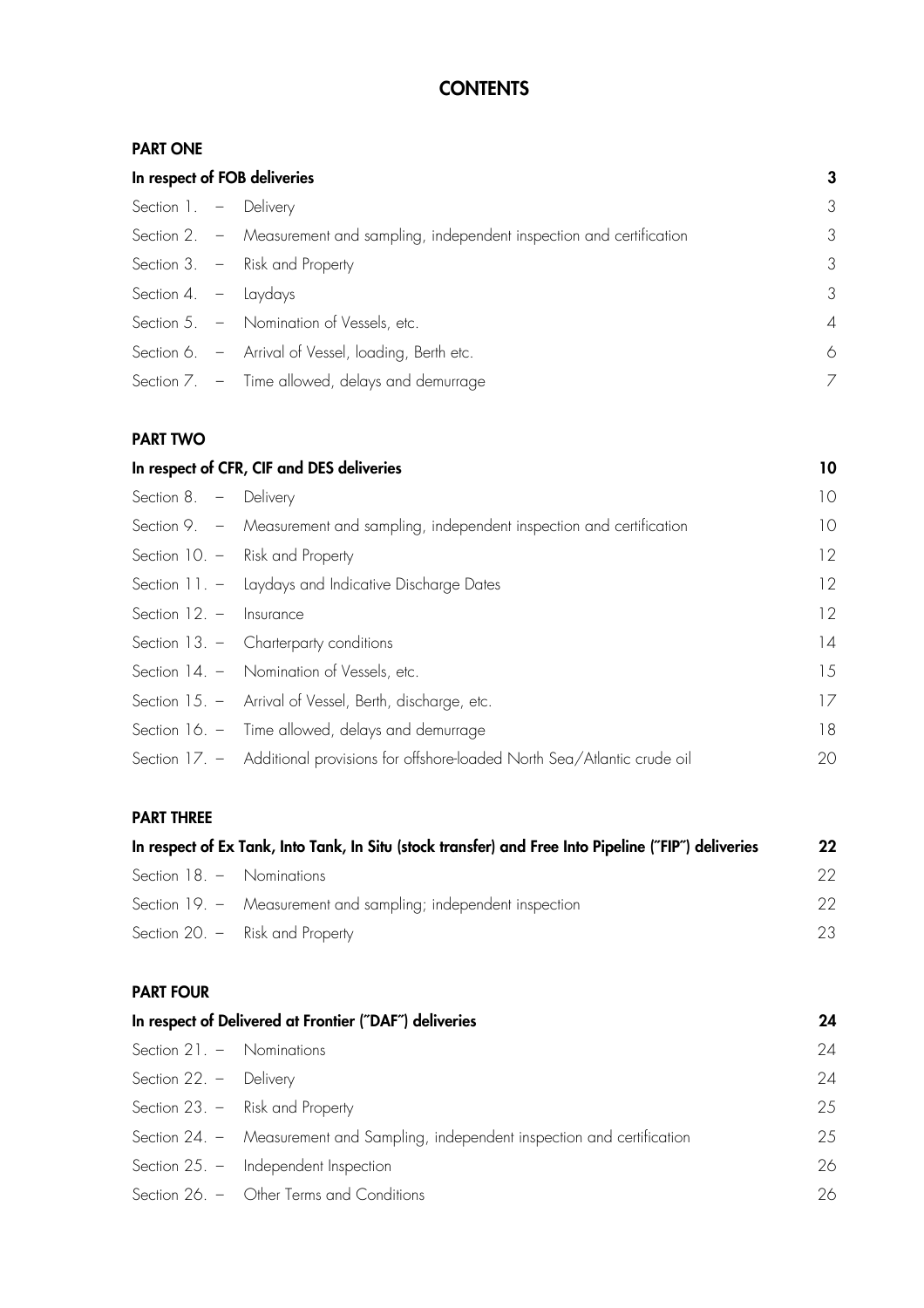## **PART FIVE**

|                              | Applicable to each of Parts One, Two, Three and Four                | 27 |
|------------------------------|---------------------------------------------------------------------|----|
|                              | Section $27. -$ Definitions, etc.                                   | 27 |
|                              | Section 28. - Quality and Claims in respect of quality and quantity | 29 |
|                              | Section 29. - Health, Safety and Environment                        | 30 |
| Section 30. - Destination    |                                                                     | 30 |
|                              | Section 31. - VAT, GST, MOT and other taxes, duties etc.            | 31 |
| Section $32. - \rho$ Payment |                                                                     | 33 |
|                              | Section 33. - New and changed regulations, etc.                     | 38 |
|                              | Section 34. - Force majeure, etc.                                   | 38 |
|                              | Section $35. -$ Limitation of liabilities                           | 39 |
|                              | Section 36. - Termination or suspension, etc.                       | 40 |
|                              | Section $37. -$ Limitation on assignment                            | 40 |
| Section 38. - Notices        |                                                                     | 40 |
|                              | Section 39. - Trade controls and boycotts                           | 41 |
|                              | Section 40. - Facilitation Payments and Anti-Corruption             | 41 |
|                              | Section 41. - Referee, High Court, Arbitration and Small Claims     | 41 |
|                              | Section 42. - Miscellaneous                                         | 42 |
|                              | Section 43. - Applicable law                                        | 44 |

## **PART SIX**

| <b>Schedules</b> |                                                                                                                                       | 45 |
|------------------|---------------------------------------------------------------------------------------------------------------------------------------|----|
|                  | Schedule A - Seller's Indemnity format                                                                                                | 45 |
|                  | Schedule B - Letter of Credit format                                                                                                  | 47 |
|                  | Schedule C - Standby Letter of Credit format                                                                                          | 49 |
|                  | Schedule D - Additional Provisions in respect of deliveries via the Druzhba and connected<br>pipelines                                | 50 |
|                  | Schedule E - Requirements in respect of Vessels at the Loading Terminal or Discharge Port and,<br>where applicable, during the voyage | 52 |
|                  | Schedule F - Shell Casualty Procedure                                                                                                 | 55 |
|                  | Schedule G - Supplement in respect of FOB sales of Oman Export Blend crude oil                                                        | 56 |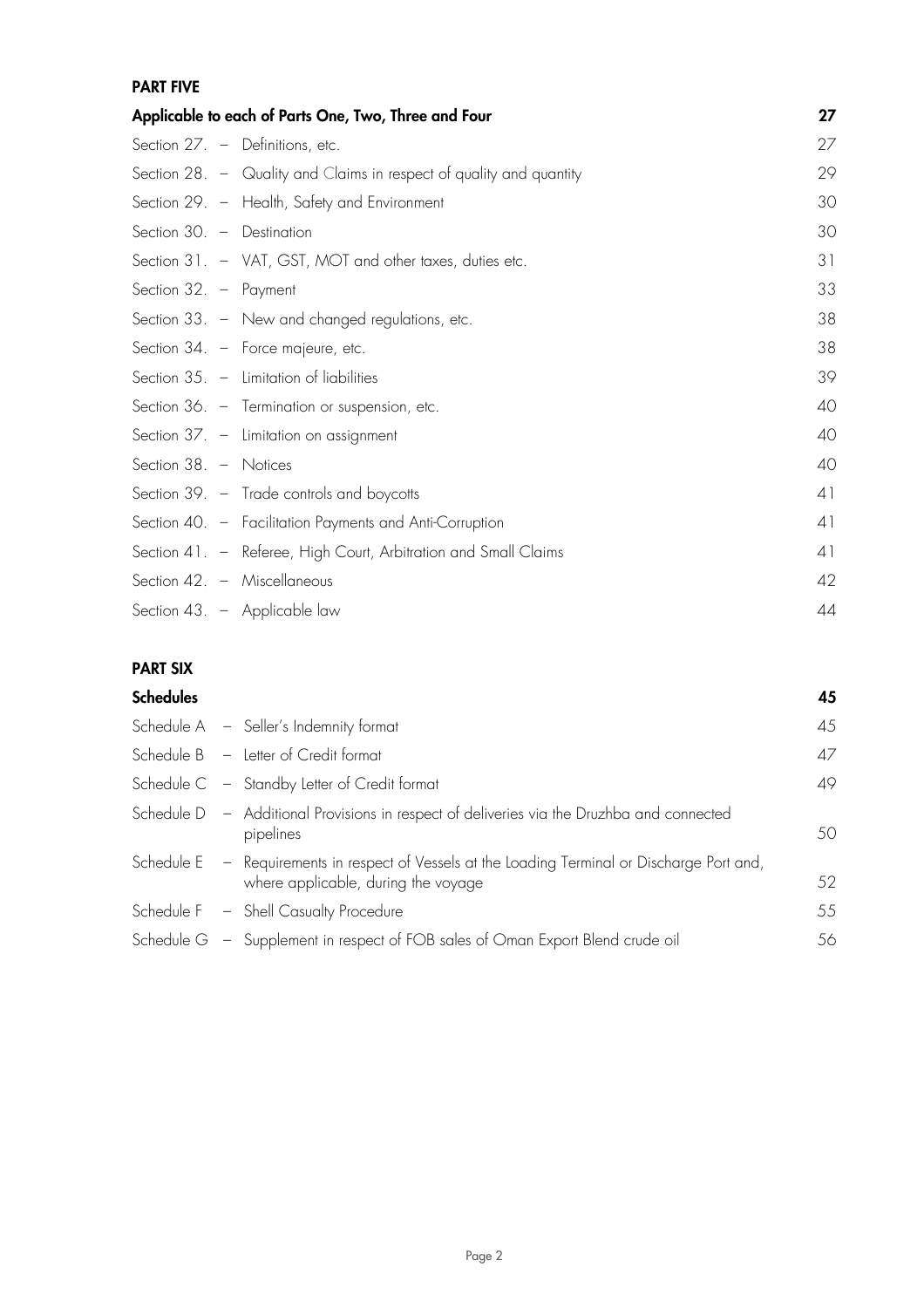## **PART ONE In respect of FOB deliveries**

## **Section 1. – Delivery**

The crude oil shall be delivered by the Seller to the Buyer in bulk FOB at the Loading Terminal on to Vessel(s) provided or procured by the Buyer.

## **Section 2. – Measurement and sampling, independent inspection and certification**

#### **2.1 Measurement and sampling**

The quantity and quality of the crude oil delivered under the Agreement shall be determined by measurement, sampling and testing in accordance with the standard practice at the Loading Terminal at the time of shipment. Notwithstanding the provisions of Section 2.2, the certificates of quantity and quality (or such other equivalent documents as may be issued at the Loading Terminal) for the crude oil comprising the shipment issued in accordance with such standard practice shall, except in cases of manifest error or fraud, be conclusive and binding on both parties for invoicing purposes but without prejudice to the rights of either party to make any claim pursuant to Section 28.

#### **2.2 Independent inspection**

- 2.2.1 Either party may appoint a mutually acceptable independent inspector at the Loading Terminal, subject to any necessary prior agreement of the Loading Terminal operator having been obtained. Such appointment shall be notified in writing to the other party. Unless otherwise provided for in the Special Provisions, all charges in respect thereof shall be shared equally between the parties and the inspector's report shall be made available to both parties.
- 2.2.2 In addition to the independent inspector appointed pursuant to Section 2.2.1 or should the parties fail to mutually agree upon an independent inspector, either party may, at its own expense, appoint a representative at the Loading Terminal, subject to any necessary prior agreement of the Loading Terminal operator.

### **2.3 Place of Certification**

Should it not be customary practice at the Loading Terminal at the time of shipment for measurement and sampling pursuant to Section 2.1 to take place at the Vessel's manifold immediately prior to loading, or should the parties agree otherwise, then it is a condition of the Agreement that the Seller shall be obliged to provide the same quantity and quality of crude oil at the Vessel's permanent hose connection as set out in the certificates of quantity and quality so issued.

## **Section 3. – Risk and Property**

- **3.1** Notwithstanding any right of the Seller to retain the documents referred to in Section 32 until payment, the risk and property in the crude oil delivered under the Agreement shall pass to the Buyer as the crude oil passes the Vessel's permanent hose connection at the Loading Terminal.
- **3.2** Any loss of or damage to the crude oil during loading, if caused by the Vessel or its officers or crew, shall be for the account of the Buyer. Any claim made by the Seller's supplier(s) against the Seller in respect of damage to any facilities at the Loading Terminal (or in the event the facilities are operated by the Seller any claim by the Seller or by an Affiliate of the Seller) caused by the Buyer's Vessel shall be borne by the Buyer.

## **Section 4. – Laydays**

- **4.1** The Laydays shall be the day or range of days (issued in accordance with standard practice at the Loading Terminal) in which:
	- 4.1.1 the Buyer's nominated Vessel must tender a valid NOR at the Loading Terminal pursuant to Section 6.1; and
	- 4.1.2 the Seller shall have a sufficient quantity of the crude oil deliverable under the Agreement available at the Loading Terminal so as to enable loading to commence and continue on an uninterrupted basis pursuant to Section 6.2.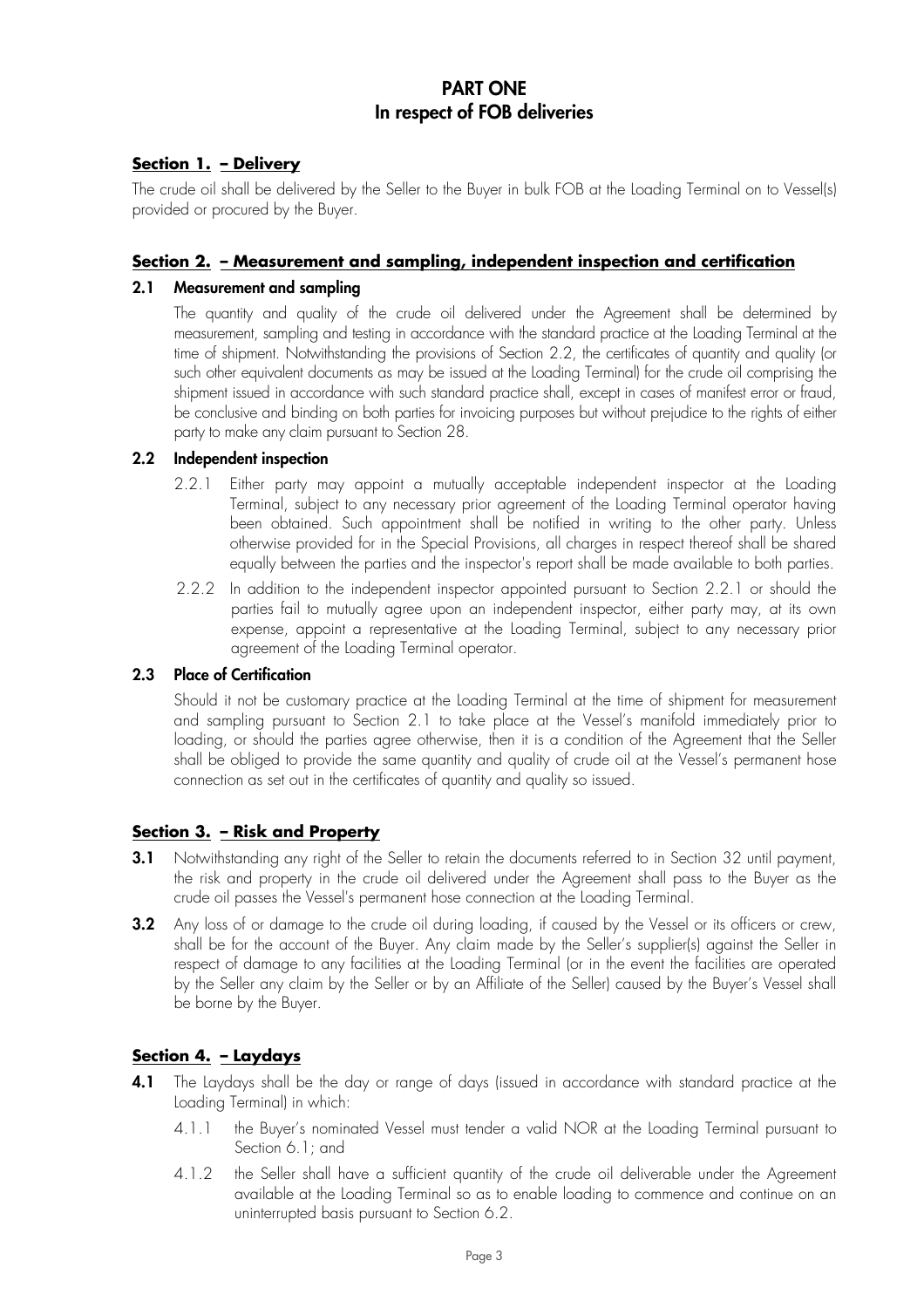## **4.2** The Laydays shall be either:

- 4.2.1 as specified in the Special Provisions; or
- 4.2.2 established in accordance with the procedure(s) specified in the Special Provisions; or
- 4.2.3 where such Laydays cannot be ascertained by reference to Sections 4.2.1 or 4.2.2, as notified by the Seller to the Buyer by not later than either:
	- (a) the date 12 days prior to the first day of the Laydays so notified; or
	- (b) the 20th day of the month preceding the first month in which the Laydays fall, whichever is the later.
- **4.3** The Laydays established in accordance with Sections 4.2.2 or 4.2.3 shall, unless otherwise specifically agreed between the parties, fall entirely within any delivery period specified in the Special Provisions.

## **Section 5. – Nomination of Vessels, etc.**

## **5.1 Full and part cargo lots**

Unless otherwise provided in the Special Provisions, delivery hereunder shall be given and taken in one full cargo lot or a part cargo lot at the Buyer's option but subject always to the prior agreement of the Loading Terminal operator.

## **5.2 Nomination of Vessel**

- 5.2.1 Each Vessel shall be nominated in writing by the Buyer to the Seller. Such nomination shall specify:
	- (a) the name of the Vessel, date built, summer deadweight, length and flag;
	- (b) the grade and approximate quantity to be loaded;
	- (c) the ETA of the Vessel;
	- (d) the destination(s) of the Vessel;
	- (e) such other information as may be required by the Loading Terminal operator from time to time;
	- (f) full written instructions regarding the particulars and destination of the bills of lading and such other customary Loading Terminal documentation which may be required by the Buyer;
	- (g) details of any cargo on board or to be laden on board if loading a part cargo; and
	- (h) confirmation that the Vessel complies with the requirements of Schedule E hereto.
- 5.2.2 The nomination shall not be effective unless it is received by the Seller not later than 8 days prior to the first day of the Laydays. Notwithstanding the foregoing, if the nomination is received by the Seller after such 8th day and is accepted by the Seller, it shall be effective but the Buyer shall be liable for all costs resulting from any delays in loading the crude oil under the Agreement that are due directly to the failure by the Buyer to nominate in a timely manner and any such delays shall not count as time allowed to the Seller for loading or if the Vessel is on demurrage, as demurrage. In the event that the Agreement is entered into 8 days or less prior to the first day of the Laydays then the nomination must be received, by the Seller, no less than 2 days prior to the first day of the Laydays.

## **5.3 Substitution of Vessels**

In respect of any nominated Vessel, the Buyer may, or if necessary to perform its obligations under the Agreement must, substitute therefor another Vessel provided always that:

- 5.3.1 the size of the substitute Vessel and the quantity to be loaded shall not, without the prior written consent of the Seller, differ materially from the size of the Vessel previously named and the quantity specified in the nomination;
- 5.3.2 the Laydays which would have applied in respect of the Vessel originally nominated shall apply to the substitute Vessel; and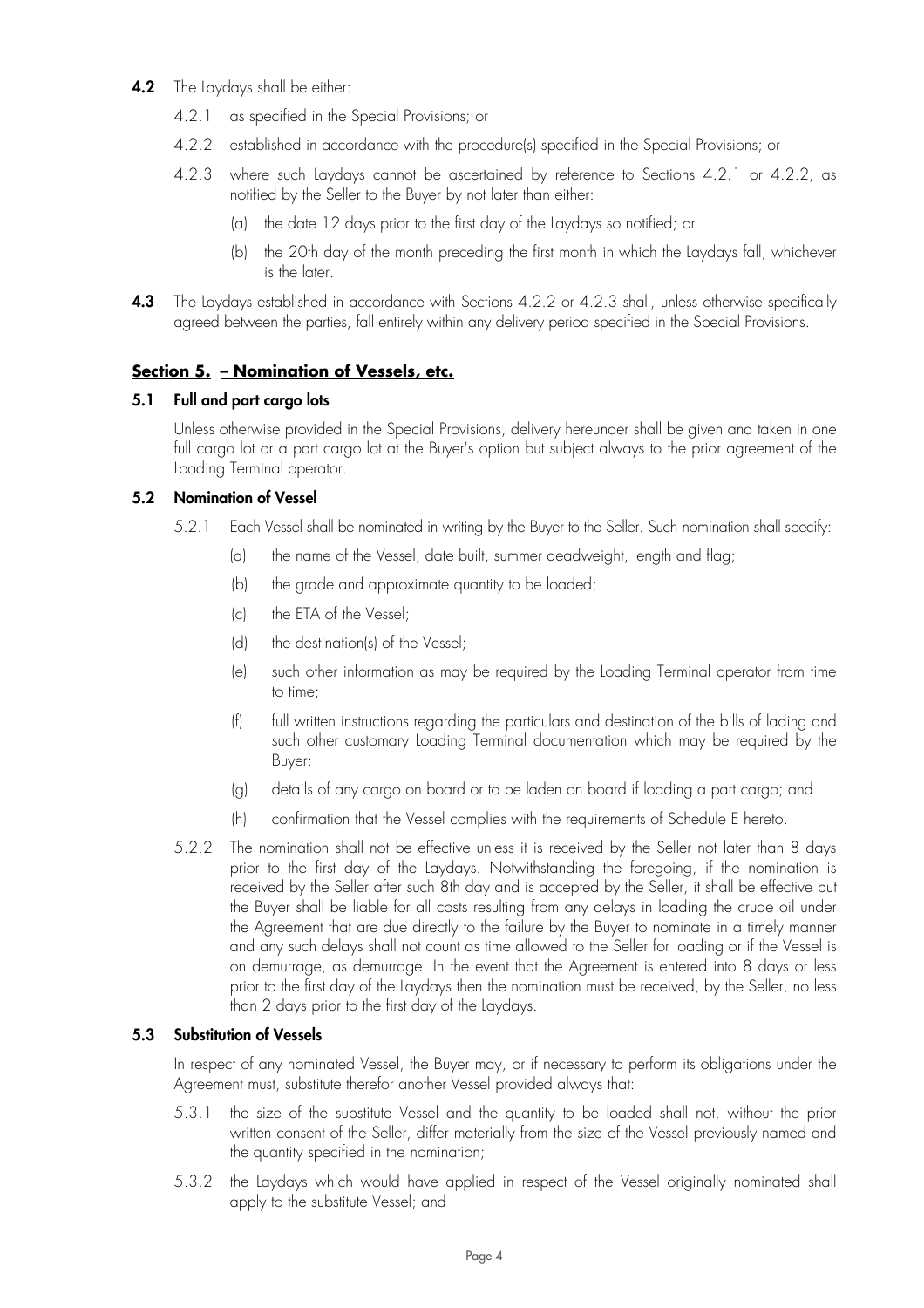5.3.3 the Buyer shall give to the Seller notice in writing of the name and the destination(s) of the substitute Vessel as soon as practicably possible but in any event not later than the ETA of the substitute Vessel or the ETA of the Vessel originally nominated, whichever is the earlier.

## **5.4 ETA**

The Buyer or its representative shall notify the Seller or its representative of any change(s) in the ETA notified pursuant to Sections 5.2 or 5.3, but the Laydays shall be revised only with the Seller's specific written agreement. The giving or withholding of such agreement shall be at the absolute discretion of the Seller.

## **5.5 Rejection of nominations and Vessels**

- 5.5.1 The Seller shall give notice accepting or rejecting any Vessel nominated by the Buyer within 1 Business Day of receipt of the Buyer's nomination.
- 5.5.2 Notwithstanding anything to the contrary express or implied elsewhere herein, the Seller shall have the right:
	- (a) to reject any nomination made by the Buyer pursuant to Sections 5.2 or 5.3 on any reasonable ground; and/or
	- (b) to refuse, on any reasonable ground, to accept for loading any Vessel named pursuant to Sections 5.2 or 5.3; and/or
	- (c) to reject the Vessel in question, notwithstanding any prior acceptance of such Vessel (whether named in the Special Provisions or nominated or substituted pursuant to Sections 5.2 or 5.3), on any reasonable ground if such Vessel is involved in any incident or more recent information regarding such Vessel becomes available to the Seller which indicates that the information relied upon by the Seller in previously accepting the Vessel was materially incorrect or incomplete; and/or.
	- (d) without derogating from any other reasonable grounds that may be available to the Seller, it shall be a reasonable ground for the Seller to reject or refuse a Vessel pursuant to this Section if the Vessel either at the time of nomination or subsequently at any time up to the time of commencement of loading is not approved by any internal ship vetting system operated by the Seller or alternatively is determined by such internal ship vetting system to be unacceptable under the Seller's ship vetting policy.

## **5.6 Regulations at the Loading Terminal**

- 5.6.1 All restrictions at the Loading Terminal with respect to maximum draft, length, deadweight, displacement, age, flag and the like, the procedures relevant to health, safety and Vessel operations and all applicable governmental, local and port authority regulations and any other applicable requirements of whatever nature in force at the Loading Terminal shall apply to the Buyer's Vessel (including without limitation the requirements set out in Schedule E). Notwithstanding Section 5.6.2, the Buyer shall be deemed to be fully familiar with such Loading Terminal requirements and shall nominate a Vessel that can comply with such requirements at all times.
- 5.6.2 The Seller shall provide all information regarding restrictions at the Loading Terminal and such other Loading Terminal requirements that are readily available to it, upon the Buyer's written request.
- 5.6.3 Notwithstanding anything to the contrary express or implied in this Section 5 or in Sections 6 and 7, if any Vessel nominated by the Buyer does not comply with the foregoing provisions or any of them, the Seller or the Seller's supplier may refuse to berth or load the Vessel in question.

## **5.7 Changes in procedures**

this Section 5 shall be subject to modification, by written notice from the Seller to the Buyer, to take account of changes in the nomination and/or other procedures applicable from time to time at the Loading Terminal.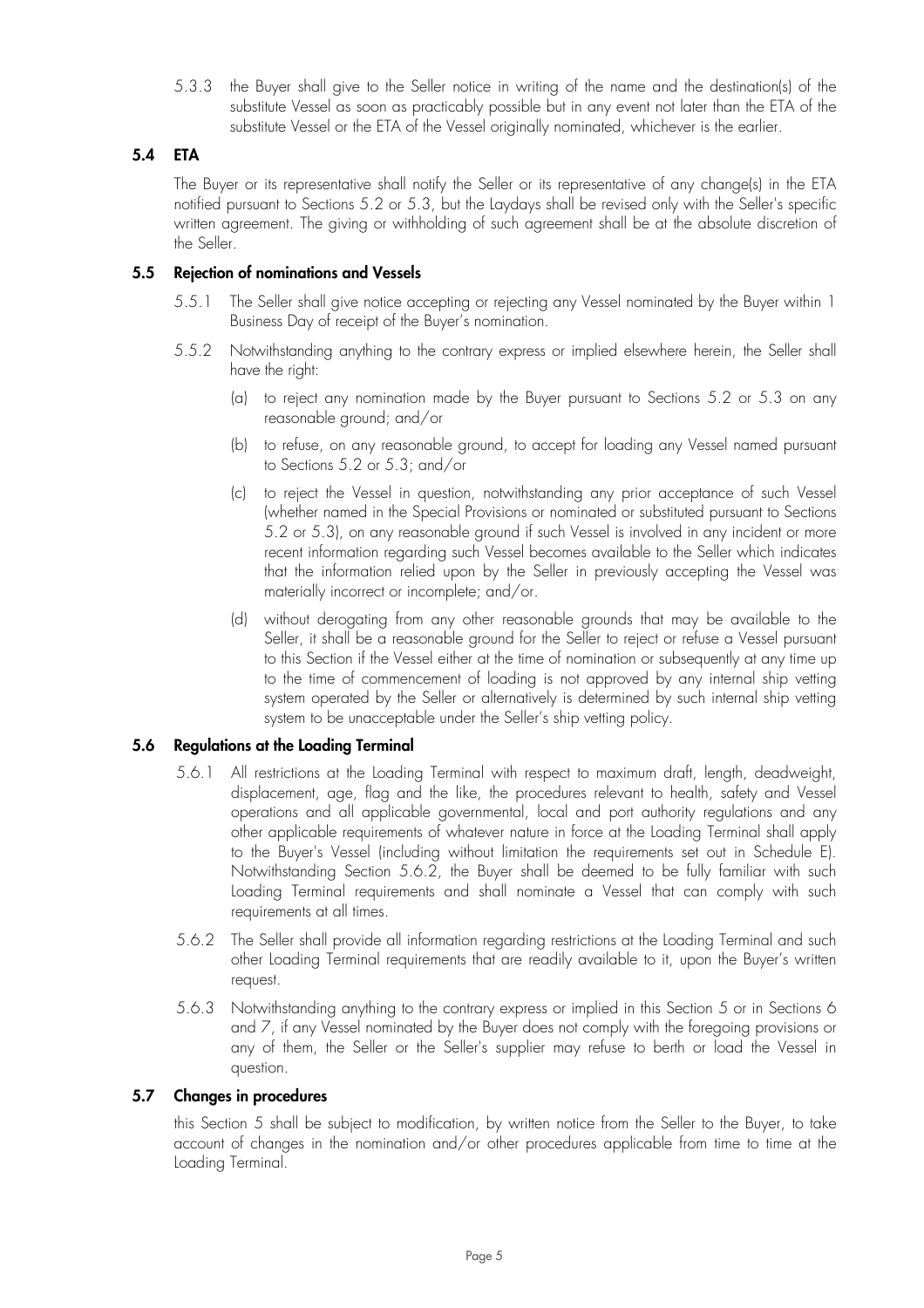## **5.8 Liability**

The Seller shall not be liable for the consequences of rejection or delay (including but not limited to demurrage) of the Vessel or other restriction suffered in respect of the Vessel by virtue of the application of any regulations or other requirements of this Section 5 and/or of Schedule E, and the Buyer shall be liable for any costs or damages incurred by the Seller arising out of any such rejection of, delay to or restriction of the Vessel.

## **Section 6. – Arrival of Vessel, loading, Berth etc.**

## **6.1 Arrival of Vessel**

- 6.1.1 The Buyer shall arrange for its Vessel to report its ETA to the Loading Terminal, with a copy to the Seller, at least 72, 48 and 24 hours prior to its arrival and otherwise in accordance with the standard reporting procedure applicable from time to time at the Loading Terminal in question. If the Buyer's Vessel fails, for any reason, to give at least 24 hours prior notice of arrival at the Loading Terminal, the time allowed to the Seller for loading pursuant to Section 7.1 shall be extended by a period equal to the delay in giving such 24 hours notice, but in any case not exceeding an additional 24 hours.
- 6.1.2 By no later than 2400 hours (local time) on the last day of the Laydays the Vessel must have:
	- (a) arrived at the Loading Terminal in question (or the usual waiting place), and be in all respects ready to commence loading the crude oil deliverable hereunder; and
	- (b) tendered a valid NOR.
- 6.1.3 Once a valid NOR has been tendered pursuant to Section 6.1.2, the Buyer shall be obliged to receive delivery of the crude oil in accordance with Section 6.2.2.

## **6.2 Loading**

- 6.2.1 Unless otherwise agreed in writing by the Seller, the Seller shall not be under any obligation to commence loading hereunder prior to 0600 hours (local time) on the first day of the Laydays.
- 6.2.2 After receipt of the NOR pursuant to Section 6.1.2, the Seller, having regard to the requirements of the Loading Terminal, Loading Terminal procedures and the time when the Vessel has complied with the provisions of Section 6.1, shall commence loading as soon as reasonably practicable, even if this means that loading is effected or completed outside the Laydays or outside any other period specified in the Special Provisions.

## **6.3 Berth**

- 6.3.1 Subject to compliance by the Buyer's nominated Vessel with all other requirements of the Loading Terminal at the time in question, the Seller shall provide or cause to be provided free of charge to the Buyer (subject to the provisions of Section 31) a Berth to be indicated by the Seller or its representative that the Vessel can safely reach and leave and where it can always lie and load always safely afloat.
- 6.3.2 The Seller shall at all material times and at no expense to the Buyer provide and maintain or cause to be provided and maintained, in good working order, all necessary flexible hoses, connections, pipelines, tankage facilities necessary for the loading of the Buyer's Vessel.
- 6.3.3 The Seller shall not be deemed to warrant the safety of any channel, fairway, or other waterway used in approaching or departing from the Berth designated by the Seller. The Seller shall not be liable for any loss, damage, injury or delay to the Buyer's Vessel resulting from the use of such waterways; or any damage to the Buyer's Vessel caused by other users of the waterway.
- 6.3.4 Notwithstanding Section 6.3.1 above, if the Berth in question requires the Buyer's Vessel to be loaded from a floating storage facility, lighter or other Vessel by means of ship-to-ship transfer, such Berth shall be subject to the Buyer's ship or Loading Terminal vetting procedures and the Buyer may, on any reasonable ground and without liability, refuse the use of such facility for the purpose of loading its nominated Vessel. Any ship-to-ship or lightering operations shall be carried out in accordance with the procedures set out in the ICS/OCIMF Ship-to-Ship transfer guides.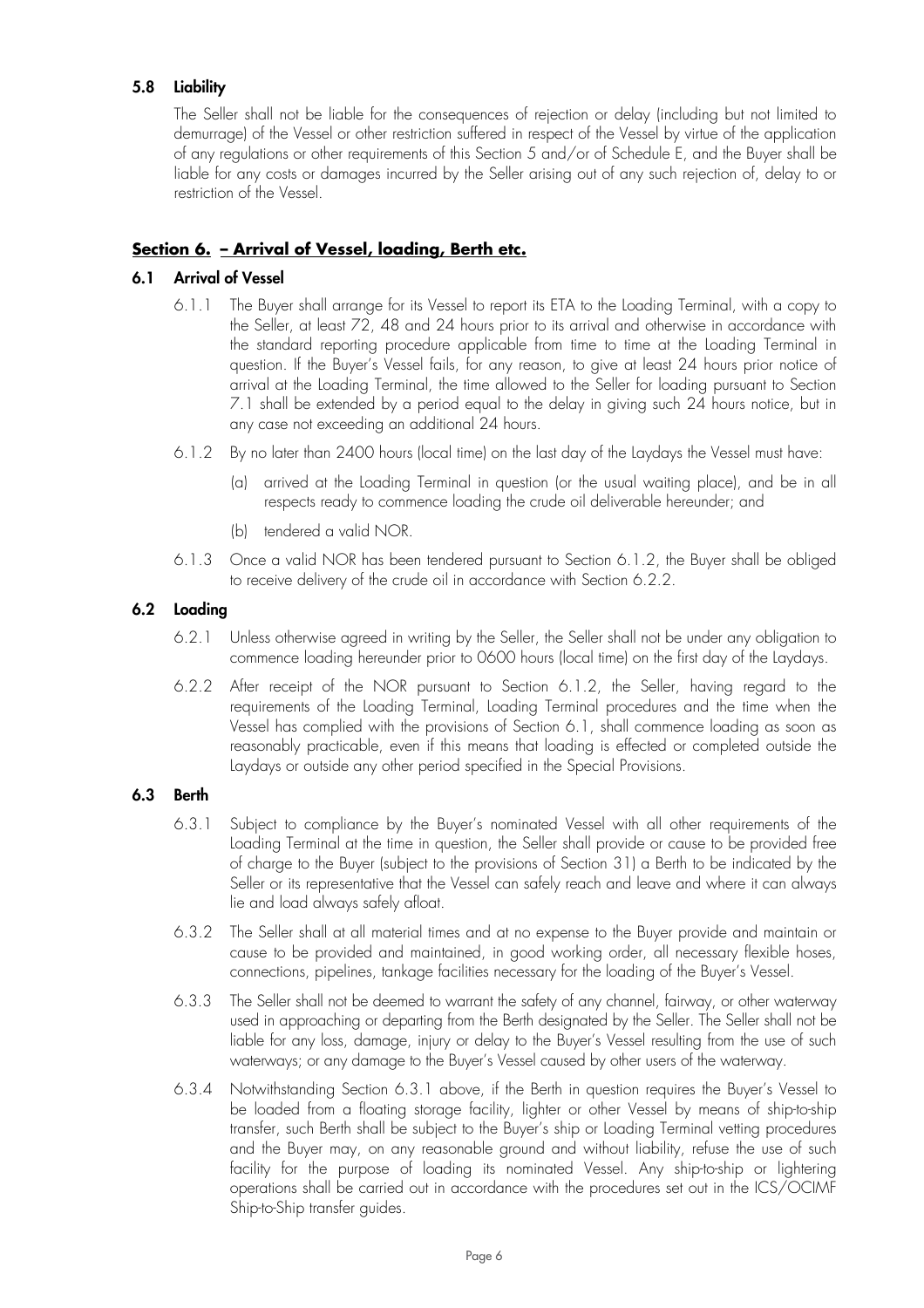## **6.4 Vacation of Berth**

The Buyer's Vessel shall vacate the Berth as soon as loading hoses have been disconnected, provided that such Vessel's departure is not delayed awaiting production of Loading Terminal documents unless such documents can be delivered to the Vessel at a suitable anchorage or where early departure procedure (EDP) is applied. If the Vessel fails to vacate the Berth due to a cause within the control of the Vessel and/or the Buyer, any loss or damage suffered by the Seller or its supplier resulting from such failure shall be paid by the Buyer to the Seller. For the avoidance of doubt, it is agreed that for the purposes of this Section any technical failure or breakdown on the part of the Vessel shall be a cause within the control of the Vessel and the Buyer.

Buyer's liability in such event shall be limited to no more than the excess Berth utilisation charge actually incurred by the Seller pursuant to Section 6.5 and/or any demurrage suffered by the next Vessel scheduled to load that had been delayed as a result of such failure and such demurrage having actually been incurred by the Seller. Buyer's liability for such demurrage shall be limited to no more than the excess time taken by the Buyer's vessel to vacate the Berth.

## **6.5 Berth utilisation**

Notwithstanding the provisions of Section 7, if at the Loading Terminal the Seller's supplier or any other agency (whether or not an Affiliate of the Seller) imposes on the Seller, in respect of the Buyer's Vessel, an excess Berth utilisation charge in accordance with the Loading Terminal regulations or a contractually agreed or otherwise established scale for any hours of Berth utilisation in excess of a specified period of hours (as such scale may be advised by the Seller to the Buyer from time to time), but does not impose such charge directly on the Buyer's Vessel itself, such charge shall be for the Buyer's account, except where such excess Berth utilisation is caused by the Loading Terminal, the Seller or the Seller's supplier.

## **6.6 Shifting and Lightering**

- 6.6.1 The Seller shall have the right to shift the Vessel from one Berth to another. All costs, including but not limited to damages for delay, shall be for the Seller's account if such shifting is for the Seller's purposes and otherwise shall be for the Buyer's account.
- 6.6.2 The Seller shall have the option to load the Vessel from lighters subject always to the Buyer's rights under Section 6.3.4, when the cost of such lighterage (together with any additional expense reasonably incurred by the Vessel in respect thereof) shall be for the Seller's account. The Seller shall be obliged to notify the place of lightering to the Vessel when NOR is tendered. The place of lightering so notified shall be deemed the Berth for the purposes of Sections 6 and 7 and all references therein to the Berth shall be construed accordingly.

## **Section 7. – Time allowed, delays and demurrage**

## **7.1 Time allowed**

The time allowed to the Seller for the loading of the quantity of crude oil deliverable hereunder to each Vessel shall be 36 running hours, all days and holidays included unless loading on the day or holiday in question is prohibited by law or regulation at the Loading Terminal.

## **7.2 Running hours**

- 7.2.1 Except as otherwise provided in the Special Provisions or in this Section 7.2, provided always that the Buyer has complied with Section 6.1, running hours shall commence Berth or no Berth either:
	- (a) 6 hours after a valid NOR is tendered to the Seller or its representative by the master of the Vessel (or the master's representative) after its arrival at the Loading Terminal, or
	- (b) if the Vessel moves directly to the Berth, when the Vessel is securely moored at the Berth, whichever is the earlier.
- 7.2.2 If NOR is given for the Vessel before the first day of the Laydays, running hours shall commence at 0600 hours (local time) on the first day of the Laydays or on commencement of loading, whichever is the earlier. If NOR is given for the Vessel after the last day of the Laydays and is accepted for loading by the Seller in its sole and absolute discretion, then, without prejudice to any of the Seller's other rights, running hours shall commence only on commencement of loading.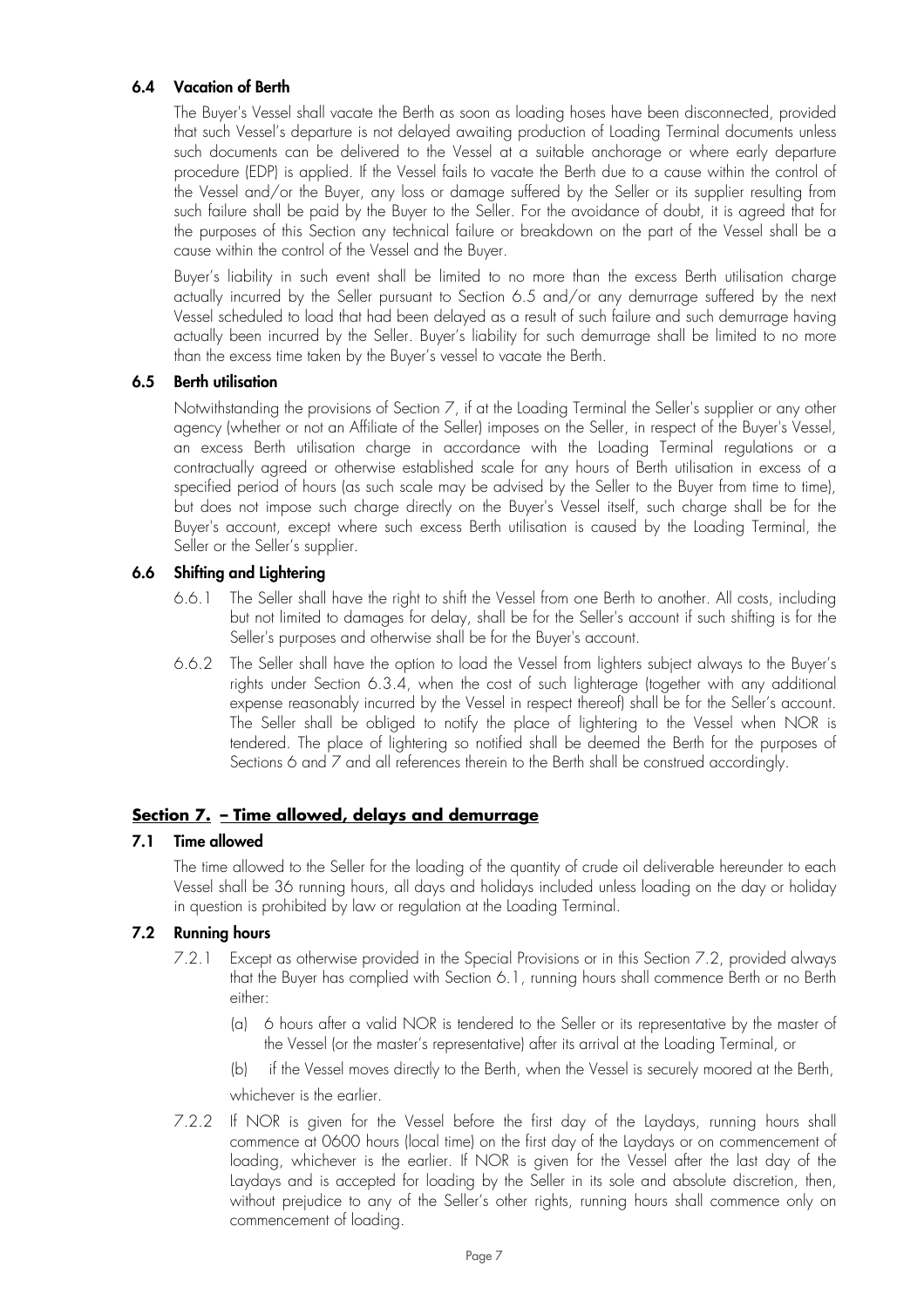- 7.2.3 Time shall cease to run upon final disconnection of loading hoses after completion of loading of the cargo. However, time shall recommence 2 hours after disconnection of hoses if the Vessel is delayed in its departure due to the Seller's or the Seller's supplier's purposes and shall continue until the termination of such delay.
- 7.2.4 Any delay arising out of or in connection with any of the following situations shall not be counted or included in calculating the time taken by the Seller to load the shipment or the time in respect of which the Seller is liable for demurrage (whether or not the Vessel is already on demurrage):
	- (a) awaiting tide, tugs, pilot, daylight, ice, moderation of weather or sea state prior to berthing;
	- (b) awaiting immigration, customs or pratique;
	- (c) on an inward passage until the Vessel is securely moored at the Berth;
	- (d) preparing for and handling or shifting of ballast, bilges, slops or other substances or bunkering unless concurrent with cargo operations;
	- (e) restrictions imposed by the owner, charterer or master of the Vessel;
	- (f) any breakdown of the Vessel's equipment or failure to comply with the requirements of the Loading Terminal with respect to equipment aboard;
	- (g) cleaning and inspection of the Vessel's cargo tanks;
	- (h) time spent complying with any of the regulations and other requirements referred to in Section 5;
	- (i) any other delay attributable to the Vessel, the Buyer or agents of the Buyer; or
	- any onboard strike, lockout, stoppage or restraint of labour by members of the crew.

## **7.3 Delays**

In the event of any delay of any kind or from any cause whatsoever whether in connection with the scheduling of the Vessel's turn to load (including any change in such scheduling), provision of a Berth for the Vessel, berthing or loading of the Vessel or otherwise howsoever without limitation, and provided always that the Vessel is eventually loaded pursuant to Section 6.2.2, any rights of the Buyer against the Seller, however the same may arise and whether or not arising under the Agreement, shall be limited in all circumstances whatsoever to a claim for the payment of demurrage, and the Buyer shall not be entitled to complain directly or indirectly of any delay except for the purpose of founding a claim to such demurrage.

## **7.4 Demurrage**

- 7.4.1 If the shipment is not loaded within the time allowed in accordance with Section 7.1, the time so allowed shall be extended by the excess time but (subject always to Section 5.2.2 and 6.1.1) the Seller shall pay to the Buyer demurrage, in the same currency as is prescribed for payment for the crude oil delivered under the Agreement, in respect of the excess time at the appropriate rate per day (or pro rata for part of a day) as hereinafter specified. The Seller's liability for demurrage shall be absolute and not be subject to the provisions of Section 34, but in the event of delay directly attributable to fire or explosion or the breakdown or failure of equipment, plant or machinery at the Loading Terminal (not resulting from want of due diligence by the Seller), act of war, civil commotion, or arrest or restraint of princes, rulers or peoples; the rate of demurrage shall be reduced by one half for the period of such delay.
- 7.4.2 The appropriate rate of demurrage shall be either:
	- (a) the rate, if any, specified in the Special Provisions; or
	- (b) the applicable single voyage charterparty rate; or
	- (c) where there is no single voyage charterparty rate or, in the Seller's sole opinion the single voyage charterparty rate is not representative of the market rate, the market rate current on the date running hours commence as aforesaid for a Vessel of the size and type used for a single voyage charter from the Loading Terminal to the Discharge Port. If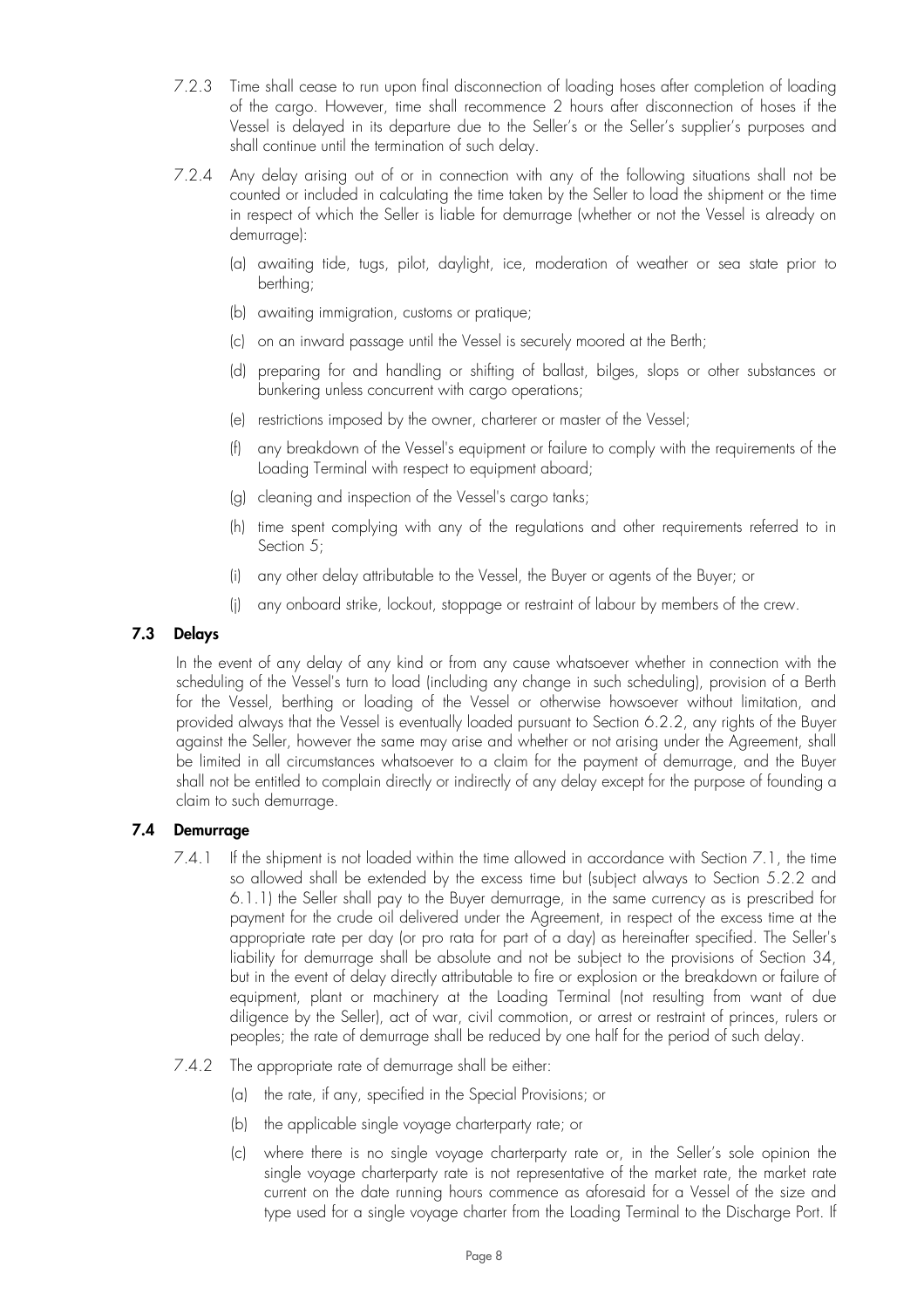the parties fail to agree within 30 days upon such rate, then at the request of either party, such rate shall be determined by The London Tanker Brokers Panel Ltd. (or its successors in title), whose decision thereon shall be final and binding and whose costs shall be paid for by the applicant;

- 7.4.3 Any demurrage claim must be notified to the Seller in writing within 45 days of the date of disconnection of loading hoses, with full supporting documentation (including, but not exclusively, the time computation, NOR, Vessel's port log, statement of facts and, where applicable, evidence of the charterparty rate), together with any other documentation that the Seller may reasonably require. Any such documentation not then available shall be provided to the Seller within 180 days of the disconnection of loading hoses. If the Buyer fails to give such notice or provide such documentation within the above respective time limits, then the Buyer's claim shall be deemed to have been waived and any liability of the Seller for demurrage shall be extinguished.
- 7.4.4 Notwithstanding the provisions of this Section 7 or the charterparty (where the Special Provisions specify that laytime and demurrage shall be determined in accordance with the charterparty terms and conditions), the Buyer shall not be entitled to recover demurrage from the Seller except to the extent that the Seller is able to recover and does recover such demurrage from the Seller's supplier and the Seller shall not be obliged to pay any amounts in excess thereof.
- 7.4.5 The Seller may only rely on Section 7.4.4 if, and to the extent, that:
	- (a) the Seller's acquisition terms with Seller's supplier include laytime and demurrage provisions so as to allow the recovery of demurrage on terms that are no worse than the Loading Terminal's usual terms; and
	- (b) the Seller has exercised reasonable endeavours to recover from the Seller's supplier any demurrage for which the Buyer has presented a claim.

## **7.5 Part cargo lots**

If the delivery hereunder is co-loaded with the crude oil being delivered to the Buyer by another supplier at the same Berth, the Seller shall only be liable for that proportion of the demurrage equal to the ratio of the volume delivered by the Seller to the total volume loaded onto the Vessel at that Berth.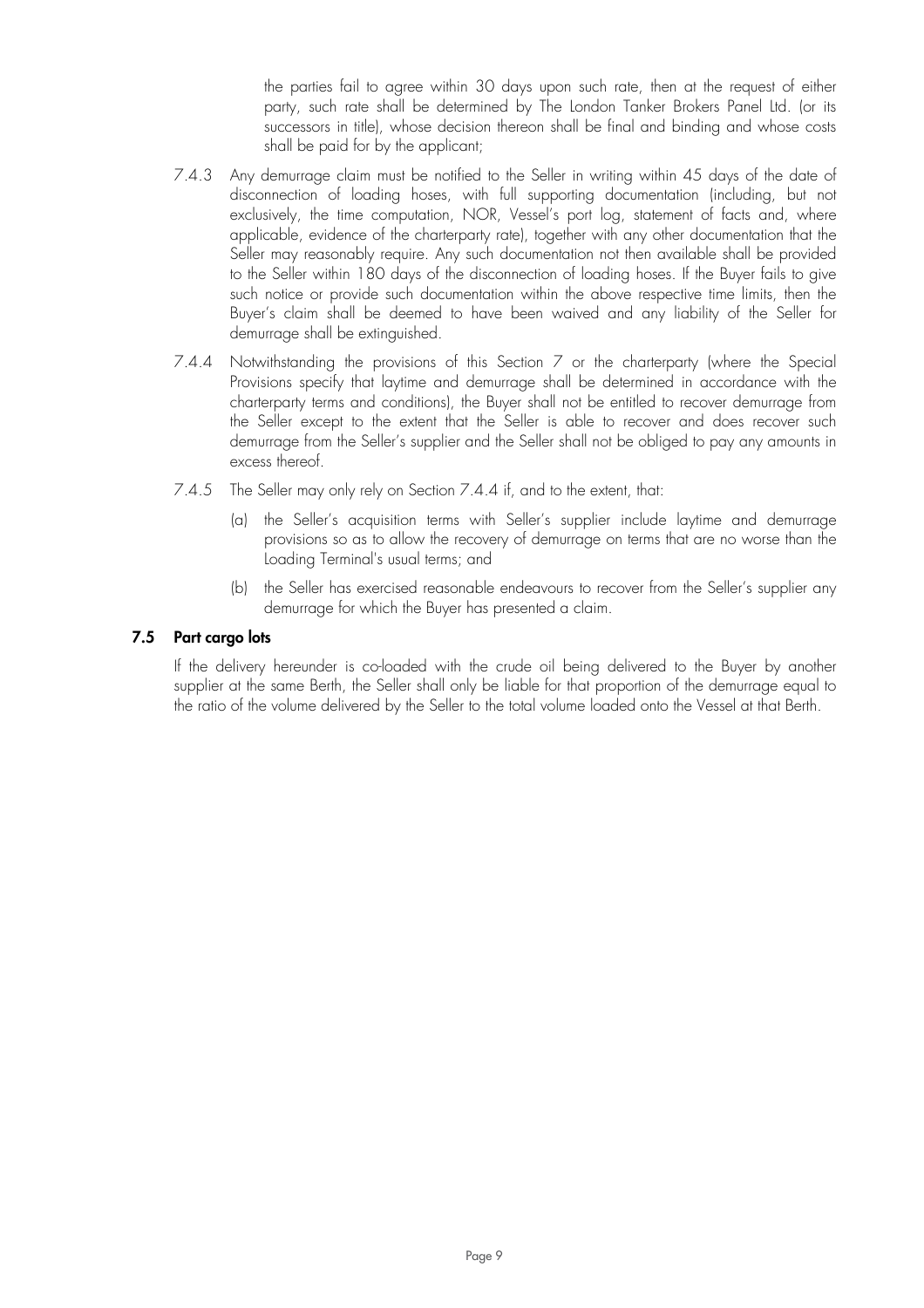## **PART TWO**

## **In respect of CFR, CIF and DES deliveries**

## **Section 8. – Delivery**

## **8.1 For CFR and CIF deliveries**

The crude oil shall be delivered by the Seller to the Buyer in bulk at the Loading Terminal and shipped by the Seller CFR or CIF (as applicable) to the agreed Discharge Port(s).

## **8.2 For DES deliveries**

The crude oil shall be delivered by the Seller to the Buyer in bulk DES at the Discharge Port(s).

## **Section 9. – Measurement and sampling, independent inspection and certification**

## **9.1 CFR and CIF deliveries**

#### 9.1.1 **Measurement and sampling**

The quantity and quality of the crude oil delivered under the Agreement shall be determined by measurement, sampling and testing in accordance with the standard practice at the Loading Terminal at the time of shipment. Notwithstanding the provisions of Section 9.1.2, the certificates of quantity and quality (or such other equivalent documents as may be issued at the Loading Terminal) for the crude oil comprising the shipment issued in accordance with such standard practice shall, except in cases of manifest error or fraud, be conclusive and binding on both parties for invoicing purposes but without prejudice to the rights of either party to make any claim pursuant to Section 28.

## 9.1.2 **Independent inspection**

- (a) Either party may appoint a mutually acceptable independent inspector at the Loading Terminal, subject to any necessary prior agreement of the Loading Terminal operator having been obtained. Such appointment shall be notified in writing to the other party. Unless otherwise provided for in the Special Provisions, all charges in respect thereof shall be shared equally between the parties and the inspector's report shall be made available to both parties.
- (b) In addition to the independent inspector appointed pursuant to Section 9.1.2(a) or should the parties fail to mutually agree upon an independent inspector, either party may, at its own expense, appoint a representative at the Loading Terminal, subject to any necessary prior agreement of the Loading Terminal operator.
- (c) Notwithstanding the provisions of Sections 9.1.2(a) and 9.1.2(b), if an independent inspector has already been appointed by the Seller or any third party in respect of the shipment prior to the nomination of such shipment by the Seller to the Buyer pursuant to Section 14 or if such inspection has already been carried out, then both parties shall be bound by the results of such measurement of quantity, sampling and analysis thereof as carried out by such independent inspector, provided always the certificates of quantity and quality (or such other equivalent documents as may be issued at the Loading Terminal) of the crude oil comprising the shipment are issued in accordance with Section 9.1.1 above.

## 9.1.3 **Place of Certification**

Should it not be customary practice at the Loading Terminal at the time of shipment for measurement and sampling pursuant to Section 9.1.1 to take place at the Vessel's manifold immediately prior to loading, or should the parties agree otherwise, then it is a condition of the Agreement that the Seller shall be obliged to provide the same quantity and quality of crude oil at the Vessel's permanent hose connection as set out in the certificates of quantity and quality so issued.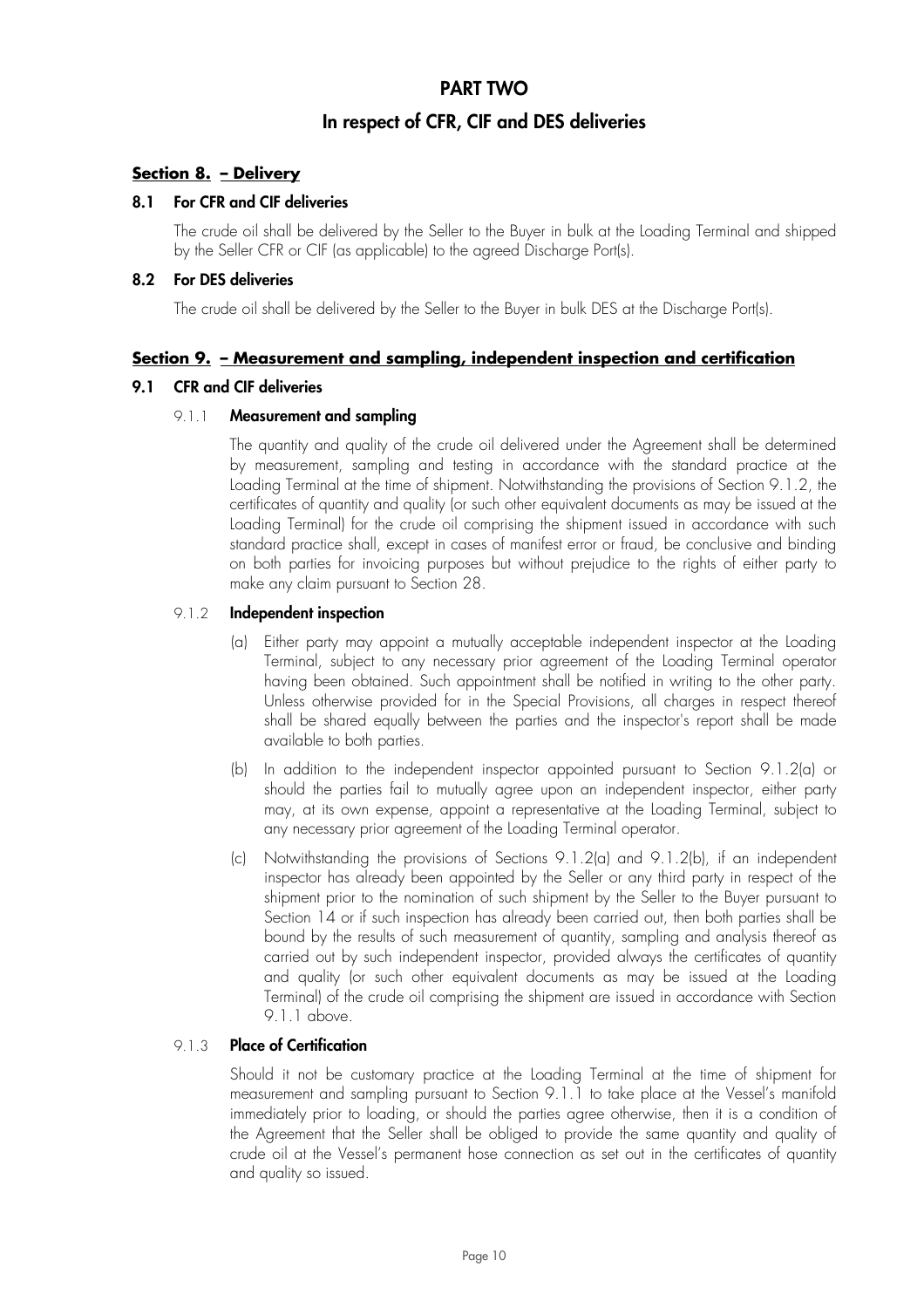## **9.2 DES deliveries**

- 9.2.1 The quantity and quality of the crude oil delivered under the Agreement shall be determined by measurement, sampling and testing carried out at the Discharge Port at the time of discharge by an independent inspector jointly agreed upon by the Buyer and Seller. All charges of the independent inspector shall be shared equally between the parties and the inspector's certificates of quality and quantity shall be made available to both parties. The Buyer shall ensure that the independent inspector shall have full access to the facilities at the Discharge Port necessary to enable the inspector to perform his duties.
- 9.2.2 The independent inspector shall for the purpose of determining the quality of the crude oil carry out or witness tests on a composite sample of the crude oil taken by the inspector or in his presence from the Vessel's tanks at the Discharge Port immediately prior to commencement of discharge and in accordance with the test method(s) referred to in the specification of the crude oil set out in the Special Provisions, or, where no test method is set out, in accordance with the most current API and ASTM Measurement Standards at the time of delivery.
- 9.2.3 The independent inspector shall for the purpose of determining the quantity of the crude oil proceed as follows:
	- (a) where the crude oil is delivered from the Seller's Vessel directly into static shore tanks (that is shore tanks to or from which no crude oil is being pumped other than the crude oil being delivered hereunder) the gross quantity of the crude oil so delivered shall be determined by the independent inspector by reference to Discharge Port meter measurements taken or witnessed by the independent inspector in accordance with API MPMS Chapter 5. Meters shall be proved prior to discharge by or in the presence of the independent inspector in accordance with API MPMS Chapter 4. Where metering facilities are not available, or where in the opinion of the independent inspector the meters did not perform in accordance with API MPMS Chapter 5, or where the meters were not proven prior to discharge in accordance with API MPMS Chapter 4, the gross quantity of the crude oil delivered hereunder shall be determined by reference to shore tank gaugings taken or witnessed by the independent inspector in accordance with API MPMS Chapter 3; or
	- (b) where the crude oil is delivered from the Seller's Vessel directly into active shore tanks (that is shore tanks where crude oil is being pumped out of the tank during the discharge of the crude oil hereunder) and where no correctly functioning or proven Discharge Port meters are available in accordance with Section 9.2.3(a), the gross quantity of the crude oil delivered hereunder shall be determined by the independent inspector by reference to the Vessel's discharged figures as adjusted by its Vessel Experience Factor (VEF) in accordance with VEF Addendum to API MPMS Chapter 17.1.

## **9.3 CFR Outturn and CIF Outturn deliveries**

For the purpose of determining the compliance of the crude oil with the quantity and quality provisions of the Special Provisions, quality shall be determined at the Loading Terminal pursuant to Section 9.1, and quantity measurement shall be carried out at the Discharge Port pursuant to Section 9.2.

#### **9.4 Part cargo lots delivered CFR or CIF**

Where delivery is made as an unsegregated part cargo lot to the Buyer and a third party, the quantity determined in accordance with the foregoing shall be adjusted so that, following completion of discharge of the relevant part cargo lots, the Buyer and such third party shall each be allocated a percentage of the total loaded quantity equal to that percentage of the total outturn quantity (determined at each Discharge Port in accordance with the provisions of Section 9.2.3 above) which was discharged at its Discharge Port. The costs of such independent inspection shall be shared equally between the parties for their respective Discharge Ports and the inspector's report shall be made available to all parties.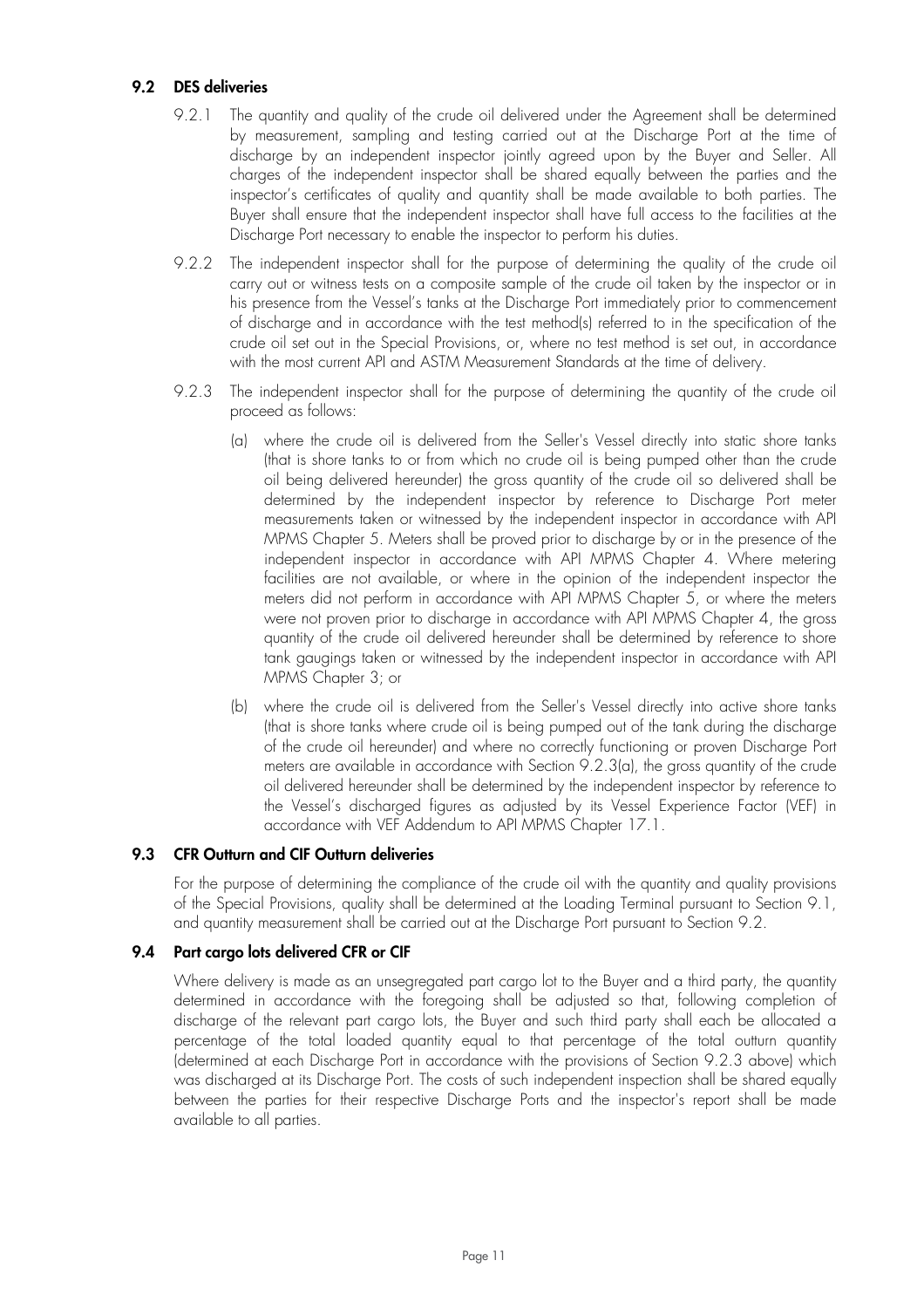## **Section 10. – Risk and Property**

## **10.1 CFR and CIF deliveries**

- 10.1.1 Notwithstanding any right of the Seller to retain the documents referred to in Section 32 until payment, the risk and property in the crude oil delivered under the Agreement shall pass to the Buyer as the crude oil passes the Vessel's permanent hose connection at the Loading Terminal.
- 10.1.2 In the case of delivery as a part cargo lot where the crude oil deliverable hereunder is not identifiable or ascertainable on board the Seller's vessel separately from crude oil destined for receivers other than the Buyer, risk and property in the crude oil shall pass in accordance with Section 10.1.1 and the Buyer shall be an owner in common of the bulk with the other receivers, each owning a proportion of the bulk represented by their respective bills of lading to the total quantity recorded on all the bills of lading issued in respect of the bulk.
- 10.1.3 If the Vessel has commenced or completed loading prior to being nominated to the Buyer pursuant to Section 14, then notwithstanding any right of the Seller to retain the documents referred to in Section 32 until payment, the risk in the crude oil delivered under the Agreement shall be deemed to have passed to the Buyer as the crude oil passed the Vessel's permanent hose connection at the Loading Terminal and property in the crude oil shall pass immediately upon receipt by the Seller of the Buyer's acceptance of such nomination.

## **10.2 DES deliveries**

The risk and property in the crude oil delivered under the Agreement shall pass to the Buyer as the crude oil passes the Vessel's permanent hose connection at the Discharge Port.

## **Section 11. – Laydays and Indicative Discharge Dates**

- 11.1 Where Laydays are specified in the Special Provisions, they shall be the day or range of days in which Seller's nominated Vessel must tender a valid NOR at the Loading Terminal and loading shall commence as soon as reasonably practicable, even if this means loading is effected or completed outside the Laydays or outside any other period specified in the Special Provisions.
- 11.2 Where Laydays are specified in the Special Provisions pursuant to Section 11.1, if the Seller also expressly or implicitly provides the Buyer with a date or range of dates within which a nominated Vessel shall arrive at the Discharge Port these shall be indicative only, made by the Seller as an honest assessment without guarantee. The Seller shall not assume any responsibility for the delivery of the crude oil at the Discharge Port within such arrival date range. The commencement of laytime shall be as set out in Section 16.2.1 below, except where it is specified in the Special Provisions that the arrival date range is to be used for demurrage purposes in which case, Section 16.5 shall apply.
- **11.3** Where there are no Laydays specified in the Special Provisions and the Seller expressly or implicitly provides the Buyer with a date or range of dates within which a nominated Vessel shall arrive at the Discharge Port, then Seller shall not be in breach of and shall be deemed to have fulfilled it's obligation(s) with regard to any delivery providing the loading and carriage of the relevant cargo is on terms (including, with regard to the place of loading, the time of loading, and the expected / customary voyage time) consistent with the arrival at the Discharge Port, on the agreed date or range of dates, safe navigation and weather permitting. The commencement of laytime shall be as set out in Section 16.5 below.

## **Section 12. – Insurance**

#### **12.1 CFR deliveries**

The responsibility for securing insurance, whether against marine or other risks, shall rest wholly with the Buyer.

## **12.2 CIF deliveries**

12.2.1 The Seller undertakes to procure and pay for insurance against marine risks to the full value of the shipment hereunder plus 10%. Such insurance, which shall operate from the time risk passes pursuant to Section 10.1.1 at the Loading Terminal until the crude oil passes the Vessel's permanent hose connection at the Discharge Port, shall be in accordance with the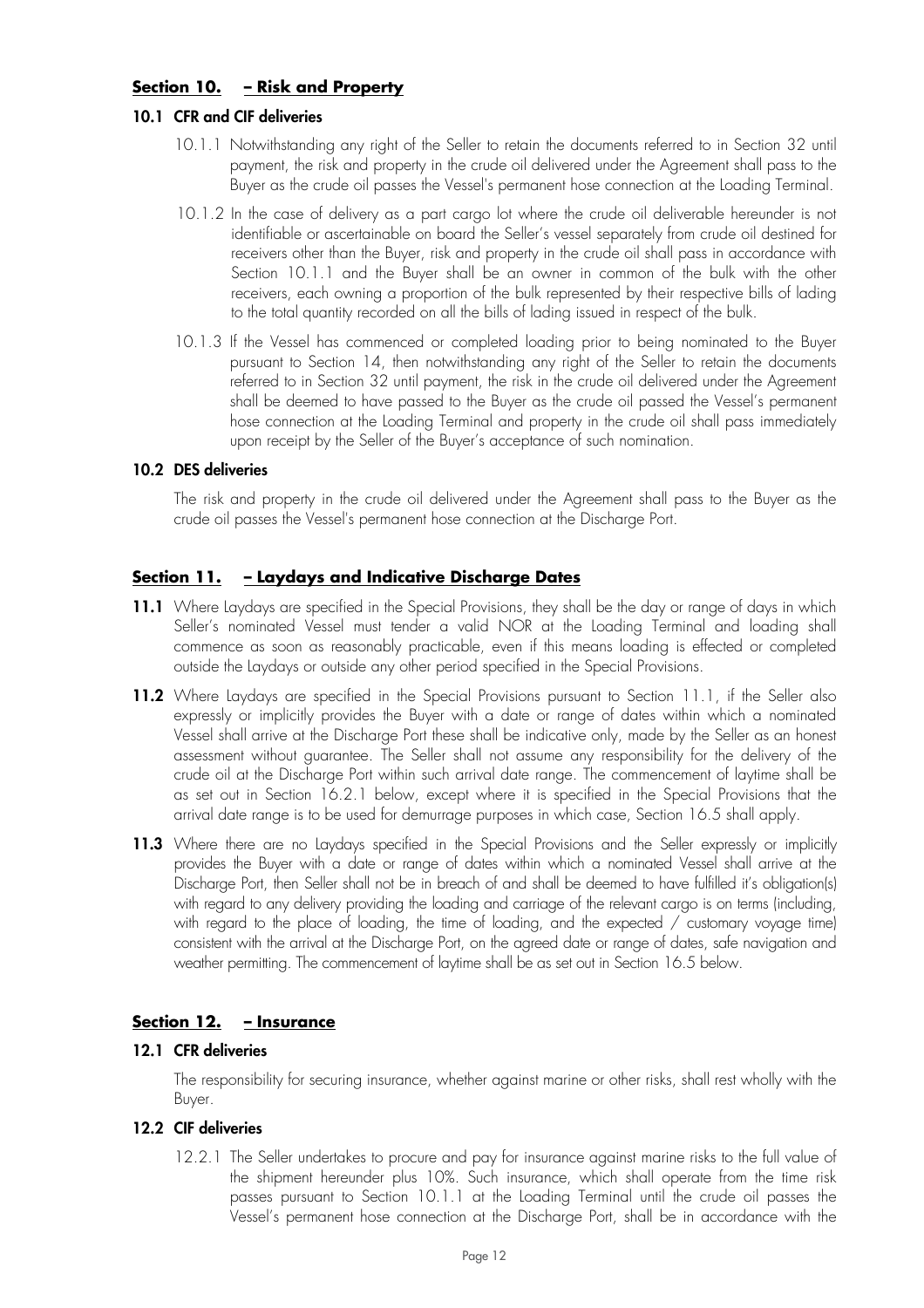provisions of a Marine Cargo Insurance Policy subject to Institute Cargo Clauses (A), and the benefit thereof shall accrue to the Buyer upon the passing of risk in the shipment as provided for in the Agreement.

- 12.2.2 The Seller undertakes to procure insurance against war, strikes, riots and civil commotions risks in respect of the delivery of the crude oil hereunder. Such insurance shall be subject to Institute War Clauses (Cargo) and Institute Strikes Clauses (Cargo) current on the date of sailing of the Vessel and the actual premium payable at the current London Market rate for the voyage to be performed ruling on the said date shall be charged to and be recoverable from the Buyer by the Seller as an addition to the purchase price and such addition shall then form part of such purchase price.
- 12.2.3 If requested by the Buyer, the Seller shall provide Buyer with the original certificate of insurance or insurance company's cover note.

## **12.3 DES deliveries**

The responsibility for securing insurance, whether against marine or other risks, shall rest wholly with the Seller.

#### **12.4 Additional Vessel insurance, etc.**

- 12.4.1 In all cases, if and for so long as the voyage to the Discharge Port, or any seas through which the Vessel has to travel in performance of the Agreement incurs, for the Seller pursuant to the terms of the relevant charterparty, additional costs or charges including insurance or war risk insurance premia for the Vessel's hull and machinery, protection and indemnity or cargo insurances, crew bonuses and the provision of security services for the Vessel, or any or all of them then any and all costs of such additional insurance and/or additional premia and/or other expenses shall be paid by the Buyer to the Seller in addition to the price payable pursuant to the Agreement
- 12.4.2 The Seller reserves the right to refuse at any time:
	- (a) to direct any Vessel to undertake or to complete the voyage to the Discharge Port if such Vessel is required in the performance of the Agreement:
		- (i) to transit or to proceed to or to remain in waters so that the Vessel concerned would be involved in a breach of any Institute Warranties (if applicable) or, in the Seller's opinion, to risk its safety or to risk ice damage; or
		- (ii) to transit or to proceed to or to remain in waters where there is war (de facto or de jure) or threat thereof;
	- (b) prior to the commencement of loading to direct any Vessel to undertake the voyage to the intended Discharge Port if such Vessel is required in the performance of the terms of the Agreement to transit waters which, in the Seller's reasonably held opinion, would involve abnormal delay; or
	- (c) to undertake any activity in furtherance of the voyage which in the opinion of the Vessel's master could place the Vessel, its cargo or crew at risk.
- 12.4.3 If the Seller agrees to direct a Vessel to undertake or to complete the voyage as referred to in Section 12.4.2, the Buyer undertakes to reimburse the Seller, in addition to the price payable under the Agreement, for costs incurred by the Seller in respect of any additional insurance premia (including those referred to in Section 12.2) and any other sums that the Seller may be required to pay to the Vessel's owner including but not limited to any sums in respect of any amounts deductible under such owners' insurance and any other costs and/or expenses incurred by the Seller.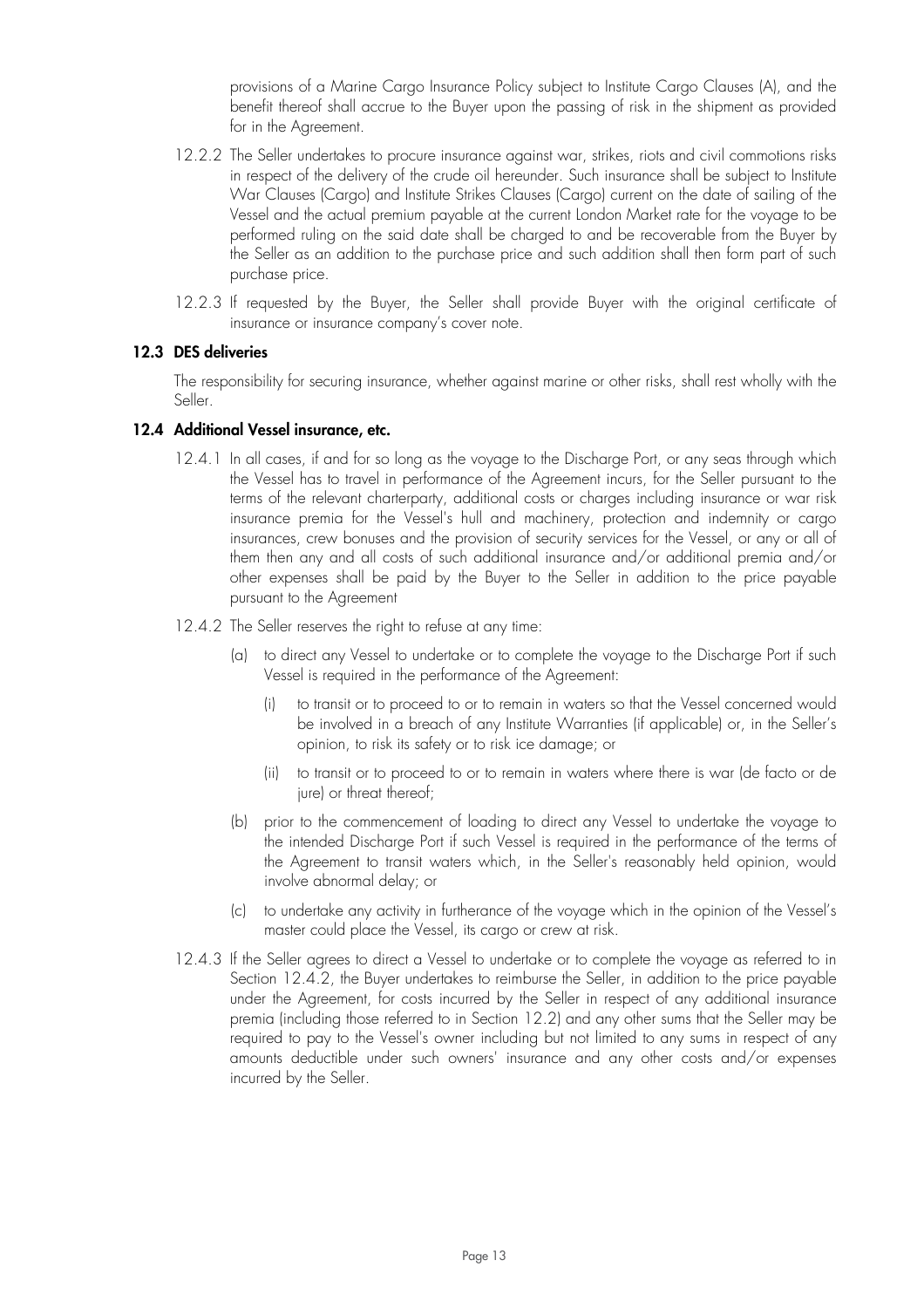## **Section 13. – Charterparty conditions**

- 13.1 This Section shall only apply in the case of delivery CFR or CIF.
- 13.2 Subject always to any provisions for payment and documents pursuant to Section 32, the Seller may arrange shipment under bills of lading, which incorporate charterparty conditions normally in use for Vessels. Without prejudice to the generality of the foregoing, such conditions shall be deemed to include:
	- 13.2.1 the provision that the shipment shall be pumped out of the Vessel at the Vessel's expense;
	- 13.2.2 the provision that if, at any time after loading but before commencement of discharge:
		- (a) importation of the crude oil comprising the shipment at the port at which discharge was to have taken place is prohibited under the laws of the country in which such crude oil was produced, or by regulations, rules, directives or guidelines applied by the government of that country or any relevant agency thereof; and/or
		- (b) the country, state, territory or region at which discharge was to have taken place becomes a Restricted Jurisdiction (as defined in Section 30.2);

the shipment shall be discharged at an alternative safe port nominated by the Buyer which is not subject to any such prohibition and which is acceptable to the Seller (which acceptance shall not be unreasonably withheld).

- **13.3** If any prohibition referred to in Section 13.2.2 becomes applicable, such alternative port shall be deemed to be the Discharge Port stipulated under the Agreement for the shipment in question and all extra expenses (if any) involved in the Vessels reaching such alternative Discharge Port and/or in the discharge of the shipment thereat shall be for the Buyer's account.
- 13.4 Where the Buyer, by written instruction, specifically requests that the Seller discharge a quantity of crude oil either:
	- (a) without bills of lading being available for presentation to the Vessel's master at the Discharge Port and/or
	- (b) at a Discharge Port other than that named in the bill of lading and/or
	- (c) that is different from the bill of lading quantity

and the Seller discharges the crude oil in accordance with such Buyer's written instructions, then the Buyer shall indemnify and hold the Seller harmless against any liability, loss or damage (including legal costs as between attorney or solicitor and client as associated expenses) which the Seller may sustain by reason of delivering the crude oil in accordance with the Buyer's instructions. This Section shall not be included in the scope of Section 35.1.

- **13.5** Where the Buyer, by written instruction to the Seller, requests that the Vessel:
	- (a) co-mingle different grades of cargo belonging to the Buyer;
	- (b) otherwise breach the Vessel's natural segregation;
	- (c) dope the cargo by introducing additives after loading;
	- (d) add dye to the cargo after loading;
	- (e) perform on board blending of the cargo;
	- (f) carry additives/dye in drums on deck;
	- (g) carry out such other cargo operation as Buyer may reasonably require

and always providing the Vessel is capable of performing such operations and that such operations are within the scope of the charterparty conditions, then the Buyer shall indemnify and hold the Seller harmless against any liability, loss, damage, delay or expense which the Seller may sustain by reason of complying with Buyer's request. The indemnity given by the Buyer to the Seller shall be no less in scope than the indemnity required by the Vessel owner to comply with the Buyer's request. This Section shall not be included in the scope of Section 35.1.

13.6 Without prejudice to the Buyer's obligations under Section 16, the Seller undertakes in all cases to settle freight and demurrage due to the shipowners.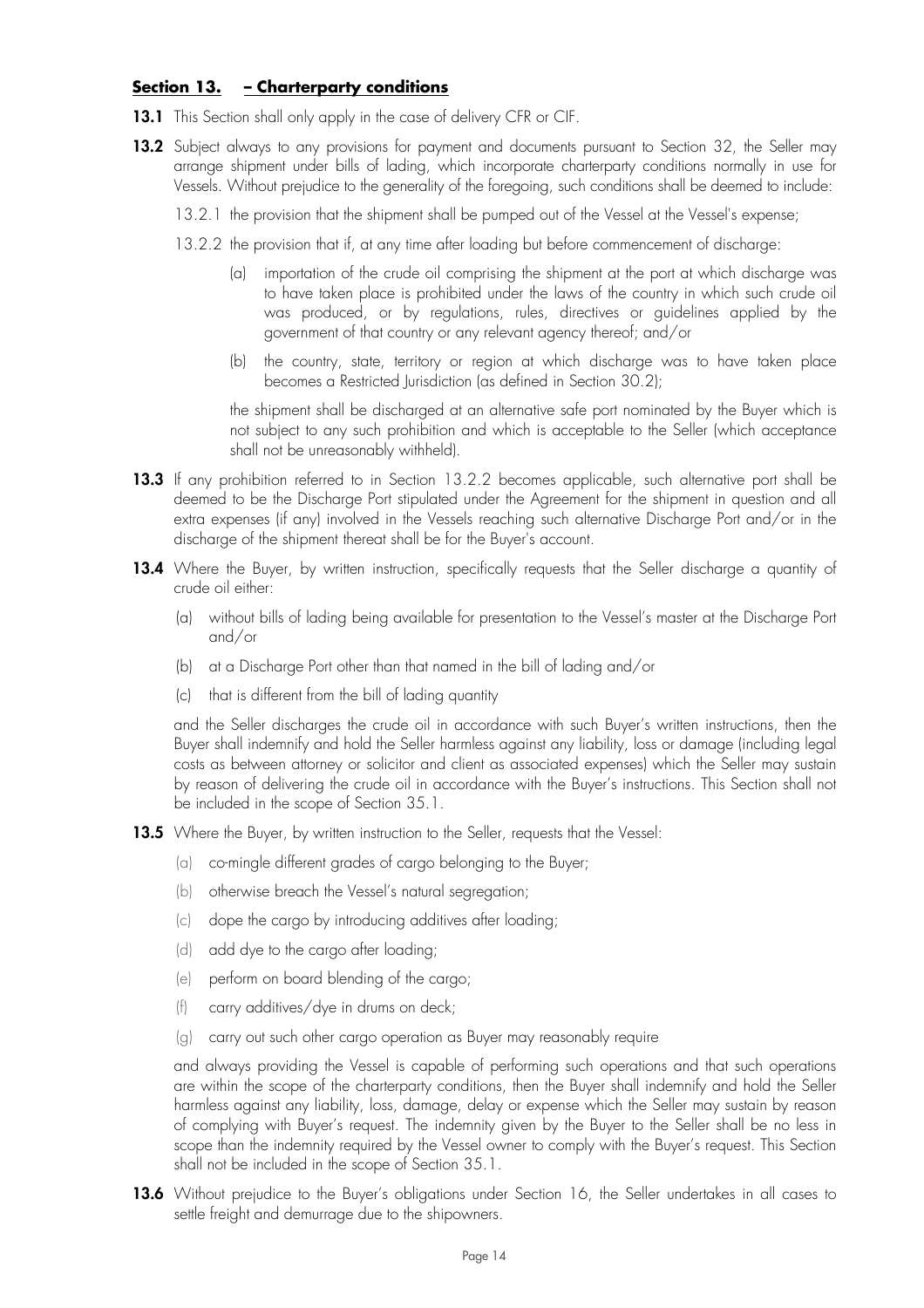## **Section 14. – Nomination of Vessels, etc.**

## **14.1 Full and part cargo lots**

Unless otherwise provided in the Special Provisions, delivery hereunder shall be given and taken in one full cargo lot or a part cargo lot at the Seller's option.

## **14.2 Nomination of Vessels**

The Vessel shall be nominated in writing by the Seller to the Buyer either (1) on or about the time the Agreement is entered into between the parties, or (2) at least 8 days prior to the first day of the Loading Terminal Laydays, whichever is the later. Such nomination shall specify:

- (a) the name of the Vessel, date built, summer deadweight, length and flag;
- (b) the grade and approximate quantity to be loaded (or the bill of lading quantity, if known);
- (c) the Loading Terminal Laydays (or the bill of lading date, if known) and the ETA at the Discharge Port;
- (d) such other information as maybe required by the Discharge Port operator from time to time;
- (e) details of any other cargo on board or to be laden on board if delivery is of a part cargo;
- (f) in the case of any sales afloat, DES or any variation thereof whereby the crude oil has been or will be laden onboard (which shall include storage, and any intervening transhipment as well as by way of carriage) more than one Vessel the Seller shall provide the name of each such Vessel, date built and flag; and
- (g) confirmation that the Vessel complies with the requirements of Schedule E hereto.

The Seller undertakes to inform the Buyer of any changes to the ETA advised pursuant to Section 14.2(c) as soon as practicable after receipt thereof from its supplier or the Vessels' owner or agent and, where applicable, such information as shall be necessary so as to establish the time and place of the passing of property pursuant to Section 10.1.

## **14.3 Buyer's nomination**

The Buyer shall, within 1 Business Day or such other period as may be specified in the Special Provisions after receipt of the Seller's nomination made pursuant to Section 14.2, notify the Seller of:

- 14.3.1 the final Discharge Port, if not already specified in the Special Provisions, when the Sellers approval thereto shall be required in writing within 1 Business Day thereafter, such approval not to be unreasonably withheld. No change to the final Discharge Port so nominated or specified shall be made without the Seller's prior written acceptance which shall not be unreasonably withheld and subject always to the provisions of Section 14.8;
- 14.3.2 if the Special Provisions provide a range within which a Discharge Port or ports may be nominated, the Seller's approval to each port shall be required in writing within 1 Business Day after any valid nomination, such approval not to be unreasonably withheld; and
- 14.3.3 in the case of CFR or CIF delivery, full written instructions regarding the particulars and destination of the bills of lading and such other customary Loading Terminal documentation which may be required by the Buyer (and, for the avoidance of doubt, the Buyer shall be liable for all costs resulting from any delays in loading crude oil hereunder due to failure by the Buyer to supply such information in a timely manner). The Seller shall have the right to issue its own instructions if such instructions are not so provided by the Buyer.

All costs (including but not limited to demurrage) arising directly out of any failure by the Buyer to comply with the foregoing shall be for the Buyer's account.

## **14.4 Substitution of Vessels**

In respect of any nominated Vessel, the Seller may, or if necessary to perform its obligations under the Agreement must, substitute therefor another Vessel provided always that:

14.4.1 the size of the substitute Vessel and the quantity to be loaded shall not, without the prior written consent of the Buyer, differ materially from the size of the Vessel previously named and the quantity specified in the nomination; and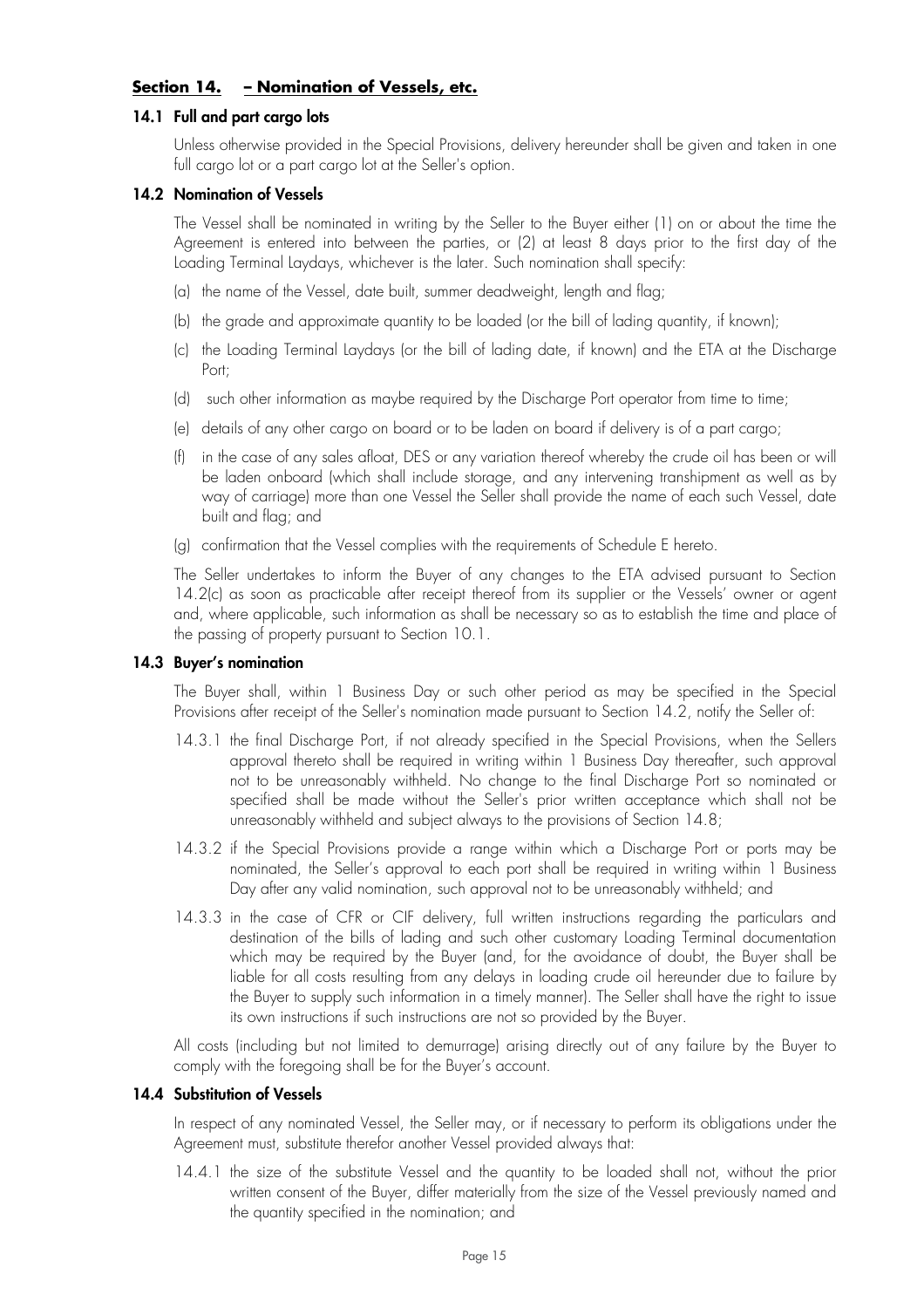- 14.4.2 the Seller shall give to the Buyer notice in writing of the name of the substitute Vessel not less than 3 clear days before:
	- (a) in the case of CFR or CIF delivery, the last day of the Loading Terminal Laydays of the substitute Vessel or the last day of the Loading Terminal Laydays of the Vessel originally nominated, whichever is the earlier, provided always that such substitution shall not be allowed after commencement of loading of the Vessel originally nominated unless otherwise specifically agreed between the parties; or
	- (b) in the case of DES delivery, the ETA of the substitute Vessel or the ETA of the Vessel originally nominated, whichever is the earlier.

#### **14.5 Acceptance of Vessels**

- 14.5.1 The Buyer shall give notice accepting or rejecting any Vessel nominated by the Seller within 1 Business Day of receipt of the Seller's nomination.
- 14.5.2 Notwithstanding anything to the contrary express or implied elsewhere, the Buyer shall have the right (which right may only be exercised prior to the passing of risk and property hereunder) to refuse, on any reasonable ground, to accept any Vessel named pursuant to Sections 14.2 or 14.4. The Buyer shall not be liable for any loss or damage, direct or indirect, which the Seller may suffer as a result of the Buyer exercising such right.
- 14.5.3 Notwithstanding any prior acceptance of a Vessel (whether named in the Special Provisions or nominated or substituted pursuant to Sections 14.2 or 14.4), the Buyer shall have the right (which right may only be exercised prior to the passing of risk and property hereunder) to reject the Vessel in question on any reasonable ground if such Vessel is involved in any incident or more recent information regarding such Vessel becomes available to the Buyer which indicates that the information relied upon by the buyer in previously accepting the Vessel was materially incorrect or incomplete.
- 14.5.4 In the case of CFR or CIF delivery, if the facilities at the Loading Terminal in question require the Seller's Vessel to be loaded from a floating storage facility, lighter or other Vessel by means of ship-to-ship transfer, such Berth shall be subject to the Buyer's ship or Loading Terminal vetting procedures and the Buyer may, on any reasonable ground and without liability, refuse the use of such facility for the purpose of loading the nominated Vessel.
- 14.5.5 Without derogating from any other reasonable grounds that may be available to the Buyer, it shall be a reasonable ground for the Buyer to reject or refuse a Vessel pursuant to this Section if the Vessel either at the time of nomination or subsequently at any time up to the time of loading is not approved by any internal ship vetting system operated by the Buyer or alternatively is determined by such internal ship vetting system to be unacceptable under the Buyer's ship vetting policy and/or does not comply with the Buyer's port clearance requirements.

#### **14.6 Regulations at the Loading Terminal and/or Discharge Port**

- 14.6.1 All restrictions at the Loading Terminal and at the Discharge Port with respect to maximum draft, length, deadweight, displacement, age, flag and the like, the procedures relevant to health, safety and Vessel operations and all applicable governmental, local and port authority regulations, and any other applicable requirements of whatever nature and howsoever communicated in force at the Loading Terminal and at the Discharge Port (including without limitation the requirements set out in Schedule E) shall apply to the Seller's Vessel.
- 14.6.2 The Buyer shall provide all information regarding restrictions at the Discharge Port and such other Discharge Port requirements that are readily available to it, upon the Seller's written request.
- 14.6.3 Notwithstanding anything to the contrary express or implied in this Section 14 or in Sections 15 and 16, if the Vessel nominated by the Seller does not comply with the foregoing provisions or any of them, the Buyer or the Buyer's customer may refuse to berth or discharge the Vessel in question.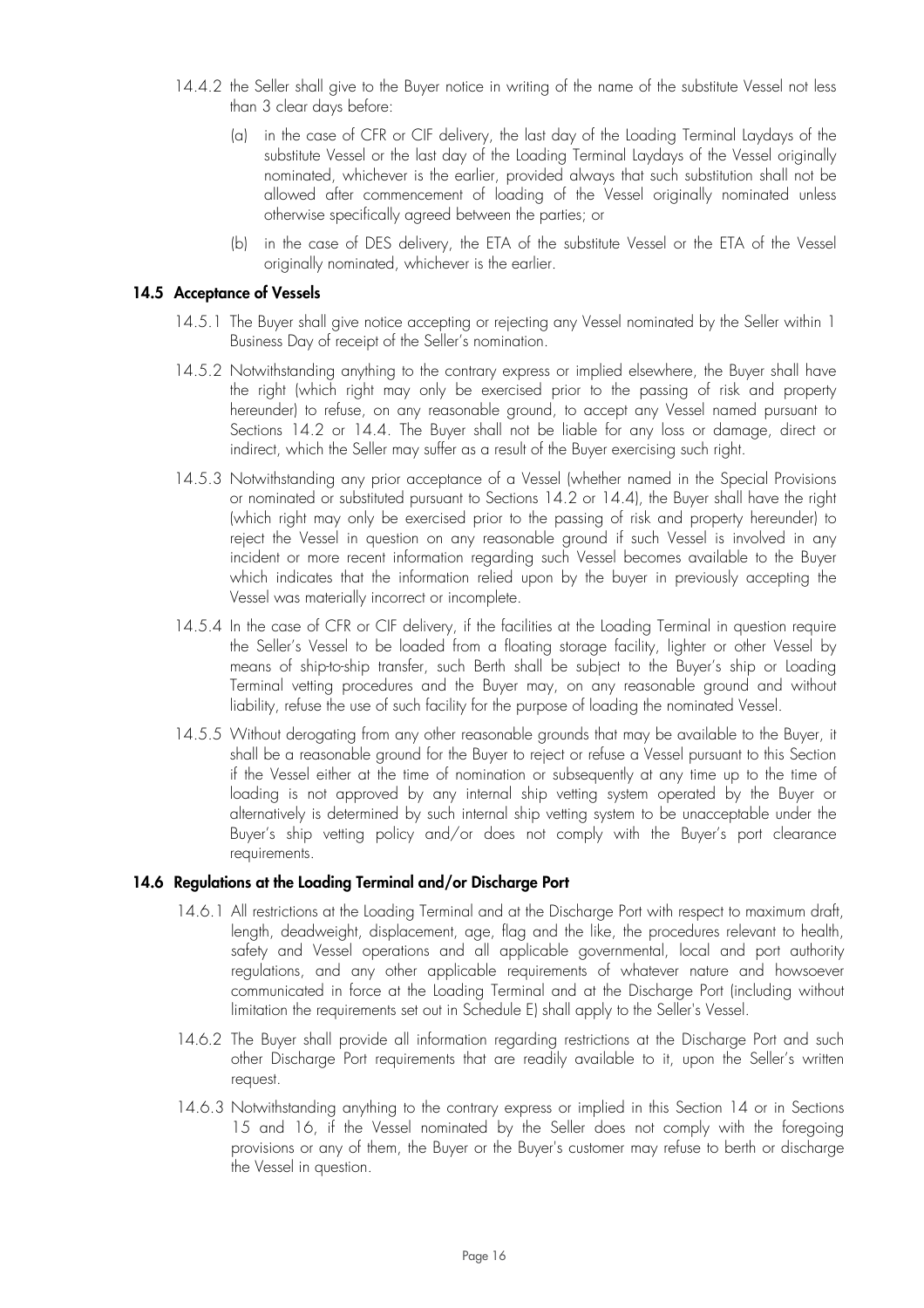## **14.7 Pumping**

The Seller warrants that the Vessel will discharge its full cargo within 24 hours (or pro-rata in the case of a part cargo) or will maintain 100 PSI at the ship's rail, provided shore facilities permit discharge within such time or at such pressure. Time lost as a result of the Vessel being unable to discharge the cargo as stated above shall not count as Laytime or time on demurrage.

## **14.8 Alternative or Range of Discharge Port(s)**

Where the Buyer exercises any Discharge Port options in accordance with the Special Provisions or Section 14.3.1 and available to the Seller under the terms of the relevant charterparty:

- 14.8.1 unless otherwise provided for in the Special Provisions, the price stated in the Special Provisions shall be adjusted by the freight differential calculated in accordance with such charterparty terms or, if the Vessel has not been voyage chartered, such rate as shall be mutually agreed between the parties in respect of such Discharge Port, provided always that any delays arising out of such failure to agree shall be for the Buyer's account; and
- 14.8.2 the Buyer shall be liable for any additional costs incurred by the Seller, including but not limited to deviation costs and costs in respect of any additional bunker consumption.

## **14.9 Loaded details (CFR and CIF deliveries)**

As soon as possible after the loading has been completed, the Seller shall notify the Buyer of the actual quantity(ies) loaded and the latest ETA of the Vessel at the Discharge Port.

## **Section 15. – Arrival of Vessel, Berth, discharge, etc.**

## **15.1 Arrival of Vessel**

The Seller shall arrange for its Vessel to report its ETA to the Discharge Port, with a copy to the Buyer, at least 72, 48 and 24 hours prior to its arrival and otherwise in accordance with the standard reporting procedure applicable from time to time at the Discharge Port in question.

## **15.2 Berth**

- 15.2.1 Subject to compliance by the Seller's nominated Vessel with all other requirements of the Discharge Terminal at the time in question, the Buyer shall provide or cause to be provided free of charge to the Seller (subject to the provisions of Section 31) a Berth to be indicated by the Buyer or its representative at which the Vessel can when fully laden safely reach and leave and where it can lie and discharge always safely afloat.
- 15.2.2 The Buyer shall at all material times and at no expense to the Seller provide and maintain or cause to be provided and maintained, in good working order, all necessary flexible hoses, connections, pipelines, tankage facilities necessary for the discharging of the Seller's Vessel.
- 15.2.3 The Buyer shall not be deemed to warrant the safety of any channel, fairway or other waterway used in approaching or departing from the Berth designated by the Buyer. The Buyer shall not be liable for any loss, damage, injury or delay to Seller's Vessel resulting from the use of such waterways; or any damage to the Seller's Vessel caused by other users of the waterway.
- 15.2.4 Notwithstanding the Buyer's obligations under 15.2.1, where the Buyer has purchased the crude oil on board a named Vessel, the Seller represents to the Buyer and warrants that the named Vessel can berth and discharge the contractual quantity of crude oil at the Discharge Port regardless of whether the contractual quantity is a whole or part cargo and irrespective of the port scheduling of the Vessel. Failure to comply with this term shall entitle the Buyer to refuse to berth the named Vessel. Any costs incurred by the Seller in providing a substitute Vessel, or lightering and/or transhipping the crude oil at the Discharge Port including demurrage shall be for the account of the Seller.

## **15.3 Discharge**

The Buyer shall arrange for each Vessel to be discharged as expeditiously as possible.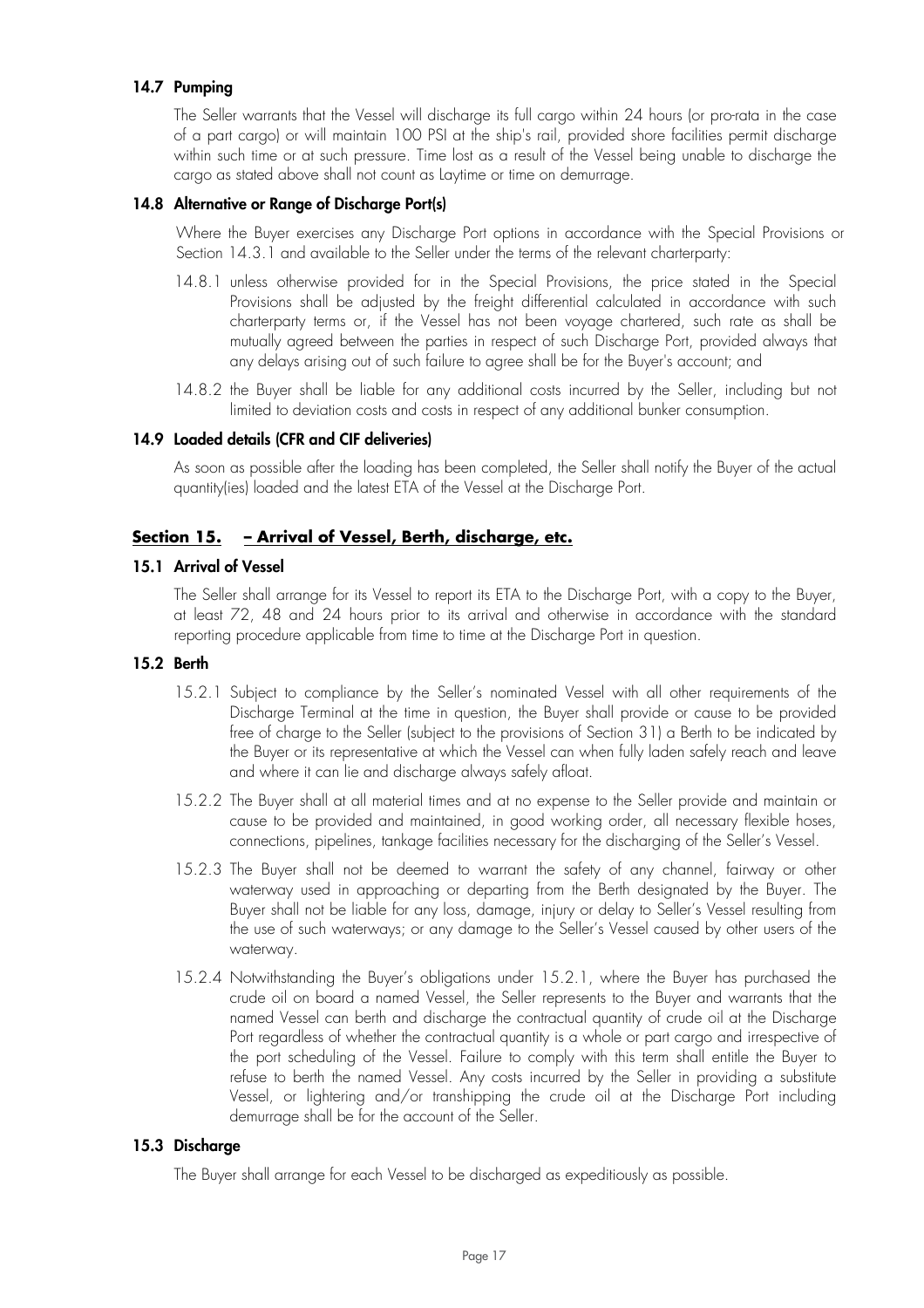## **15.4 Shifting**

The Buyer shall have the right to shift the Vessel from one Berth to another. All costs, including but not limited to damages for delay, shall be for the Buyer's account if such shifting is for the Buyer's purposes and otherwise shall be for the Seller's account.

#### **15.5 Lightering and Transhipment**

- 15.5.1 Vessels shall not be compelled to lighter at the Discharge Port, but if any lightering shall be undertaken at the request of the Buyer the expense thereof shall be for the Buyer's account and all time expended in connection with such lightering shall count as running hours for the purposes of calculating the liability for demurrage under the provisions of Section 16.
	- (a) Any lightering operations shall be carried out in accordance with the procedures set out in the ICS/OCIMF Ship-to-Ship transfer guides. The lightering Vessel shall be subject to the Seller's prior acceptance, which shall not be unreasonably withheld.
	- (b) Any ship-to-ship transfer (transhipment) operations shall be carried out in accordance with the procedures set out in the ICS/OCIMF Ship-to-Ship transfer guides. The receiving Vessel shall be subject to the Seller's prior acceptance, which shall not be unreasonably withheld.
	- (c) Except in relation to any ship-to-ship transfer carried out at the request of and for the purposes of the Seller, any ship-to-ship transfer operation shall only be carried out with the Seller's express consent and shall only be carried out outside port limits and at the Buyer's sole risk and the Buyer shall be liable to the Seller in respect of all time spent in excess of permitted running hours calculated at the relevant demurrage rate notwithstanding the Vessel is outside port limits, and for all and any losses, costs, damages and proceedings arising therefrom and shall indemnify the Seller in respect thereof. This Section shall not be included in the scope of Section 35.1.
- 15.5.2 All time used for any lightering operation (excluding any time consumed for the purposes set out in Section 16.2.4) shall be counted or included in calculating the time taken by the Buyer to discharge the Vessel or the time in respect of which the Buyer is liable for demurrage. Any additional steaming and/or waiting time used solely for the purposes of any lightering operation shall count as Laytime or, if the Vessel is on demurrage, as demurrage.
- 15.5.3 Except in relation to any lightering carried out at the request of and for the purposes of the Seller, any lightering operation carried out shall be at the Buyer's risk and the Buyer shall be liable to the Seller in respect of any losses, costs, damages and proceedings arising therefrom and shall indemnify the Seller in respect thereof. This Section shall not be included in the scope of Section 35.1.
- 15.5.4 In relation to any dispute as to quantity when lightering or ship-to-ship transfers have been undertaken the first laden Vessel's figures (not being a lightering Vessel or a receiving Vessel) shall prevail, subject always to the provisions of Section 28.2.

## **Section 16. – Time allowed, delays and demurrage**

#### **16.1 Time allowed**

The time allowed to the Buyer for the discharge of the quantity of crude oil deliverable by each Vessel hereunder shall be:

- 16.1.1 in the case of discharge of a full cargo lot, 36 running hours; and
- 16.1.2 in the case of discharge of a part cargo lot, that proportion of 36 running hours which the quantity of crude oil in the shipment, plus 5 percent, bears to the total quantity of crude oil loaded on the Vessel at the Loading Terminal(s),

all days and holidays included unless discharging on the day or holiday in question is prohibited by law or regulation at the Discharge Port.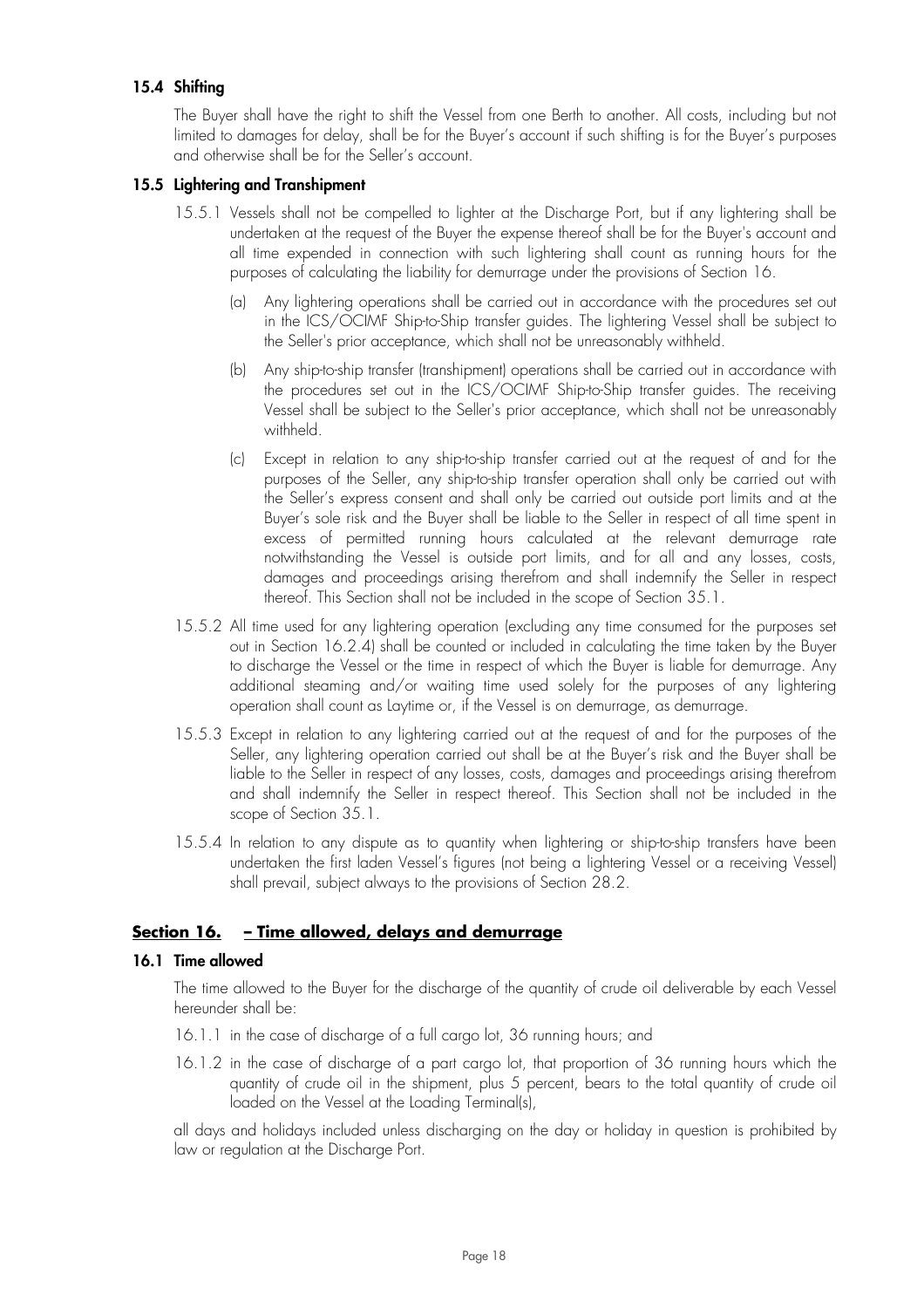## **16.2 Running hours**

- 16.2.1 Running hours shall commence Berth or no Berth either:
	- (a) 6 hours after a valid NOR is tendered to the Buyer or their representative by the master of the Vessel (or the master's representative) after its arrival at the Discharge Port, or
	- (b) if the Vessel moves directly to the Berth, when the Vessel is securely moored at the Berth,

whichever is the earlier.

- 16.2.2 Time shall cease upon final disconnection of discharging hoses after completion of discharge of the cargo. However, time shall recommence 2 hours after disconnection of hoses if the Vessel is delayed in its departure due to the Buyer's or the Buyer's receiver's purposes and shall continue until the termination of such delay.
- 16.2.3 Such valid NOR may be tendered at any time after the vessel has arrived within the customary anchorage or waiting place of the Discharge Port or, if the Vessel moves directly to the Berth, when the Vessel is securely moored at the Berth.
- 16.2.4 Any delay arising out of or in connection with any of the following situations shall not be counted or included in calculating the time taken by the Buyer to discharge the shipment or the time in respect of which the Buyer is liable for demurrage (whether or not the Vessel is already on demurrage):
	- (a) awaiting tide, tugs, pilot, daylight, ice, moderation of weather or sea state prior to berthing;
	- (b) awaiting immigration, customs or pratique;
	- (c) on an inward passage until the Vessel is securely moored at the Berth;
	- (d) preparing for and handling or shifting of ballast, bilges, slops or other substances or bunkering unless concurrent with cargo operations;
	- (e) restrictions imposed by the owner, charterer or master of the Vessel;
	- (f) any breakdown of the Vessel's equipment or failure to comply with the requirements of the Discharge Port with respect to equipment aboard;
	- (g) time spent complying with any of the regulations and other requirements referred to in Section 14.6;
	- (h) any other delay attributable to the Vessel, the Seller or agents of the Seller; or
	- (i) any onboard strike, lockout, stoppage or restraint of labour by members of the crew.

## **16.3 Demurrage**

- 16.3.1 If the shipment is not discharged within the time allowed in accordance with Section 16.1, the Buyer shall pay to the Seller demurrage, in the same currency as is prescribed for payment of crude oil delivered under the Agreement, in respect of the excess time at the appropriate rate per day (or pro rata for part of a day) as hereinafter specified, always provided that, if by reason of her own deficiencies the Vessel cannot maintain an average pumping rate as specified in Section 14.7 from the time of commencing pumping, any additional time used solely by reason of such deficiencies shall be deducted in calculating the time (if any) in respect of which the Buyer is liable for demurrage as herein provided. The Buyer's liability for demurrage shall be absolute and not subject to the provisions of Section 34, but in the event of delay directly attributable to fire or explosion or the breakdown or failure of equipment, plant or machinery at the Discharge Port (not resulting from want of due diligence by the Buyer), act of war, civil commotion, or arrest or restraint of princes, rulers or peoples; the rate of demurrage shall be reduced by one half for the period of such delay.
- 16.3.2 The appropriate rate of demurrage shall be either:
	- (a) the rate, if any, specified in the Special Provisions; or
	- (b) the applicable single voyage charterparty rate; or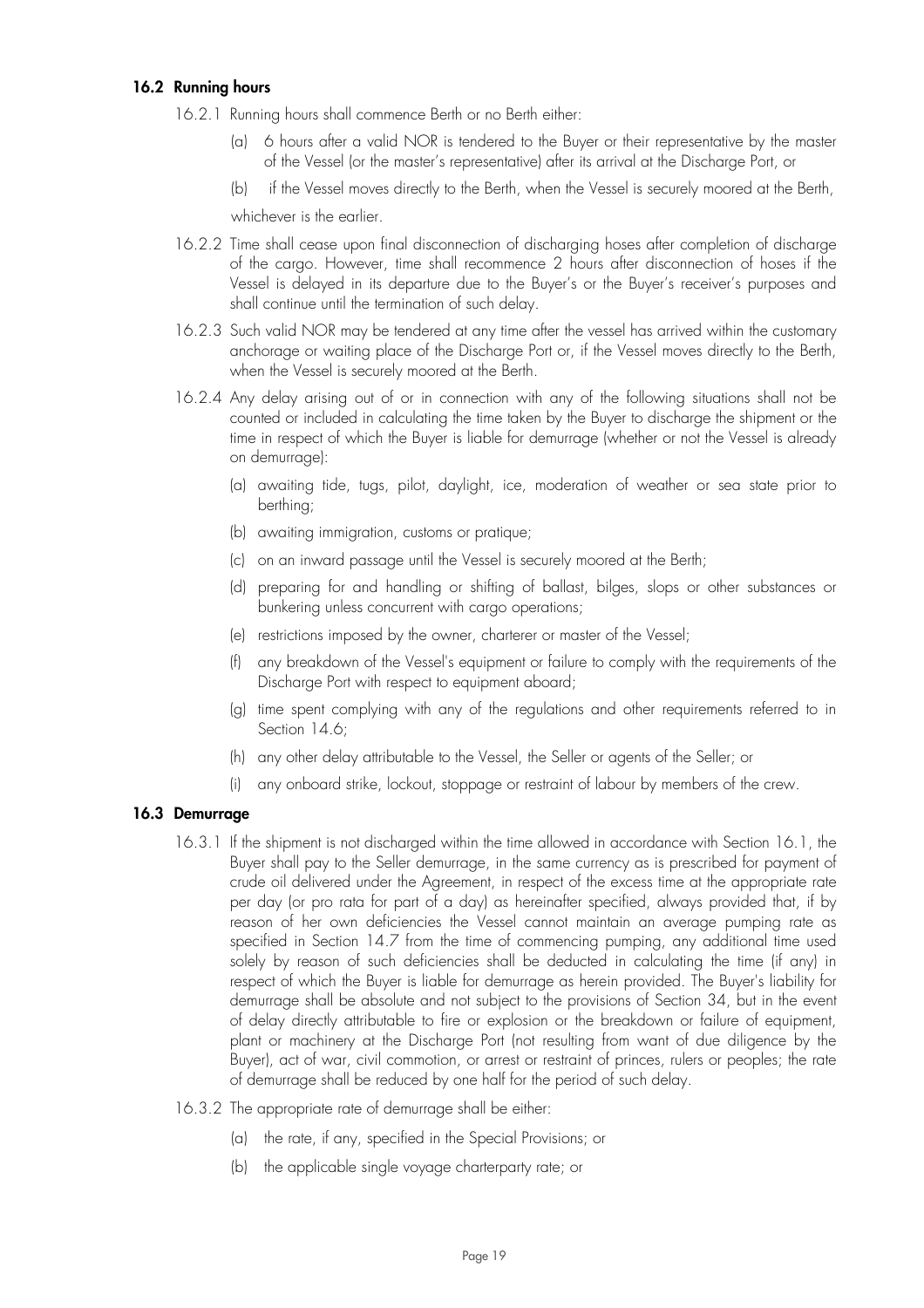- (c) where there is no single voyage charterparty rate or, in the Buyer's sole opinion the single voyage charterparty rate is not representative of the market rate, the market rate current on the date running hours commence as aforesaid for a Vessel of the size and type used for a single voyage charter from the Loading Terminal to the Discharge Port. If the parties fail to agree within 30 days upon such rate, then at the request of either party, such rate shall be determined by The London Tanker Brokers Panel Ltd. (or its successors in title), whose decision thereon shall be final and binding and whose costs shall be paid for by the applicant.
- 16.3.3 Any demurrage claim must be notified to the Buyer in writing within 90 days of the date of disconnection of discharging hoses, with full supporting documentation (including, but not exclusively, the time computation, NOR, Vessel's port log, statement of facts and, where applicable, evidence of charterparty rate), together with any other documentation that the Buyer may reasonably require. Any such documentation not then available shall be provided to the Buyer within 180 days of the disconnection of discharging hoses. If the Seller fails to give such notice or provide such documentation within the above respective time limits, then the Seller's claim shall be deemed to have been waived and any liability of the Buyer for demurrage shall be extinguished.

## **16.4 Crude oil washing**

Cargo stripping up to a maximum of 3 (three) hours and any discharging time used for crude oil washing in excess of any time used to comply with MARPOL regulations:

- 16.4.1 shall count against Laytime, or if the Vessel is on demurrage, for demurrage, in the case of delivery CFR or CIF; and
- 16.4.2 shall not count against Laytime, or if the Vessel is on demurrage, for demurrage, in the case of delivery CFR Outturn, CIF Outturn or DES.

## **16.5 Time allowed and damages for delay under Indicative Discharge Date Contracts**

- 16.5.1 Should the Vessel arrive at the Discharge Port such that running hours pursuant to Section 16.2.1 above commences at a time within the Indicative Discharge Date range given by the Seller then the time allowed and damages for delay shall be computed in all respects in accordance with Section 16.
- 16.5.2 Should the Vessel arrive at the Discharge Port such that running hours pursuant to Section 16.2.1 above would commence at a time prior to the Indicative Discharge Date range given by the Seller, then notwithstanding Section 16.3, time shall not count against the Buyer whether as time allowed for discharge or as demurrage until 00.01 hours (local time) on the first day of the Indicative Discharge Date range or on commencement of discharge, whichever is earlier.
- 16.5.3 Should the Vessel arrive at the Discharge Port after the last day of the Indicative Discharge Date range given by the Seller, then Section 16.2.1 shall be modified to the extent that running hours shall commence Berth or no Berth 36 hours after NOR is tendered or on commencement of discharge, whichever is the earlier. Save as aforesaid, Section 16 shall apply in full.

## **Section 17. – Additional provisions for offshore-loaded North Sea/Atlantic crude oil**

## **17.1 Applicability**

This Section 17 shall only apply to deliveries of crude oil originating from oil fields in the United Kingdom and/or Norwegian Continental Shelf that are shipped by a Vessel dedicated to or chartered for the transportation of crude oil from those facilities.

## **17.2 Changes to nominations**

The Seller will promptly advise the Buyer of any changes in the nomination arising from production changes, weather, operational reasons beyond the Seller's reasonable control or any matter beyond the Seller's reasonable influence. Any reasonable modifications in the quantity of crude oil, date ranges or final loading date due to changed nominations shall be deemed to be accepted by the Buyer and any modified quantity, date ranges or final loading date shall replace the quantity and/or date ranges and/or final loading date respectively as nominated.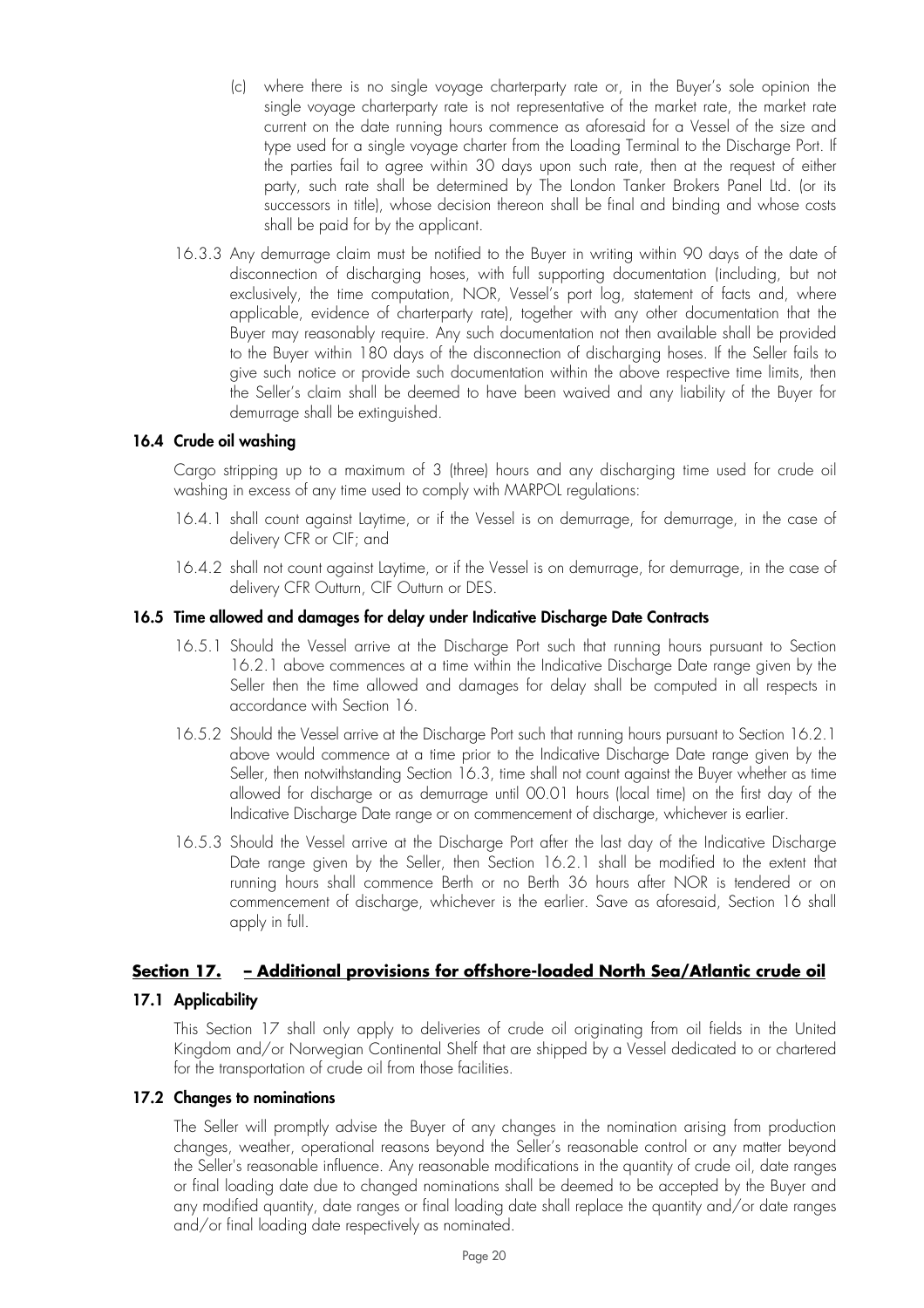## **17.3 Priority of Vessels**

- 17.3.1 In the event that a situation should arise which may have as a consequence the reduction or stoppage of the production of crude oil at one or more of the production facilities at the offshore field, the Seller may, by written notice to the Buyer, require that the Vessel shall have priority to discharge at the Discharge Port ahead of other Vessels whether or not they have commenced discharging, except for Vessels carrying crude oil which has been loaded at a facility at or adjacent to a crude oil production platform serving an oil field on or partly on the United Kingdom and/or Norwegian Continental Shelf. If such requirement arises, the Buyer shall use all reasonable endeavours to procure that the Vessel may proceed without waiting directly to a Berth provided by the Buyer in accordance with Section 15 and commence discharging immediately on arrival thereat.
- 17.3.2 The Seller shall indemnify the Buyer against its liability for substantiated unavoidable extra port dues and demurrage incurred as a direct result of such priority being given to the Seller's Vessel by Vessels which have given valid notices of readiness to discharge, provided that the indemnity against liability for demurrage shall in each case be limited to the equivalent of the amount of time actually used by the Seller's Vessel to discharge the cargo.
- 17.3.3 In the event that a situation should arise which may have as a consequence the reduction or stoppage of the production of oil at one or more of the production facilities at the offshore field, if the time allowed to the Buyer in accordance with Section 16.1 has expired, whether the cargo has been fully discharged or not, the Seller may, at its sole discretion, forthwith order the Vessel to cease discharging and leave the Discharge Port. In the case of delivery CIF, if the Seller exercises such option, the Seller's invoice shall be based on the net outturn quantity discharged ascertained either in accordance with good standard practice at such Discharge Port or, if such discharge was attended by an independent inspector, as determined by such independent inspector, whose determinations shall, except in cases of fraud or manifest error, be conclusive and binding on both parties for invoicing purposes but without prejudice to the rights of either party to make any claim. In such event, notwithstanding the provisions of Section 9, all charges in respect of such independent inspection shall be shared equally between the parties and the inspector's report shall be made available to both parties. The risk and property in the crude oil remaining on board shall pass to the Seller immediately upon completion of discharge.

## **17.4 Deadfreight**

Any deadfreight incurred by the Seller as a direct result of meeting the requirements of the Discharge Port nominated by the Buyer shall be for the Buyer's account. Any deadfreight incurred solely for the Seller's purposes shall be for the Seller's account.

## **17.5 Demurrage rate**

Notwithstanding the provisions of Section 16.3, the applicable rate of demurrage shall be the daily hire rate specified in the contract of affreightment current from time to time in respect of transportation of the grade of crude oil in question.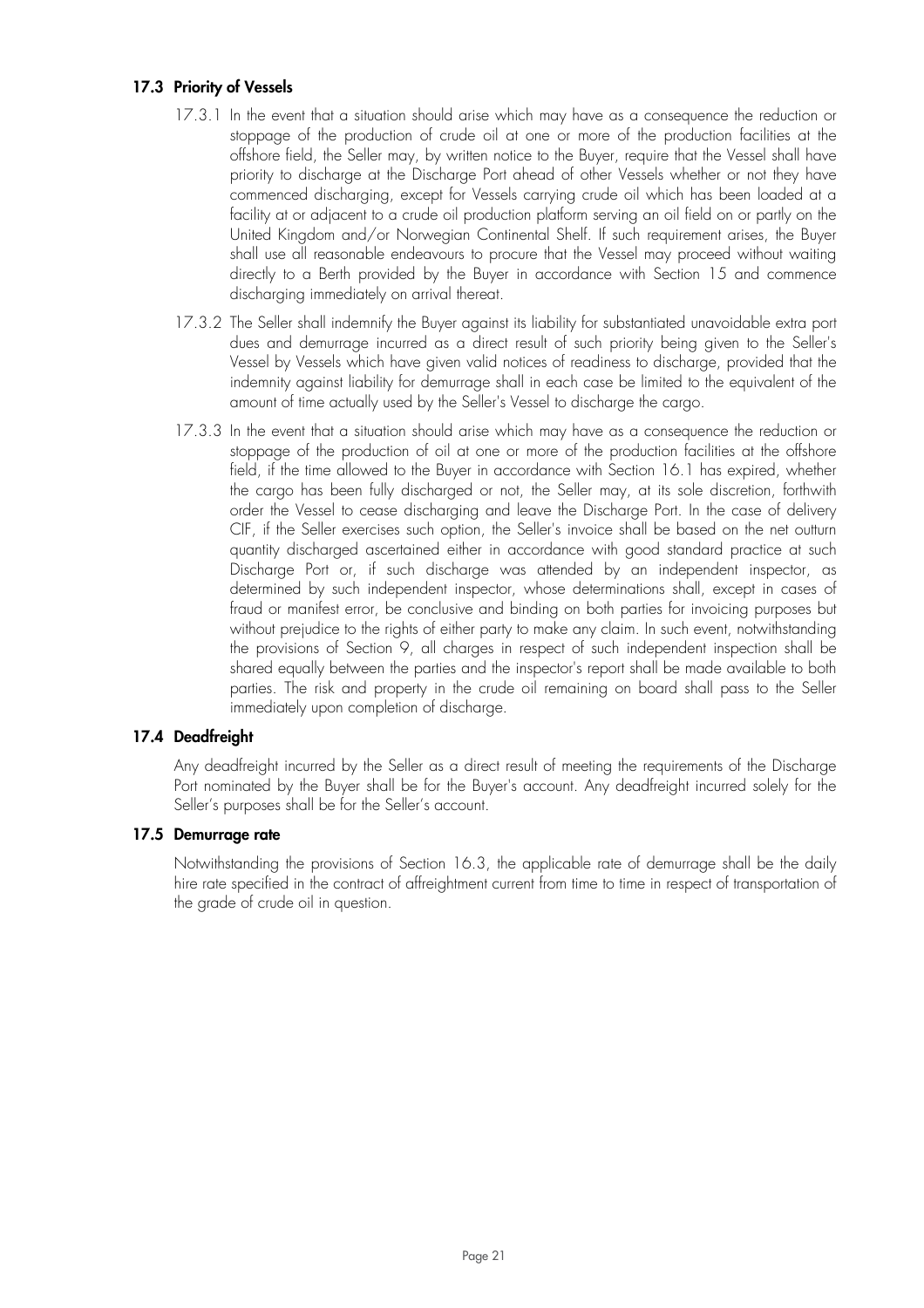## **PART THREE**

## **In respect of Ex Tank, Into Tank, In Situ (stock transfer) and Free Into Pipeline (˝FIP˝) deliveries**

Except in the case of deliveries via the Druzbha and connected pipelines as provided for in Schedule D:

### **Section 18. – Nominations**

- 18.1 In the case of Ex Tank, Into Tank or In Situ deliveries, nominations shall be made in accordance with the standard operating procedures of the relevant storage company(ies).
- 18.2 In the case of a Free In Pipeline (FIP) delivery, nominations shall be made in accordance with the standard operating procedures of the relevant pipeline operating company(ies).

#### **Section 19. – Measurement and sampling; independent inspection**

- 19.1 The quantity and quality of the crude oil delivered under the Agreement shall be determined by measurement, sampling and testing in accordance with the most current API and ASTM Measurement Standards at the time of delivery.
- **19.2** Except as specifically provided in the Special Provisions or unless otherwise agreed, the quantity shall be determined in accordance with the following procedures:
	- 19.2.1 In the case of an Ex Tank delivery, the quantity shall be determined by using proven meters (if available) at the Seller's tank(s) manifold exit point. If proven meters are unavailable, measurement shall be taken by manual measurement of the Seller's tank(s). Where the Seller's tank(s) are active or are unable to be measured manually, then the quantity shall be determined pursuant to Section 19.2.2 below.
	- 19.2.2 In the case of an Into Tank delivery, the quantity shall be determined by using proven meters (if available) at the Buyer's tank(s) manifold entry point. If proven meters are unavailable, measurement shall be taken by manual measurement of the Buyer's tank(s). Where the Buyer's tank(s) are active or are unable to be measured manually, then the quantity shall be determined pursuant to Section 19.2.1 above.
	- 19.2.3 In the case of an In Situ (by way of stock transfer) delivery, the quantity shall be as specified in the Special Provisions.
	- 19.2.4 In the case of an FIP delivery, the quantity shall be determined by using the pipeline company's proven meters (if available). If proven meters are unavailable, the quantity shall be determined pursuant to Section 19.2.1 above.
- 19.3 Except as specifically provided in the Special Provisions or unless otherwise agreed, the quality shall be determined in accordance with the following procedures:
	- 19.3.1 in the case of Ex Tank and Into Tank deliveries, the quality shall be determined in accordance with test results run on a volumetrically correct composite of samples drawn from the Seller's tank(s). If the Seller's tank(s) are active, the quality shall be determined in accordance with test results run on a volumetrically correct composite of samples drawn from the Buyer's tank(s).

For the avoidance of doubt, where delivery is made from more than one tank, then the quality shall be determined in accordance with test results run on a blend of volumetrically correct composite samples drawn from each of the Seller's tanks and then blended according to the proportions from each tank. If any of the Seller's tanks are active, the quality shall be determined on volumetrically correct composite samples drawn from the Buyer's tank(s).

19.3.2 In the case of an In Situ (by way of stock transfer) delivery, if the quality has already been determined by an independent inspection or by the storage company, then both parties shall be bound by the results of such measurement, sampling and analysis thereof. Otherwise, the quality shall be determined in accordance with test results run a volumetrically correct composite of samples drawn from such tank(s).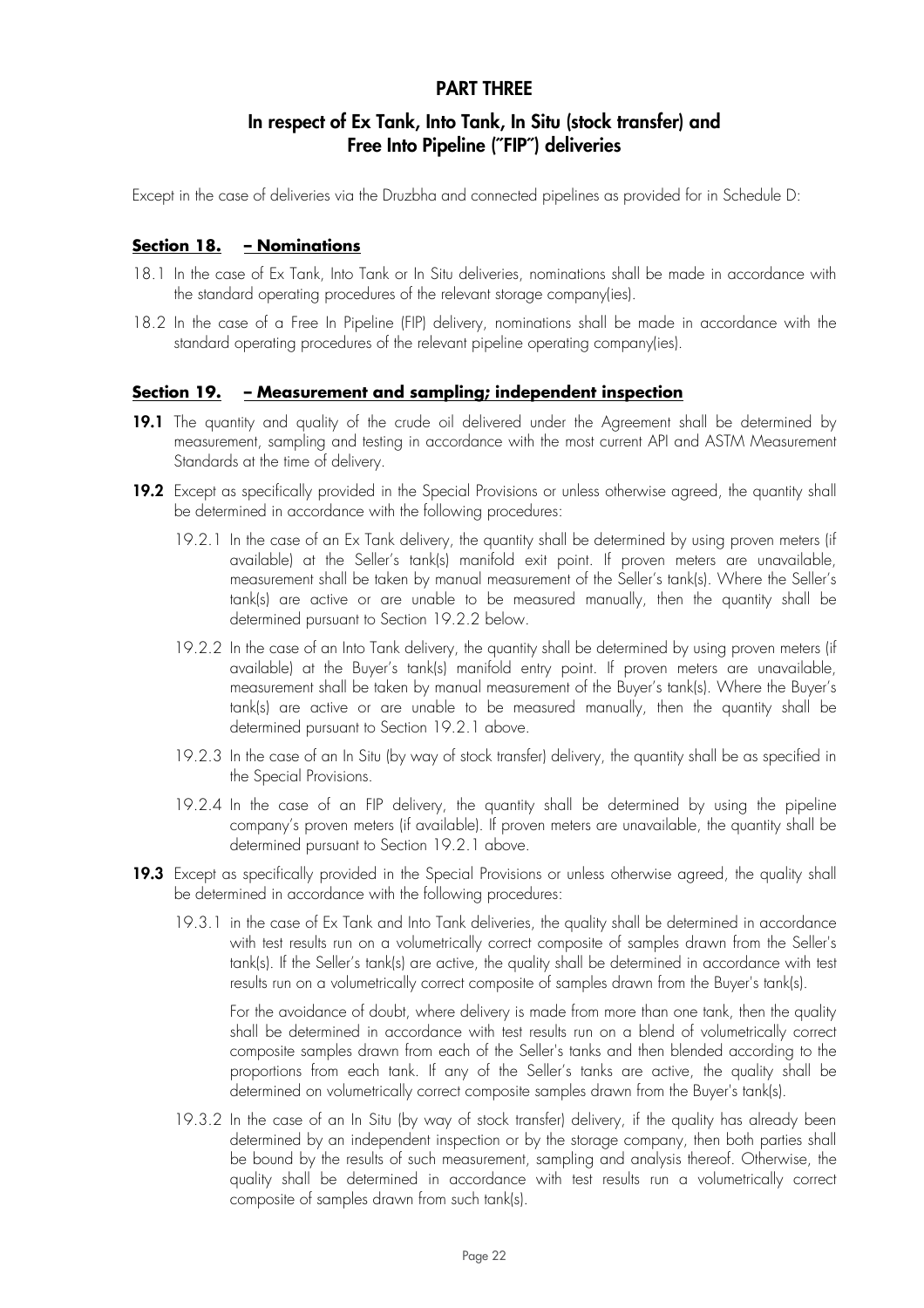- 19.3.3 In the case of an FIP delivery, where automatic samplers are available, the quality shall be determined in accordance with test results run from flow proportional in line samples taken in accordance with the standard practice in force at the pipeline facility. Where properly functioning automatic samplers are not available, the quality shall be determined pursuant to Section 19.3.1 above.
- 19.4 In the case of Ex Tank and Into Tank deliveries, if both the Seller's and the Buyer's tank(s) are active or unable to measure manually, then the quantity and/or quality shall be determined by a mutually acceptable independent inspector appointed pursuant to Section 19.6.

### **19.5 Certificates of Quantity and Quality**

Notwithstanding the provisions of Section 19.6, the certificates of quantity and quality (or such other equivalent documents as may be issued at the terminal/pipeline company) shall, except in cases of manifest error or fraud, be conclusive and binding on both parties for invoicing purposes but without prejudice to the rights of either party to make any claim pursuant to Section 28.

## **19.6 Independent Inspection**

Either party may appoint an independent inspector at the storage facility(ies) or pipeline facility(ies), subject to the prior agreement of the storage / pipeline company having been obtained where necessary. Such appointment shall be notified in writing to the other party. All charges in respect thereof shall be for the account of the party requiring the independent inspection and the duties of such inspector shall be considered solely as a service to the party requiring the inspection. Where both parties require an independent inspection, then Buyer and Seller shall jointly agree upon and appoint an independent inspector. All charges in respect thereof shall be shared between the parties and the inspector's report shall be made available to both parties.

## **Section 20. – Risk and Property**

The risk and property in the crude oil delivered under the Agreement shall pass to the Buyer:

- **20.1** in the case of a FIP delivery, as the crude oil passes the inlet flange of the Buyer's receiving pipeline system; or
- **20.2** in the case of an Ex Tank delivery, as the crude oil passes the outlet flange of the Seller's storage tank from which the crude oil is being delivered; or
- **20.3** in the case of an Into Tank delivery, as the crude oil passes the inlet flange of the Buyer's receiving storage tank; or
- **20.4** where delivery is effected In Situ (by way of stock transfer), at such time and day and in such tank(s) as shall either be specified in the Special Provisions or as agreed between the parties prior to such transfer being effected and, where applicable, confirmed by the owner/operator of such tank(s).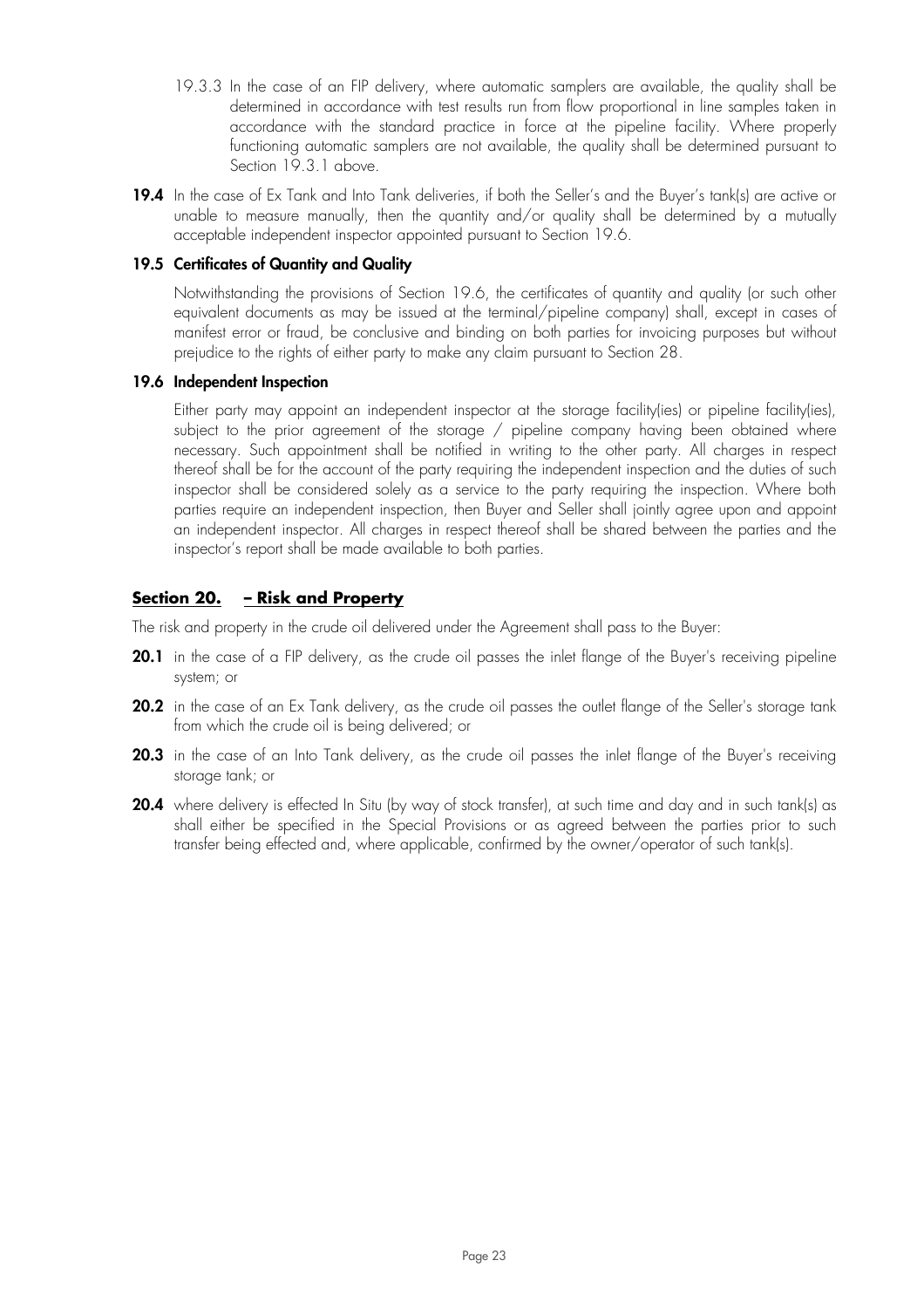## **PART FOUR**

## **In respect of Delivered at Frontier (˝DAF˝) deliveries**

For Delivered at Frontier (DAF) free in the Druzhba or connected pipeline the provisions of Schedule D hereto shall apply to the exclusion of this Part Four. In all other cases of DAF sales the following provisions shall apply:

## **Section 21. – Nominations**

#### **21.1 For delivery in pipeline**

All nominations relating to the delivery of crude oil into or by pipeline shall, unless otherwise specifically agreed between the parties, be made in accordance with the standard operating procedures of the relevant pipeline operating company(ies).

#### **21.2 For delivery by rail tank car**

Subject always to any Special Provisions, the Seller shall notify the Buyer in writing of those matters set out at (a) and (b) below and shall provide the Buyer with those documents set out at (c) and (d) below within 48 hours of the date of dispatch of the rail tank car(s) from the Loading Terminal as follows:

- (a) Date of dispatch;
- (b) Number and net weight of crude oil contained in each rail tank car;
- (c) Copies of all railway bills issued, certified by the Seller as true copies;
- (d) Copy of the certificate of quality issued by the Loading Terminal, certified by the Seller as a true copy.

#### **21.3 For delivery by road tanker**

Subject always to any Special Provisions, the Seller shall notify the Buyer in writing of those matters set out at (a) and (b) below and shall provide the Buyer with those documents set out at (c), (d) and (e) below within 48 hours of the date of dispatch of the road tanker(s) from the Loading Terminal as follows:

- (a) Date of dispatch;
- (b) Number and net weight of crude oil contained in each road tanker;
- (c) Copies of all CMR notes or other contract(s) of carriage issued, certified by the Seller as true copies;
- (d) Copy of the certificate of quality issued by the Loading Terminal, certified as a true copy by the Seller;
- (e) Copy of the certificate of quantity issued by the Loading Terminal, certified as a true copy by the Seller.

## **Section 22. – Delivery**

#### **22.1 For deliveries in pipeline**

The delivery shall be given and taken in the named pipeline at such frontier border station and on the date or within the agreed period (the delivery period) as shall be specified in the Special Provisions.

#### **22.2 For delivery by road or rail tank car**

22.2.1 The delivery shall be given and taken on road tanker(s) or on rail tank car(s), not unloaded, at the named place of delivery at the frontier and within the delivery period as set out in the Special Provisions. The road tanker(s) or rail tank car(s) shall be available to the Buyer throughout the delivery period to enable the Buyer to collect such road tanker(s) or rail tank car(s) at the frontier, transfer them to its receiving terminal, unload them and return them to the relevant frontier point. Any charges incurred by the Seller for the delay (including but not limited to demurrage) in returning such road tanker(s) or rail tank car(s) to the frontier after the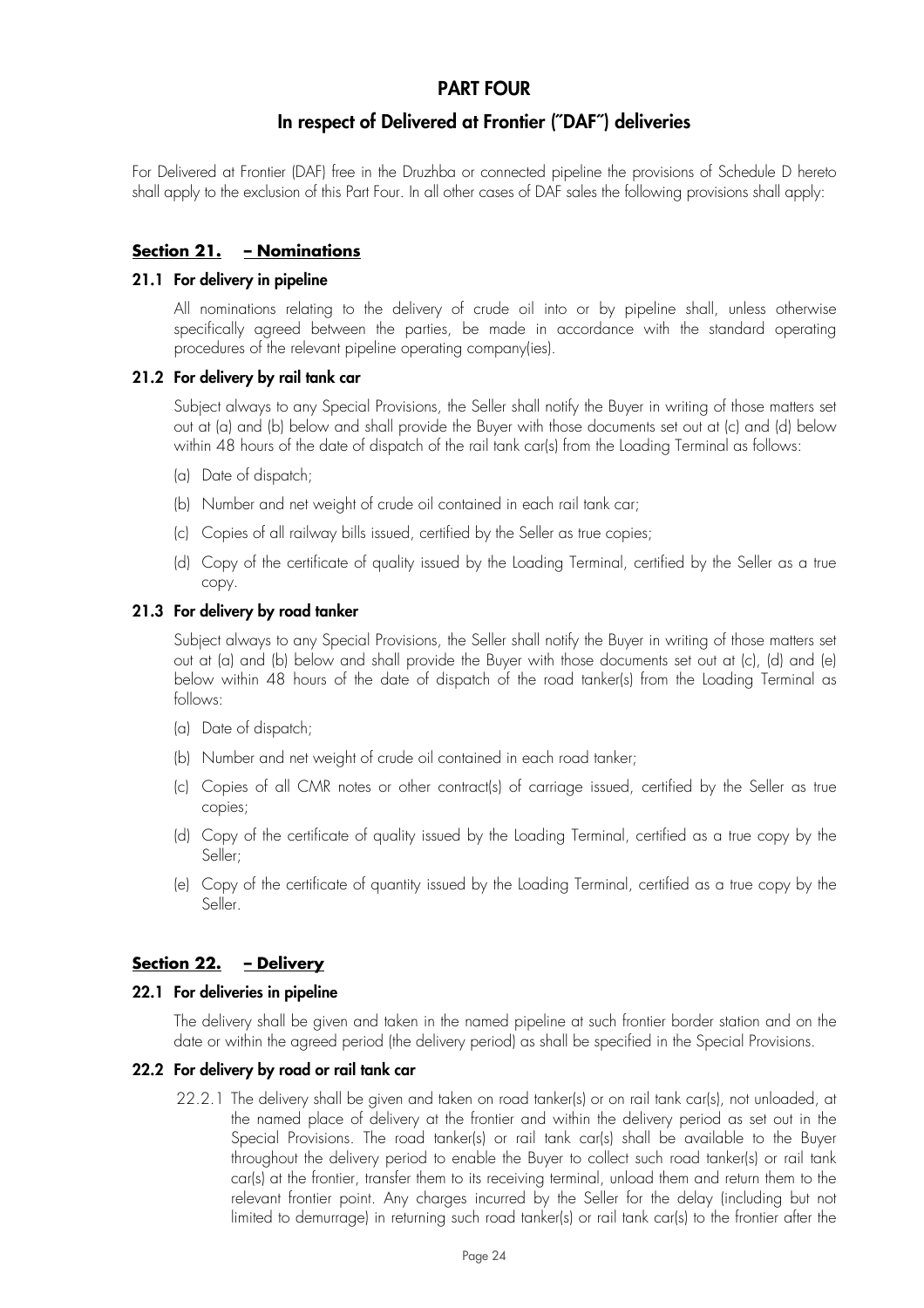delivery period shall be for the Buyer's account. The Buyer must take delivery of the crude oil when it has been placed at the Buyer's disposal in accordance with the terms of the Agreement. The date of delivery shall be the date of the stamp of the border crossing railway station on the railway bill or on the CMR note/road haulage contract as appropriate.

22.2.2 The Seller may, at its sole discretion, agree to contract on usual terms at the Buyer's risk and expense for the on-carriage of the crude oil beyond the named place of delivery at the frontier to such final destination or place as the Buyer may nominate. However, such nomination shall be made by the Buyer prior to the date of dispatch of the road tanker(s) or rail tank car(s) from the Loading Terminal and the Seller may decline the request without giving any reason.

## **Section 23. – Risk and Property**

Notwithstanding any right of the Seller to retain the documents referred to in Section 32 until payment, the risk and property in the crude oil shall pass to the Buyer:

- **23.1** In the case of delivery in pipeline as the crude oil passes the point of delivery at the frontier border station within the delivery period specified in Section 22.1 above; or
- **23.2** In the case of delivery in rail tank car(s) on arrival of the rail tank car(s) at the named place of delivery at the frontier within the delivery period specified in Section 22.2 above;
- **23.3** In the case of delivery in road tanker on arrival of the road tanker(s) at the named place of delivery at the frontier within the delivery period specified in Section 22.2 above.

## **Section 24. – Measurement and Sampling, independent inspection and certification**

- 24.1 The quality of the crude oil delivered under the Agreement shall be determined by measurement, sampling and testing in accordance with customary practice at the Loading Terminal at the time of shipment. The Loading Terminal certificate of quality of the crude oil comprising the shipment issued in accordance with such customary practice shall, except in case of manifest error or fraud, be conclusive and binding on both parties for invoicing purposes and the Buyer shall be obliged to make payment in full in accordance with Section 32.1 but without prejudice to the rights of either party to make any claim pursuant to Section 28.2.
- 24.2 In the case of delivery in pipeline the measurement of the quantity of the crude oil delivered shall be determined in accordance with customary practice at the relevant frontier border station specified in the Special Provisions. The certificate of quantity so issued by the relevant frontier border station shall, except in cases of manifest error or fraud, be conclusive and binding on both parties for invoicing purposes and the Buyer shall be obliged to make payment in full in accordance with Section 32.1 but without prejudice to the rights of either party to make any claim pursuant to Section 28.2.
- **24.3** In the case of delivery in pipeline where the relevant frontier border station specified in the Special Provisions has no facilities for measurement of the quantity of the crude oil delivered to it, the parties agree that the certificate of quantity issued by the Loading Terminal shall, except in cases of manifest error or fraud, be conclusive and binding on both of them for invoicing purposes and the Buyer shall be obliged to make payment in full in accordance with Section 32.1 but without prejudice to the rights of either party to make any claim pursuant to Section 28.2.
- **24.4** In the case of delivery in rail tank car(s) the quantity of crude oil set out in the railway bills comprising the shipment shall be conclusive and binding on both parties for invoicing purposes and the Buyer shall be obliged to make payment in full in accordance with Section 32.1 but without prejudice to the rights of either party to make any claim pursuant to Section 28.2.
- 24.5 In the case of delivery in road tanker(s) the certificate of quantity issued by the Loading Terminal shall be conclusive and binding on both parties for invoicing purposes and the Buyer shall be obliged to make payment in full in accordance with Section 32.1 but without prejudice to the rights of either party to make any claim pursuant to Section 28.2.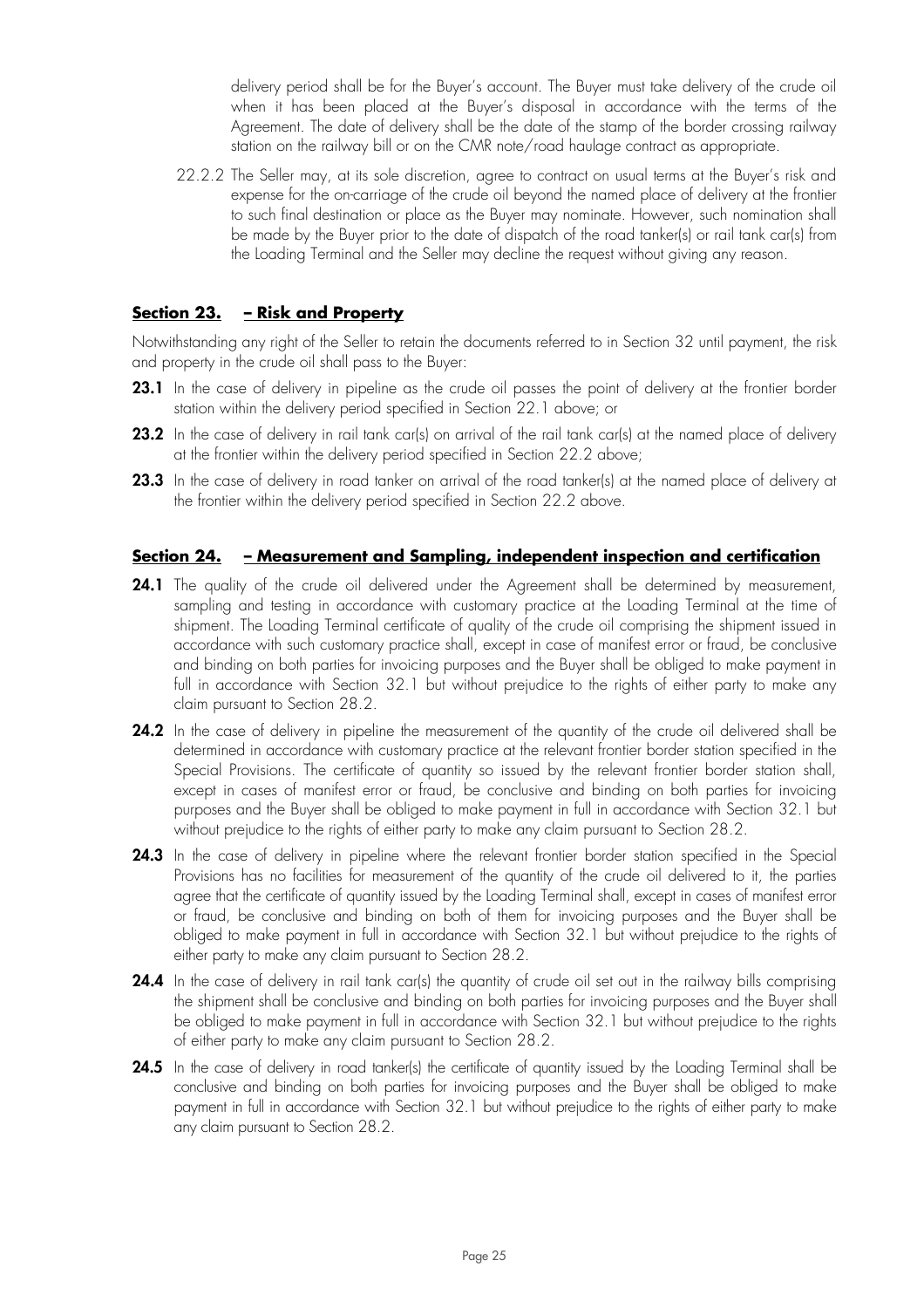## **Section 25. – Independent Inspection**

- **25.1** Where the Loading Terminal is not operated by the Seller or an Affiliated Company of the Seller, either party shall have the right to appoint a mutually acceptable independent inspector at the Loading Terminal. Such appointment shall be notified in writing to the other party. All charges in respect thereof shall be shared equally between the parties and the inspectors report shall be made available to both parties. The Seller shall use all reasonable endeavours to enable the independent inspector so appointed to have full access to the facilities at the Loading Terminal necessary to perform his duties.
- **25.2** In the case of delivery in pipeline the Buyer shall have the right to appoint an independent inspector acceptable to the Seller at the relevant frontier border station when, except with the specific prior written agreement of the Seller, all charges in respect of such inspector shall be for the Buyer's account and the duties of such inspector shall be considered solely as a service to the Buyer.

## **Section 26. – Other Terms and Conditions**

- **26.1** The Buyer shall be solely responsible for the cost of all customs formalities, duties, taxes and other charges payable upon import of the crude oil and for its subsequent transport (if any).
- **26.2** The Buyer must provide the Seller, at the Seller's request but at the Buyer's risk and expense, with proof of exchange control authorisation, copies of permits certified by the Buyer as true copies and with details of the final destination of the crude oil in the country of import should the Seller agree to contract on the Buyer's behalf for the on-carriage of the crude oil pursuant to Section 22.2.2 above.
- 26.3 The Buyer must pay all costs relating to the crude oil from the time it has been placed at the Buyer's disposal pursuant to the delivery provisions of Section 22 above.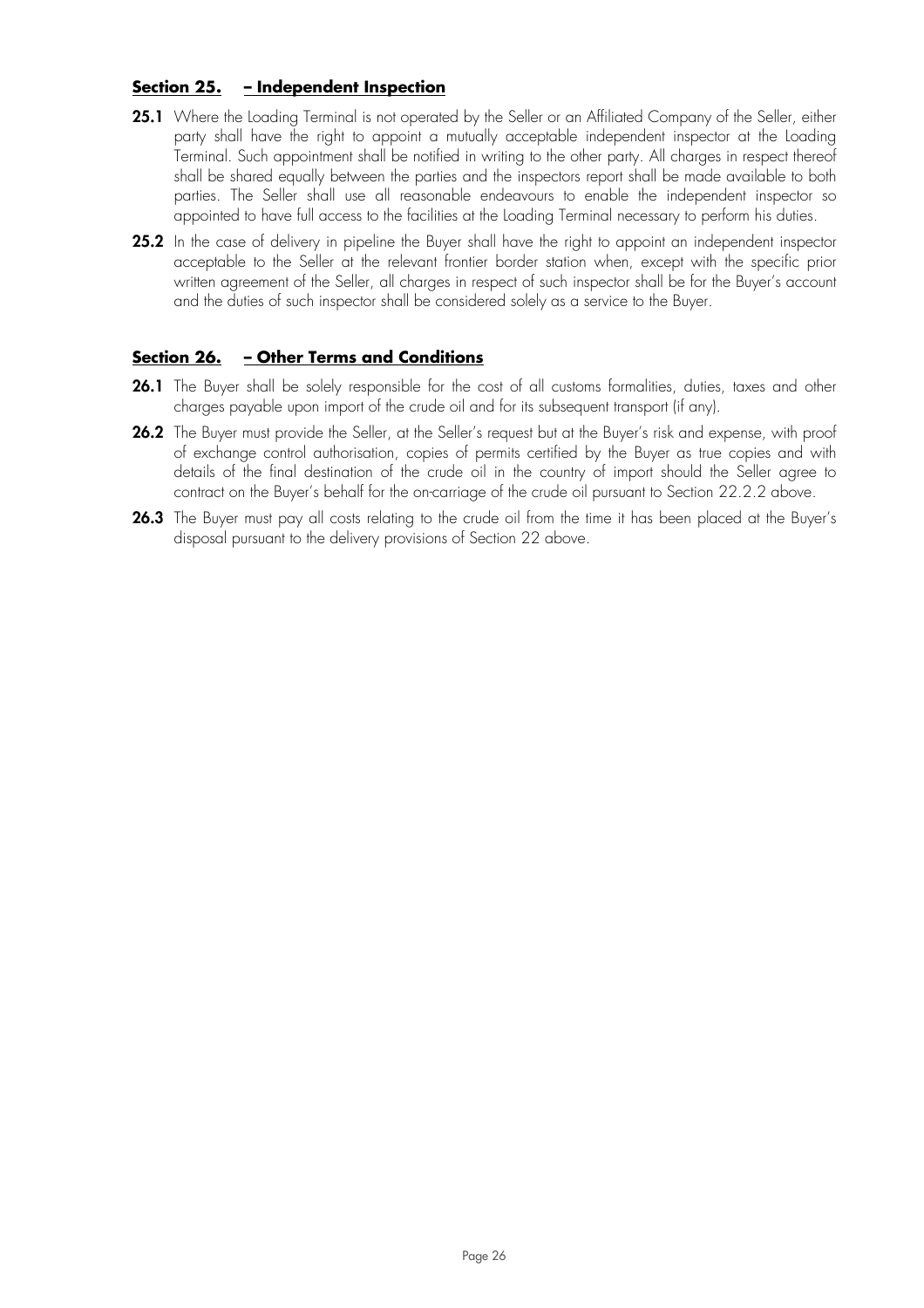## **PART FIVE**

## **Applicable to each of Parts One, Two, Three and Four**

## **Section 27. – Definitions, etc.**

#### **27.1 Definitions**

In the Agreement (as hereinafter defined) unless the context otherwise requires:

- 27.1.1 *"Affiliate"* means a company or other legal entity which directly, or indirectly through one or more intermediaries, controls, or is controlled by, or is under common control with a party. For this purpose "control" means the direct or indirect ownership of fifty per cent or more of the voting rights attached to the issued share capital of such company or other legal entity;
- 27.1.2 "Agreement" means these General Terms and Conditions (including, where applicable, the Schedules attached hereto) together with the Special Provisions;
- 27.1.3 *"API"* means the American Petroleum Institute;
- 27.1.4 "ASTM" means the American Society for Testing and Materials;
- 27.1.5 "barrel" means a barrel of 42 U.S. gallons at 60° Fahrenheit;
- 27.1.6 *"Berth"* means a berth, dock, anchorage, submarine line, single point or single berth mooring facility, offshore location, alongside Vessels or lighters or any other loading or discharge place as may be indicated by the party in question;
- 27.1.7 *"Business Day"* unless the Agreement expressly provides to the contrary means a day other than a Saturday or Sunday or a bank holiday in London. Where the last day for any notice to be given under the Agreement falls on a day which is not a Business Day, such notice shall be given (by not later than the specified time, where applicable) on the last preceding Business Day;
- 27.1.8 "CFR" and "CIF" shall each have the meaning ascribed thereto in Incoterms 2000 (as amended from time to time), except as modified by the Agreement; further, if there is any inconsistency or conflict between Incoterms and the Agreement, the Agreement shall prevail;
- 27.1.9 "CFR Outturn" and "CIF Outturn" shall each have the meaning ascribed to CFR and CIF respectively in sub-section 27.1.8, except as modified by the Agreement;
- 27.1.10 "CMR note" is an international consignment note which is specified under the Convention for the Contract of the International Carriage of Goods by Road 1956 (the CMR Convention).
- 27.1.11 "COD" means completion of discharge and is when pumping ceases at the Discharge Port for the quantity of the crude oil deliverable to the Buyer by each Vessel under the Agreement;
- 27.1.12 "crude oil" means crude petroleum of the grade specified in the Special Provisions, which has been stabilised and is suitable for loading into Vessels or for delivery by such other method as is specified in the Agreement. If the Agreement is for the sale of condensate, references in the Agreement to crude oil shall be deemed to be references to condensate;
- 27.1.13 *"Day"* means a calendar day;
- 27.1.14 *"delivery"* means placing or procuring to place the crude oil at the disposal of the Buyer at the time and place agreed upon. "deliver" includes "procure to be delivered" and the term "delivery" shall be construed accordingly, and "deliverable" and "delivered" shall be similarly construed;
- 27.1.15 *"DES"* shall have the meaning ascribed thereto in Incoterms 2000 (as amended from time to time), except as modified by the Agreement; further, if there is any inconsistency or conflict between Incoterms and the Agreement, the Agreement shall prevail;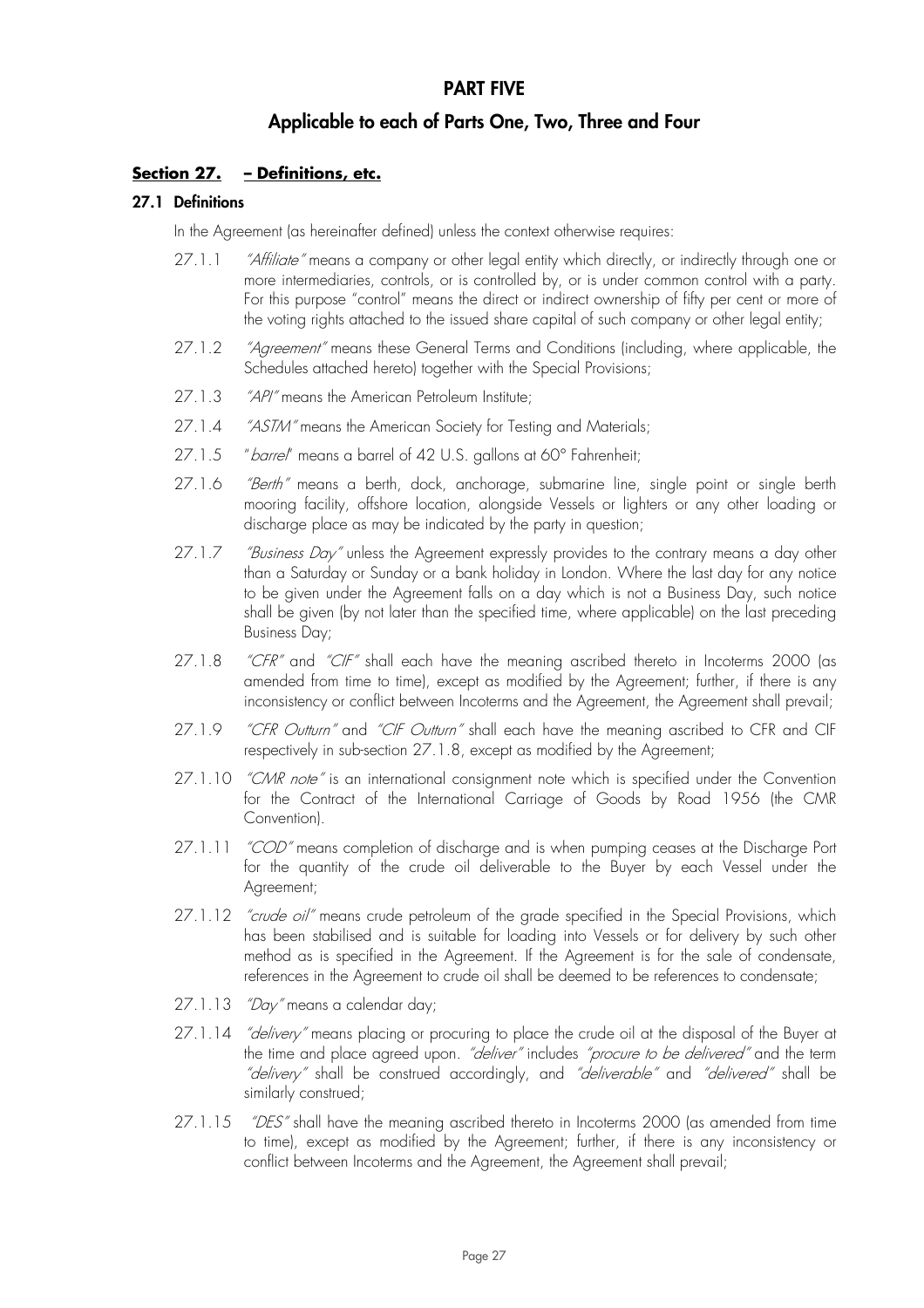- 27.1.16 *"Discharge Port"* means the port or terminal at which the crude oil to be delivered hereunder is or will be discharged or, where the context requires, the operator, authority or governing body of such port or terminal;
- 27.1.17 "ETA", in the case of FOB deliveries, means the estimated time and/or date or range of days of arrival of the Vessel at the Loading Terminal and, in the case of CFR, CIF and DES deliveries means the estimated time and/or date or range of days of arrival of the Vessel at the Discharge Port. Any ETA at the Discharge Port given hereunder shall not place the Seller under any obligation to meet such date (other than to use its reasonable endeavours to ensure that the contract of carriage is consistent with the meeting of such date) and, for the avoidance of doubt, in the case of a CFR or CIF Agreement, shall not be construed as changing the nature of the Agreement;
- 27.1.18 "EU" means European Union;
- 27.1.19 *"Ex Tank*" shall have the meaning ascribed to it in Part Three;
- 27.1.20 "FIP" shall have the meaning ascribed to it in Part Three;
- 27.1.21 "FOB" shall have the meaning ascribed thereto in Incoterms 2000 (as amended from time to time), except as modified by the Agreement; further, if there is any inconsistency or conflict between Incoterms and the Agreement, the Agreement shall prevail;
- 27.1.22 "ICS" means the International Chamber of Shipping;
- 27.1.23 "Indicative Discharge Date(s)" and "Indicative Discharge Date Range" shall have the meanings ascribed to each respectively in Section 11;
- 27.1.24 "In Situ" and "Into Tank" shall have the meanings ascribed thereto in Part Three;
- 27.1.25 "Laydays" in the case of FOB deliveries shall have the meaning ascribed to it in Section 4, and in the case of CFR, CIF or DES deliveries shall have the meaning ascribed to it in Section 11;
- 27.1.26 *"Laytime"* means the time allowed to the Seller for loading (determined pursuant to Section 7) or the time allowed to the Buyer for discharge (determined pursuant to Section 16), as the case may be;
- 27.1.27 "Loading Terminal" means the port or terminal at which the crude oil to be delivered hereunder is or will be loaded or, where the context requires, the operator, authority or governing body of such port or terminal;
- 27.1.28 "MARPOL" means the International Convention for the Prevention of Pollution from Ships, as amended from time to time;
- 27.1.29 "MPMS" means the API Manual of Petroleum Measurement Standards as amended from time to time;
- 27.1.30 "MSDS" or "Material Safety Data Sheet" means the Safety Data Sheet containing the information which is in compliance with the applicable laws and regulations of the country in which the Loading Terminal and/or Discharge Port are located;
- 27.1.31 "month" means a month of the Gregorian calendar;
- 27.1.32 "NOR" means the valid notice of readiness to load or discharge, as the case may be, as given by the master of the Vessel (or his representative) to the Seller (or its representative) at the Loading Terminal or to the Buyer (or its representative) at the Discharge Port respectively;
- 27.1.33 "OCIMF" means the Oil Companies International Marine Forum;
- 27.1.34 *"party"* means either the Buyer or the Seller and collectively the "parties";
- 27.1.35 "Payment Security" means support for the Buyer's payment obligation as described in 32.10 or as provided for in the Special Provisions;
- 27.1.36 *"safely afloat"* means that the Vessel shall at all times be water-borne in compliance with the port clearance requirements of the Vessel nominating party (including but not limited to underkeel clearance) and shall be able to remain at the Berth without risk of loss or damage from wind, weather or other craft which are being properly navigated;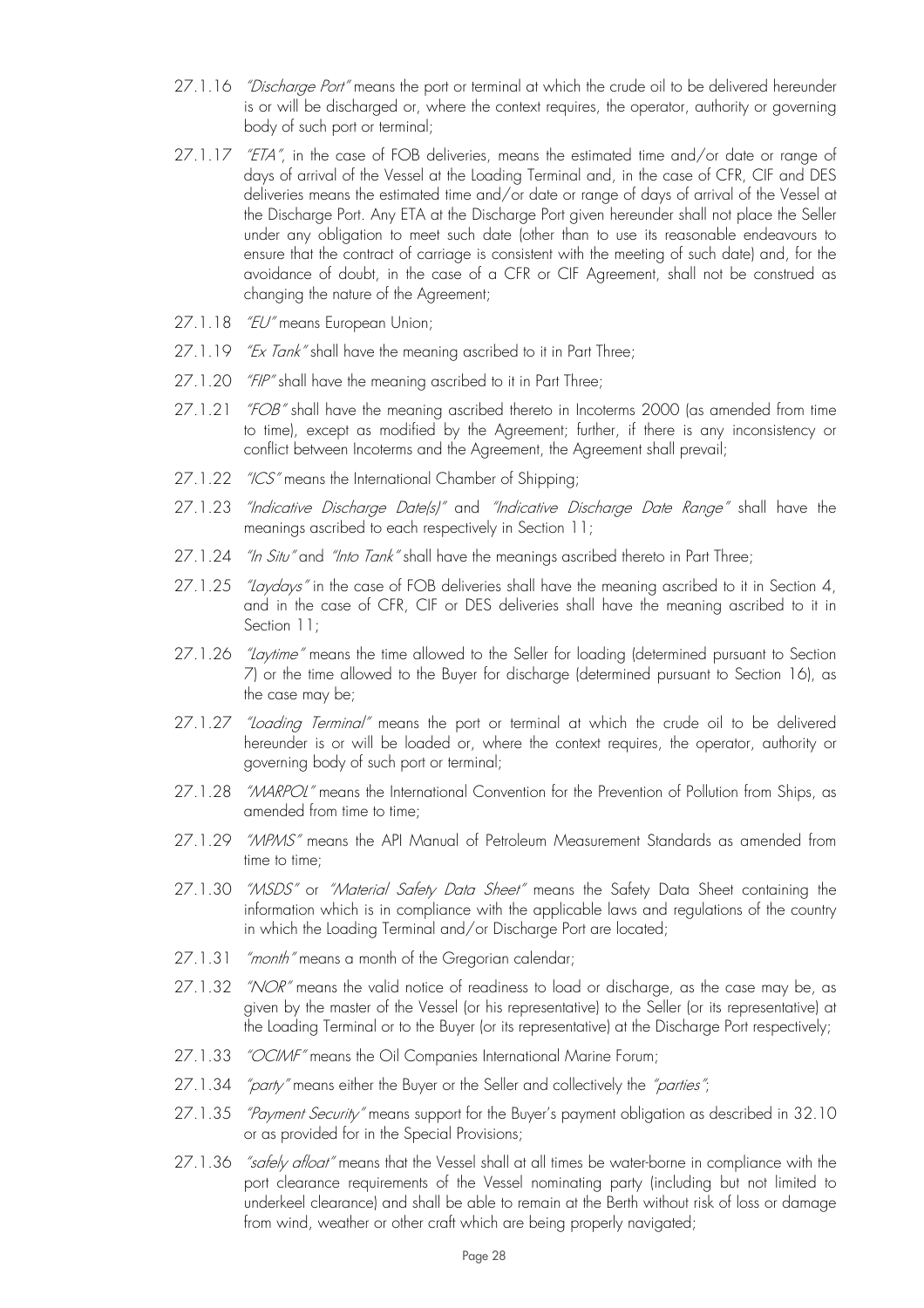- 27.1.37 *"Shell"* means Royal Dutch Shell plc and all Affiliated and subsidiary companies;
- 27.1.38 *"Special Provisions"* means the contract fax or other form of agreement in which, by reference, these General Terms and Conditions are incorporated to form the Agreement;
- 27.1.39 "ton" means a metric ton or tonne;
- 27.1.40 *"typicals"* mean a quality or characteristic often attributable to crude oil from a particular source, given without guarantee and not amounting to a representation or warranty that such typical quality or attribute will be present in the crude oil supplied;
- 27.1.41 "Vessel" means a tankship or other Vessel which is wholly or mainly constructed or is adapted for the carriage of crude oil;
- 27.1.42 "Worldscale" means the "New Worldwide Tanker Nominal Freight Scale" as current on the day of commencement of loading of the Vessel in question.

## **27.2 Interpretation**

Clause, Section and Section headings contained in the Agreement are for convenience of reference only and shall not affect the interpretation thereof. Any reference to any Act of Parliament or to legislation of any sovereign state shall be deemed to include any amendment, replacement or reenactment thereof for the time being in force and to include any bylaws, licences, statutory instruments, rules, regulations, orders, notices, directions, consents or permissions made thereunder and any condition attaching thereto. Except where the context otherwise requires, words denoting the singular include the plural and vice versa; words denoting any gender include all genders; and words denoting persons include firms and corporations and vice versa.

## **Section 28. – Quality and Claims in respect of quality and quantity**

#### **28.1 Quality**

- 28.1.1 The quality of the crude oil delivered hereunder shall be the quality of such crude oil as usually made available at the time and place of loading.
- 28.1.2 Whether set out in these General Terms and Conditions or in the Special Provisions neither typicals nor any stipulation as to time of delivery shall form part of the crude oil's description, quality or fitness. This sub-section constitutes the whole of the Seller's obligations with respect to the description, quality and fitness for purpose of the crude oil to be delivered and (save to the extent that exclusion thereof is not permitted or is ineffective by operation of law) all statutory or other conditions or warranties, express or implied, with respect to the description or satisfactory quality of the crude oil or its fitness for any particular purpose or otherwise are hereby excluded.
- 28.1.3 Any individual listed quality or characteristic of the crude oil delivered expressed numerically must (save if the Special Provisions provide otherwise) be correct to two significant figures.

#### **28.2 Claims in respect of quality and/or quantity**

- 28.2.1 Any claim in respect of deficiency of quantity or of variation of grade shall only be admissible if a fully documented claim is submitted by the claiming party within:
	- (a) In the case of FOB, CFR, CIF and DES deliveries: 60 days of the completion of discharge date.
	- (b) In the case of all other delivery types: 60 days of completion of delivery.

If the claiming party fails to submit a fully documented claim within the aforesaid time limit, the claim shall be deemed waived, and any liability on the part of the non-claiming party shall be extinguished.

28.2.2 Notwithstanding the foregoing, no claim shall be admitted in respect of any deficiency of quantity where the difference between the loaded and discharged quantity is 0.2% of the loaded quantity or less.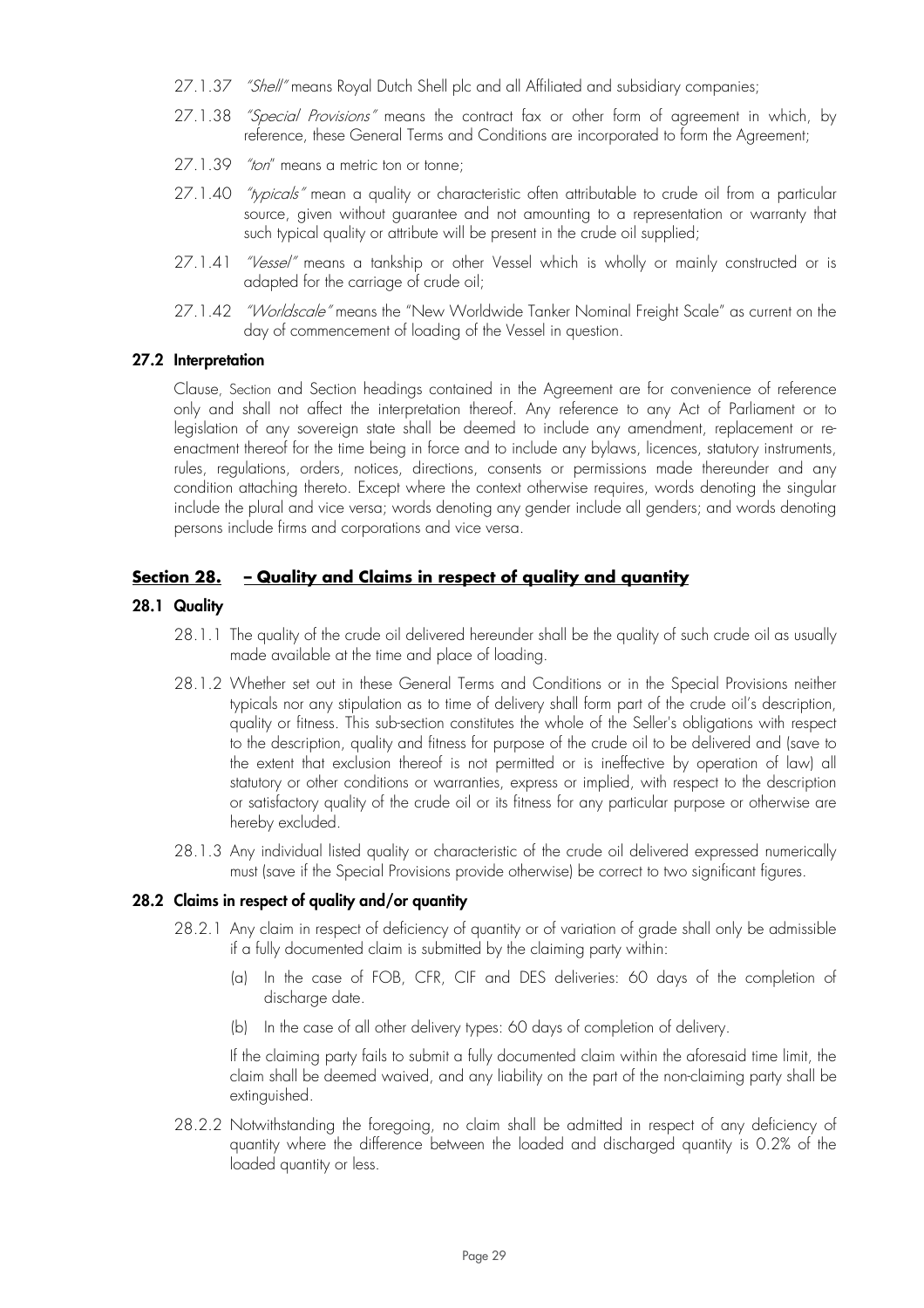- 28.2.1 In the case of FOB, CFR and CIF deliveries, any claims in respect of deficiency of quantity or variation of grade of the crude oil shall be recoverable only in accordance with the usual terms applicable for the purchase of crude oil at the Loading Terminal and the Buyer shall not be entitled to recover any costs, losses or damages incurred arising out of any deficiency in quantity or defect in the quality of the crude oil from the Seller under the Agreement unless the Seller is able to recover and does recover such shortage or compensation for variation of grade from its supplier or other relevant third party, and then only to the extent of such recovery. The Seller shall, however, use all reasonable efforts to recover from it's supplier or other relevant third party any such costs, losses or damages for which the Buyer has submitted a claim in accordance with the provisions of this Section 28.
- 28.2.2 In the case of CFR Outturn, CIF Outturn and DES deliveries, notwithstanding the provisions of Section 9, the Seller shall have the right to submit a claim to the Buyer where there is a difference between the quantity loaded and discharged by the Seller's Vessel and where, in the Seller's reasonable opinion, the most likely cause of such difference is due to events at, or the nature of, or operations at the Discharge Port during the discharge of the crude oil.

## **Section 29. – Health, Safety and Environment**

- **29.1** The Seller shall provide the Buyer with a copy of the current MSDS for the crude oil and any other information relating to health safety and environmental data in connection with the Crude oil in compliance with the requirements of any applicable laws, rules or regulations.
- **29.2** The Buyer shall provide its employees, agents, contractors, customers and other persons to whom it supplies the crude oil delivered hereunder with either:
	- 29.2.1 a copy of the Seller's current MSDS or a comparable MSDS and any other information relating to health, safety and environmental data in connection with the crude oil delivered hereunder; or
	- 29.2.2 comparable other information relating to health, safety and environmental data in connection with the crude oil delivered hereunder where performance of the obligations under the Special Provisions is outside the EU ("Other Information").

The Buyer shall be responsible for any consequences that result from the use of a MSDS or Other Information. For the purposes of this Section 29.2, "supplies" shall have the same meaning as "supply" set out in Section 46 of the Consumer Protection Act, 1987.

- **29.3** The Buyer shall provide persons responsible for the management of health, safety and environment matters within its own organisation with a copy of the MSDS or Other Information.
- **29.4** The Buyer shall provide its employees with appropriate information and training to enable them to handle and use the crude oil delivered hereunder in a manner which does not endanger their health or safety.
- **29.5** To the extent permissible by law, the Seller shall not be responsible in any respect whatsoever for any loss, damage or injury resulting from any hazards inherent in the nature of the crude oil delivered hereunder.

#### **Section 30. – Destination**

**30.1** It is a condition of the Agreement, that the crude oil delivered under the Agreement shall not be imported (by the Buyer or others), directly or indirectly and irrespective of means, to any destination which is at the time of such import either prohibited under the laws of the country in which such crude oil was produced or contrary to any regulation, rule, directive or guideline applied by the government of that country or any relevant agency thereof. The Buyer shall keep itself informed as to such laws, regulations, rules, directives or guidelines and shall ensure that they are complied with.

Without diminution of such obligation on the Buyer, the Seller undertakes to inform the Buyer as soon as practicable of any changes in such laws, regulations, rules, directives or guidelines which become known to the Seller. The Buyer acknowledges that at the date hereof it is informed of all such laws, regulations, rules, directives and guidelines relevant to its undertakings under this Section.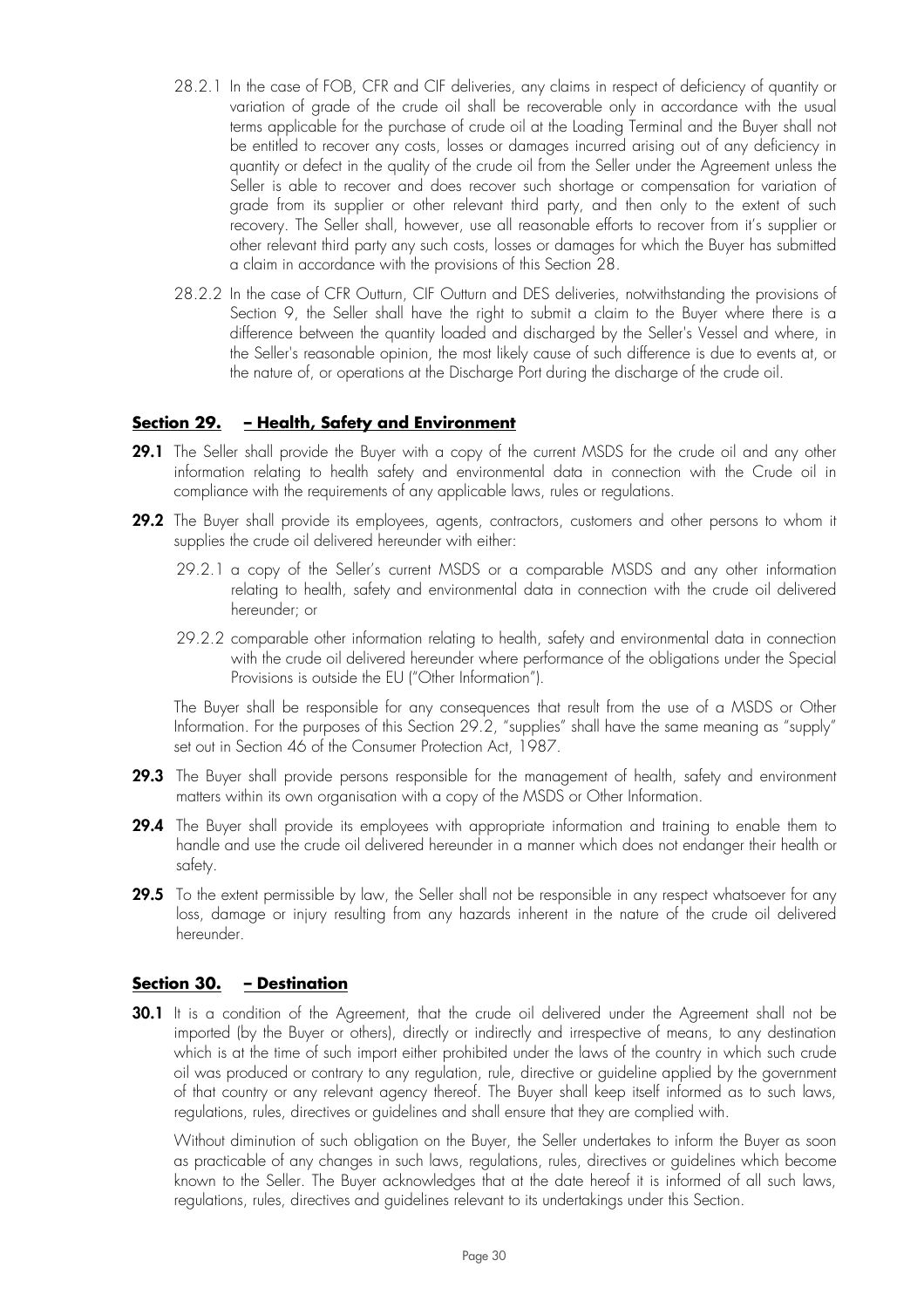- **30.2** The Buyer undertakes that the crude oil deliverable hereunder shall not:
	- 30.2.1 be exported to any Restricted Jurisdiction; or
	- 30.2.2 be sold or supplied to any natural or legal person in any Restricted Jurisdiction; or
	- 30.2.3 be sold or supplied to any natural or legal person for the purposes of any commercial activity carried out in or from any such Restricted Jurisdiction.

For the purposes of this Section, Restricted Jurisdiction shall mean any country, state, territory or region against which there are sanctions imposed by the United Nations and/or to which supplies of the crude oil are prohibited or restricted under the laws of the country in which such crude oil was produced pursuant to Section 30.1 above.

- **30.3** The Buyer shall, if the Seller requires, provide the Seller with appropriate documentation for the purposes of verifying the final destination of any delivery hereunder. Such documentation shall be provided within 30 days of the date of discharge of the shipment or within such lesser period as will enable the Seller or its supplier to comply with any requirement or request of the government or authority in question and shall include the name of the port(s) of discharge, the date(s) of discharge and the grade and quantity discharged. The obligations of the Buyer to comply with such requirement shall not be affected by any sale or disposal of the crude oil in question by the Buyer.
- **30.4** Without prejudice to the foregoing provisions of this Section 30, in the event of any failure to comply with such undertakings or if the Seller has reasonable grounds for believing that such undertakings will not be complied with the Seller may (without prejudice to its other rights) at its sole discretion terminate the Agreement forthwith or forthwith suspend delivery under the Agreement until further notice or decline to commence or complete loading hereunder on notifying the Buyer either in writing or orally (with written confirmation to follow).

## **Section 31. – VAT, GST, MOT and other taxes, duties etc.**

## **31.1 VAT/GST**

- 31.1.1 Where Value Added Tax ("VAT") or a Goods and Services Tax ("GST") or a similar tax becomes payable under the rules applicable at the Loading Terminal or Discharge Port, the Seller shall issue a valid tax invoice setting out such VAT, GST or similar tax and the date for its payment. Payment of such tax shall be made to the Seller in addition to the price specified in the Special Provisions and any duty payable and in the same manner as provided for payment of such price. Such invoice may be rendered in either local currency of the country in which such tax is payable or, at the Seller's option, in the invoicing currency for the crude oil, converted at the appropriate exchange rate prevailing at the date of the tax point under the relevant VAT or GST rules.
- 31.1.2 A sale of crude oil may be zero rated for VAT or GST provided that:
	- (a) if the destination of the crude oil is within the EU, and if requested by the Seller, the Buyer provides to the Seller:
		- (i) within 30 days of the Seller's request:
			- (A) evidence satisfactory to the EU states in which the Loading Terminal and Discharge Port are located that the crude oil has been received by the Buyer, or on the Buyer's behalf, or by some other party acting on its own behalf, within another EU state, and
			- (B) such other evidence as is satisfactory to the relevant authorities in the above EU states to allow zero rating of the supply of the crude oil; and
		- (ii) before transfer of property in the crude oil to the Buyer, a valid VAT registration number issued by an EU state other than the EU state in which the Loading Terminal is situated; and
		- (iii) evidence satisfactory to the EU states in which the Loading Terminal and Discharge Port are located that the transport arrangements for the crude oil qualify for zero rating; or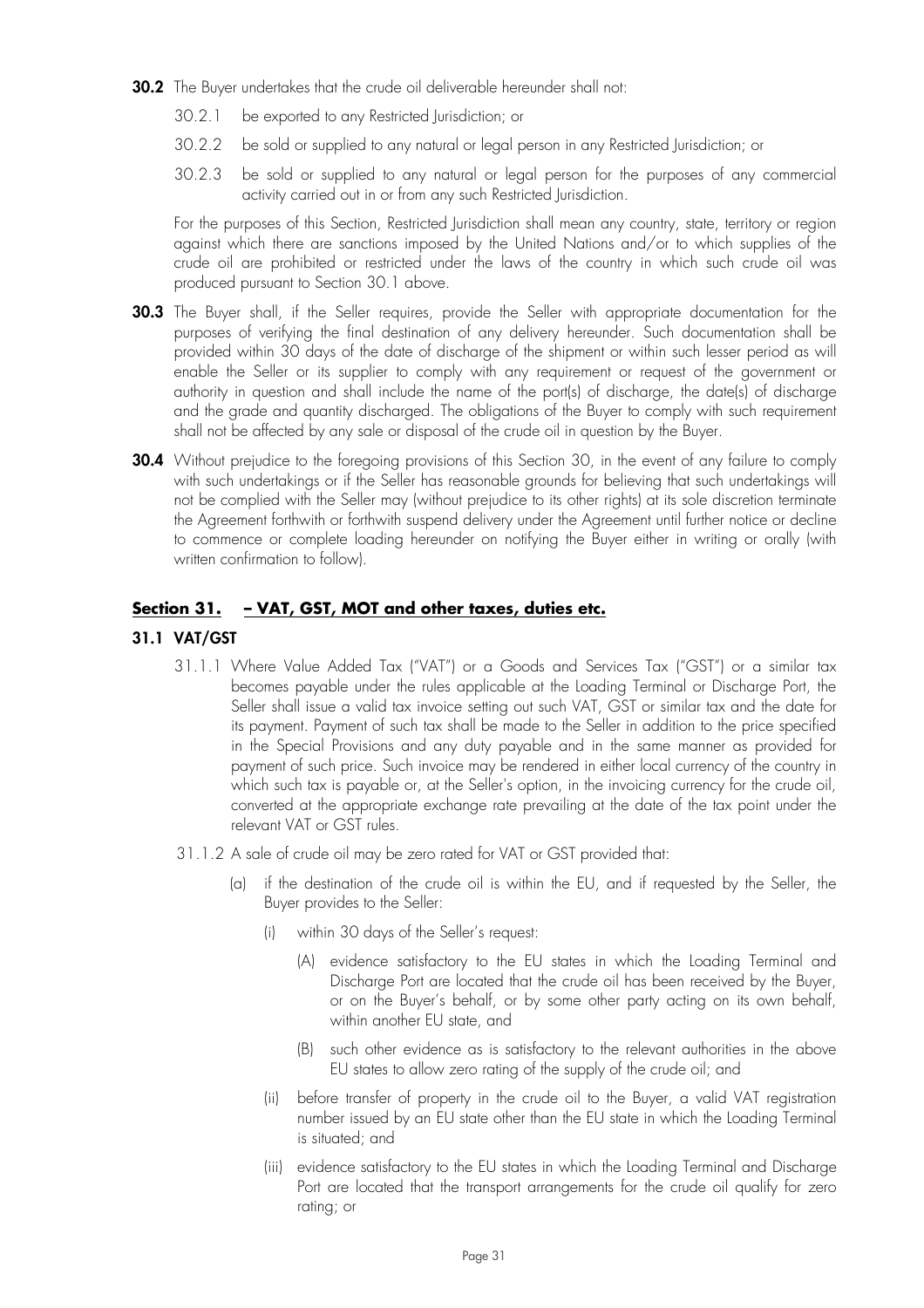- (b) if the destination of the crude oil is outside the EU or outside the country in which the Loading Terminal is located and, if required by the applicable VAT/GST regime in which the Loading Terminal is located, the Buyer provides to the Seller, within 30 days of the Seller's request, evidence satisfactory to the EU state or the applicable VAT/GST regime in which the Loading Terminal is located that the crude oil has been received by the Buyer, or on the Buyer's behalf, or by some other party acting on its own behalf, at such destination.
- 31.1.3 In circumstances where either Section 31.1.2 above may apply, the Seller will issue a valid tax invoice in respect of the crude oil which is zero rated for VAT or GST. However, if the Buyer fails to comply with the requirements set out in Section 31.1.2 above within the allotted time frame or in the event of any fraud or misappropriation in respect of the crude oil and/or the documents/information referred to in Section 31.1.2 above, the Seller shall be entitled to issue a further tax invoice for the amount of any VAT or GST payable on the crude oil (inclusive of duty if appropriate) together with any penalties and/or interest at the rate stipulated under the VAT/GST rules applicable. Such invoice may be rendered either in local currency of the country in which such tax is payable or, at the Seller's option, in the invoicing currency for the crude oil, converted at the appropriate exchange rate prevailing at the date of the tax point under the relevant VAT/GST rules. Any such invoice shall be paid in full within one banking day in New York of presentation of such tax invoice or, if later, the date of payment for the crude oil, in each case without set-off, withholding, deduction or counterclaim, to the Seller's bank account. Any outstanding amount shall bear interest in accordance with the provisions of Section 32.8 hereof.
- 31.1.4 The Buyer shall indemnify the Seller in respect of any costs, penalties and interest incurred by the Seller as a result of the Buyer's failure to pay, or delay in paying, any VAT, GST or similar tax in accordance with the Agreement.
- 31.1.5 If the Seller is subsequently able to obtain a credit or repayment from the authorities of any such VAT, GST or similar tax which has been paid by the Buyer, the Seller shall within 5 banking days in New York from the time the Seller received the credit or repayment, reimburse the Buyer with the net amount so credited or repaid less any costs, penalties and interest. The Seller shall use all reasonable efforts, at the cost of the Buyer, to obtain such credit or repayment.
- 31.1.6 For the purposes of this Section, "evidence satisfactory" to an EU state shall, as a minimum and without prejudice to the provisions of Section 30 hereof, require a certificate of discharge of the crude oil. For the avoidance of doubt, the Buyer shall not be obliged to provide any documents pursuant to this Section which are not required by the relevant authorities in the EU state in question.

#### **31.2 Other taxes, duties, etc.**

#### 31.2.1 **The Buyer's responsibilities**

The amount of any taxes, duties, imposts, fees, charges and dues of every description imposed or levied by any governmental, local or port authority on the crude oil supplied hereunder, or on its export, delivery, transportation, ownership, sale or use, in respect of any stage after risk in such crude oil has passed to the Buyer, shall be for the Buyer's account.

In the case of FOB sales, all taxes, duties, imposts, fees, charges (including, without limitation, pilotage, mooring and towage expenses) and dues (including, without limitation, quay dues) in respect of the Vessel incurred at the Loading Terminal shall be for the Buyer's account.

In the case of CFR and CIF sales, all taxes, duties, imposts, fees, charges (including, without limitation, pilotage, mooring and towage expenses) and dues (including, without limitation, quay dues) in respect of the Vessel incurred at the Discharge Port shall be for the Buyer's account, except for those specified in Worldscale as being for the owners account.

For the avoidance of doubt and in respect of every type of sale, the Seller shall not be the importer of record but shall be responsible for ensuring that the Buyer is provided with all necessary documentation required to comply with customs and excise entry procedures at the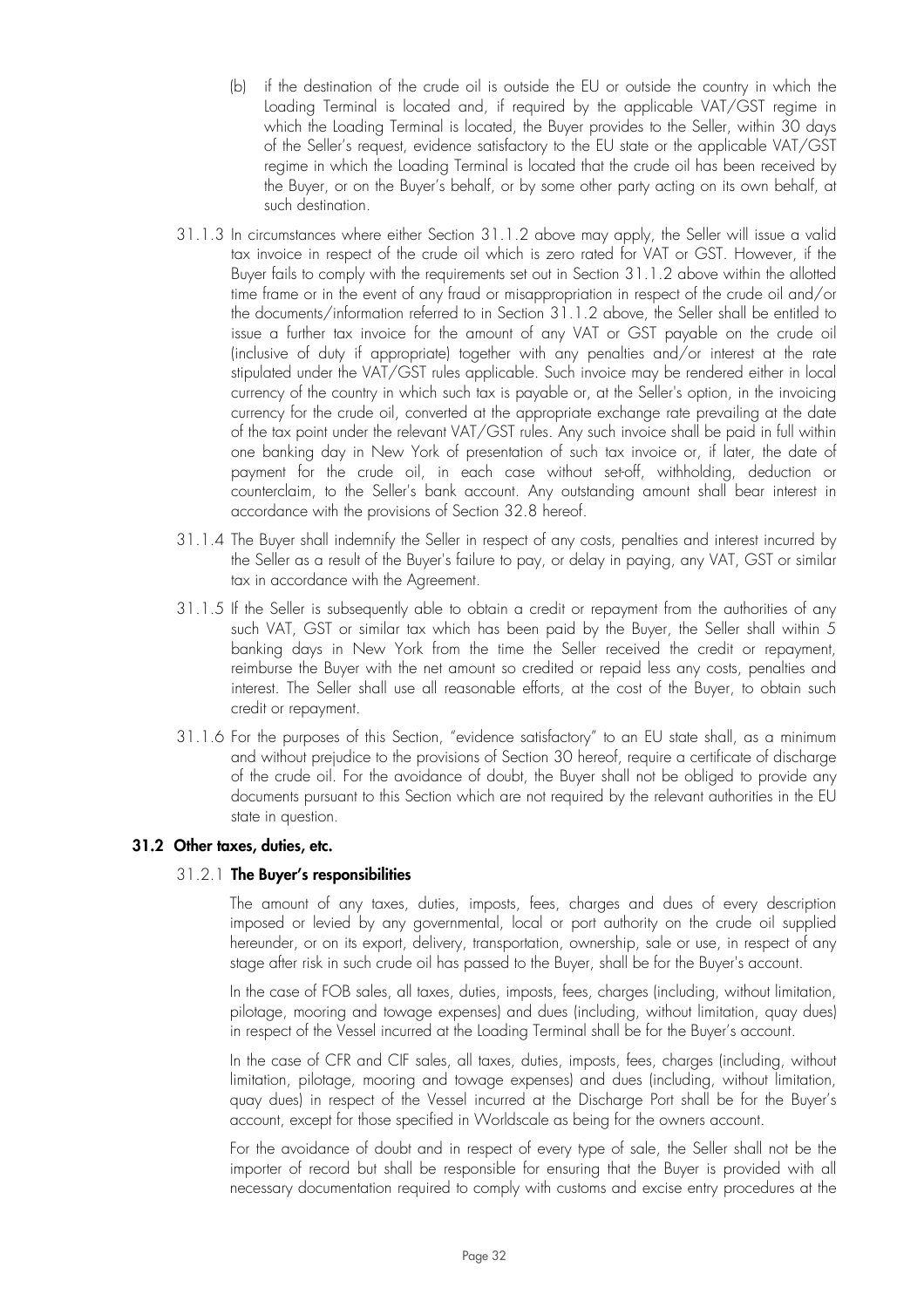Discharge Port and all duties and taxes that arise in respect of such customs and excise entry shall be for the Buyer's account.

#### 31.2.2 **The Seller's responsibilities**

The amount of any taxes, duties, imposts, fees, charges and dues of every description imposed or levied by any governmental, local or port authority on the crude oil supplied hereunder, or on its export, delivery, transportation, ownership, sale or use, in respect of any stage prior to risk in such crude oil passing to the Buyer, shall be for the Seller's account.

In the case of CFR and CIF sales, all taxes, duties, imposts, fees, charges (including, without limitation, pilotage, mooring and towage expenses) and dues (including, without limitation, quay dues) in respect of the Vessel incurred at the Loading Terminal shall be for the Seller's account, except for those specified in Worldscale as being for the owners account.

In the case of DES sales, all taxes, duties, imposts, fees, charges (including, without limitation, pilotage, mooring and towage expenses) and dues (including, without limitation, quay dues) in respect of the Vessel incurred at the Discharge Port shall be for the Seller's account.

## **Section 32. – Payment**

**32.1** Except as expressly provided elsewhere in the Agreement, payment of the full amount of all sums due under the Agreement shall be made without any discount, deduction, withholding, offset or counterclaim in United States Dollars by wire transfer of same day funds on or before the due date specified in the Special Provisions to the bank account designated by the Seller.

#### **32.2 Payment documents**

Except as expressly provided elsewhere in the Agreement, payment shall be made by the Buyer against presentation of the Seller's invoice (provisional invoice acceptable where the provisions of Section 32.4.3 apply), and:

- 32.2.1 in the case of FOB, CFR or CIF deliveries, 3/3 clean original bills of lading issued or endorsed to the order of the Buyer;
- 32.2.2 in the case of CFR Outturn or CIF Outturn deliveries, the documents referred to in Sections 32.2.1 and a copy of the report of the independent inspector appointed pursuant to Section 9.2.
- 32.2.3 in the case of DES delivery, a copy of the report of the independent inspector appointed pursuant to Section 9.2;
- 32.2.4 in the case of Ex Tank, Into Tank, In Situ or FIP deliveries, a copy of the certificate or certificate(s) of quantity and quality (or equivalent documents) issued at the terminal/pipeline facility.
- 32.2.5 in the case of DAF delivery:
	- (a) For delivery by rail tank car: a copy of the relevant railway bill(s) date stamped at the border crossing railway station being the place of delivery provided in the Special Provisions and/or under Section 22.2 and certified as a true copy by the Seller; or
	- (b) For delivery by road: a copy of the relevant CMR note(s) or other contract evidencing the carriage of the crude oil, date stamped at the border crossing being the place of delivery provided in the Special Provisions and/or under Section 22.2 and certified as a true copy by the Seller.

#### **32.3 Seller's indemnity in lieu of shipping documents**

If the documents referred to in Section 32.2.1 or 32.2.2 are not available for presentation to the Buyer on or before the payment due date, the Buyer agrees to pay the Seller upon presentation to the Buyer of:

32.3.1 the Seller's invoice (provisional invoice acceptable where the provisions of Section 32.4.3 apply); plus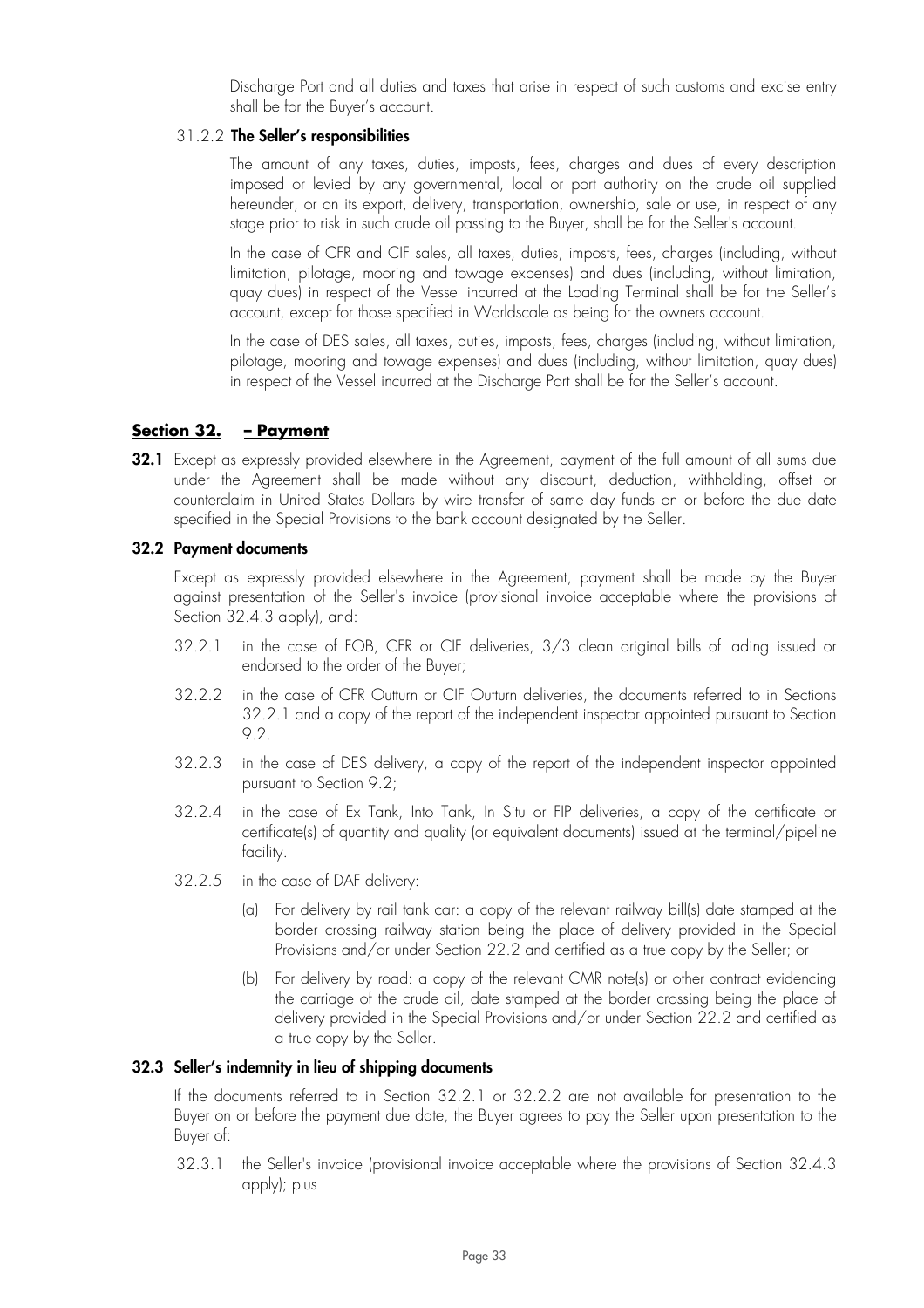32.3.2 the Seller's letter of indemnity counter-signed, if so requested by the Buyer, by a first-class international bank acceptable to the Buyer, in the format set out in Schedule A. The Seller's indemnity presented in the form of a fax or a PDF file e-mail attachment is acceptable.

#### **32.4 Seller's invoice**

- 32.4.1 The Seller's invoice shall:
	- (a) with respect to deliveries of the crude oil under the Agreement where the Loading Terminal or Discharge Port is located within the EU, be a valid tax invoice prepared in accordance with the provisions of Section 31.1 and presented in the form of either:
		- (i) a fax sent from a standalone facsimile machine; or
		- (ii) a hard copy sent by post, airmail or courier.
	- (b) with respect to non-EU deliveries, be in full compliance with any tax requirements of the relevant VAT/GST regime of the country where either the Loading Terminal or Discharge Port are located and presented in the form of a fax or in such other form providing that the method of delivery complies with any such tax requirements.
- 32.4.2 The Seller's invoice shall be prepared on the basis of:
	- (a) in the case of FOB, CFR or CIF deliveries, the certificate(s) of quantity issued at the Loading Terminal in accordance with Section 2.1 or 9.1.1 (as applicable); or
	- (b) in the case of CFR Outturn or CIF Outturn deliveries, the certificate(s) of quantity issued at the Loading Terminal in accordance with Section 9.1.1 and subsequently adjusted in accordance with the report of the independent inspector at the Discharge Port issued in accordance with Section 9.2; or
	- (c) in the case of DES delivery, the report of the independent inspector at the Discharge Port issued in accordance with Section 9.2; or
	- (d) in the case of Ex Tank, Into Tank, In Situ, FIP or DAF deliveries, the certificate(s) of quantity (or equivalent documents) issued at the terminal/pipeline company, as the case may be, in accordance with Section 19 or 24 (as applicable).

## 32.4.3 **Provisional Invoice**

Where the applicable pricing mechanism and/or, in the case of DES, CFR Outturn or CIF Outturn deliveries, the availability of discharge quantities does not allow for the preparation of a final invoice prior to the payment due date, the Seller may issue and the Buyer shall make payment against a provisional invoice. The provisional invoice shall, unless otherwise agreed between the parties, be based upon:

- (a) the pricing information available to the Seller at the time it issues such provisional invoice; and/or
- (b) in the case of DES, CFR Outturn or CIF Outturn deliveries, the quantity specified in the bill(s) of lading.

Payment of any balance due by either party to the other shall be made immediately upon receipt of the Seller's final invoice which shall be prepared as soon as practicable after all the relevant pricing and/or quantity information becomes available to the Seller. In this context, the word "immediately" shall mean within 5 New York banking days. Unless otherwise agreed in the Special Provisions, no interest shall be due on the difference between the provisional and final invoice.

## 32.4.4 **CFR Outturn and CIF Outturn**

In the event of a total loss of the cargo or if the discharge quantity determined by the independent inspector in accordance with Section 9.2.3 is less than 99.5 percent of the loaded quantity determined in accordance with Section 9.1.1, then the quantity invoiced by the Seller shall be 99.5 percent of the quantity specified on the certificate(s) of quantity issued at the Loading Terminal.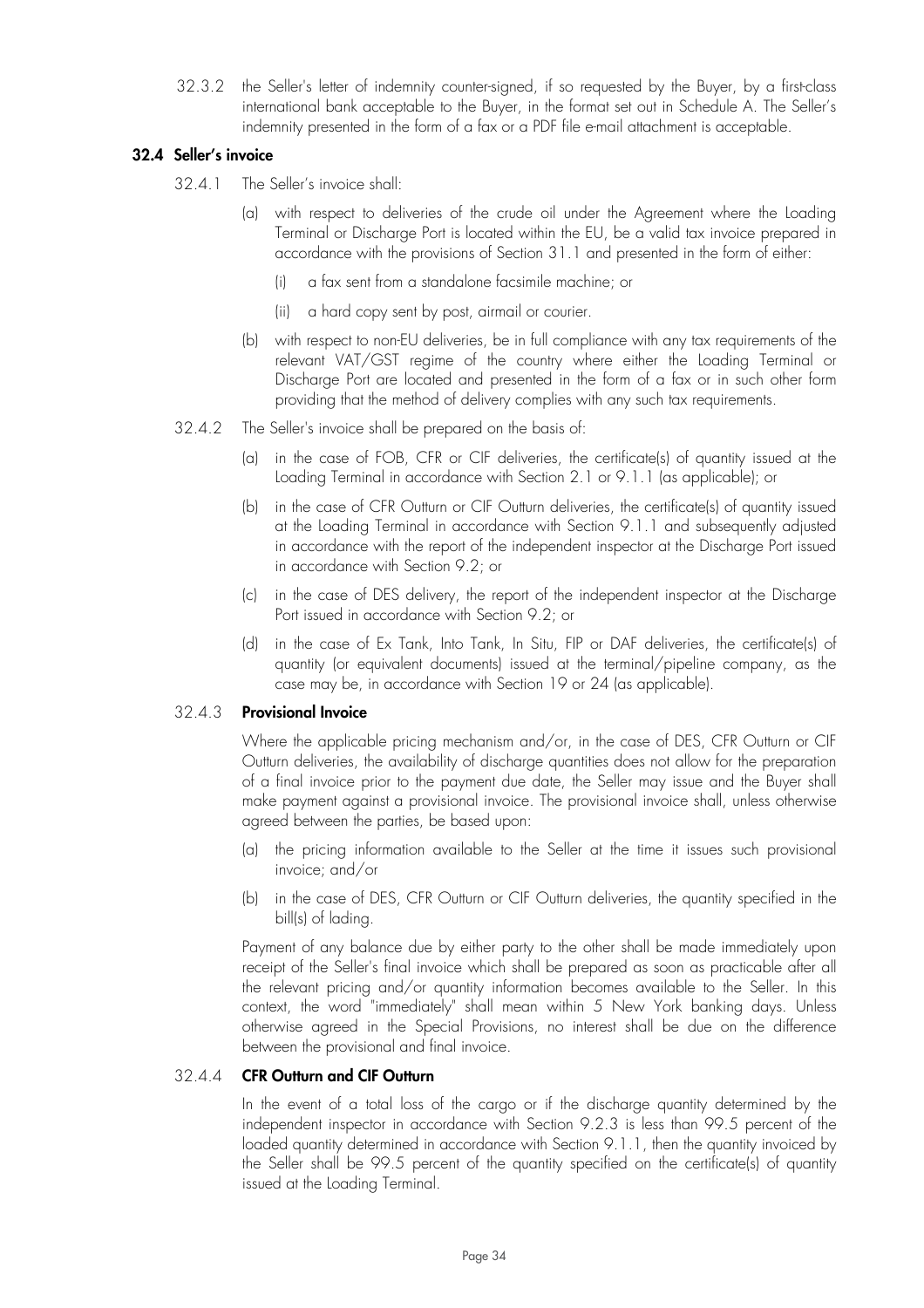### **32.5 Netting of Invoices**

Notwithstanding Section 32.1 above, the parties may net invoices for amounts that are due to each other on the same date. In that case, prior to the due date the parties shall confirm in writing the invoice amounts and the balance due, if any, after netting (being the excess of the larger aggregate amount owed over the smaller aggregate amount owed). When the balance due has been confirmed, each party's obligation to make payments to the other will be automatically satisfied and discharged and replaced by an obligation upon the party by whom the larger aggregate amount would have been payable to pay to the other party on the date due the agreed balance. Notwithstanding the above, payments for any demurrage, quantity, quality or other claims shall not be included in such netting of invoices.

#### **32.6 Payment Due Date**

- 32.6.1 The payment due date shall be as specified in the Special Provisions.
- 32.6.2 Unless it is specified in the Special Provisions or by virtue of the provisions of Section 32.10 that payment shall be cash in advance, if property in the crude oil has not passed to the Buyer by the payment due date specified in the Special Provisions, then payment for the crude oil shall be due 3 New York banking days after the date property in the crude oil passes to the Buyer.
- 32.6.3 In the case of CFR or CIF deliveries, if the payment due date specified in the Special Provisions is based on either the NOR date at the Discharge Port and/or the COD date, and providing property in the crude oil has passed to the Buyer, in the event that the Vessel, for whatever reason, does not tender NOR at the Discharge Port and/or has no COD date, then for payment purposes the NOR / COD date shall be deemed to be the last day of the Indicative Discharge Date range or, if there is no Indicative Discharge Date range, then payment shall be due on or before the 30<sup>th</sup> day after the bill of lading date (bill of lading date equals day zero).

## **32.7 Payments due at weekends or on bank holidays**

If any payment falls due on a Sunday or bank holiday Monday in New York, such payment shall be made on the first New York banking day following and if any payment falls due on a Saturday or any other bank holiday in New York such payment shall be made on the last preceding banking day in New York.

## **32.8 Interest**

- 32.8.1 Without limitation to the provisions of this Section or the Seller's other rights under the Agreement or otherwise, the Seller shall have the right to require, in respect of any payment not made in full by the due date, the payment by the Buyer to the Seller of interest on any unpaid amount calculated at an annual rate (360 day per year basis) of 3 percentage points above the average British Bankers Association London Interbank Offered Rate ("bbalibor") for one month U.S. Dollar as published on the due date by Thomson Reuters (or any official successor thereto), such interest to run from the day immediately after the due date until the date payment is received by the Seller's bank. Such interest shall be payable to the Seller on demand therefor being made by the Seller. Interest shall continue to accrue under this Section 32.8 until payment notwithstanding the termination of the Agreement for any cause whatsoever. The amount of interest payable to the Seller shall be engrossed for withholding tax, if any, such that the net amount received by the Seller after the deduction of any such withholding tax shall be equal to the full amount of interest due.
- 32.8.2 The provisions of this Section 32.8 shall not be construed as an indication of any willingness on the part of the Seller to provide extended credit as a matter of course, and shall be without prejudice to any rights and remedies which the Seller may have under the Agreement or otherwise. Any expenses incurred by the Seller, including but not limited to reasonable legal fees, court costs and collection agency fees, caused by delayed or nonpayment by the Buyer of the amount(s) due shall be for the account of the Buyer and payable upon demand with supporting documentation.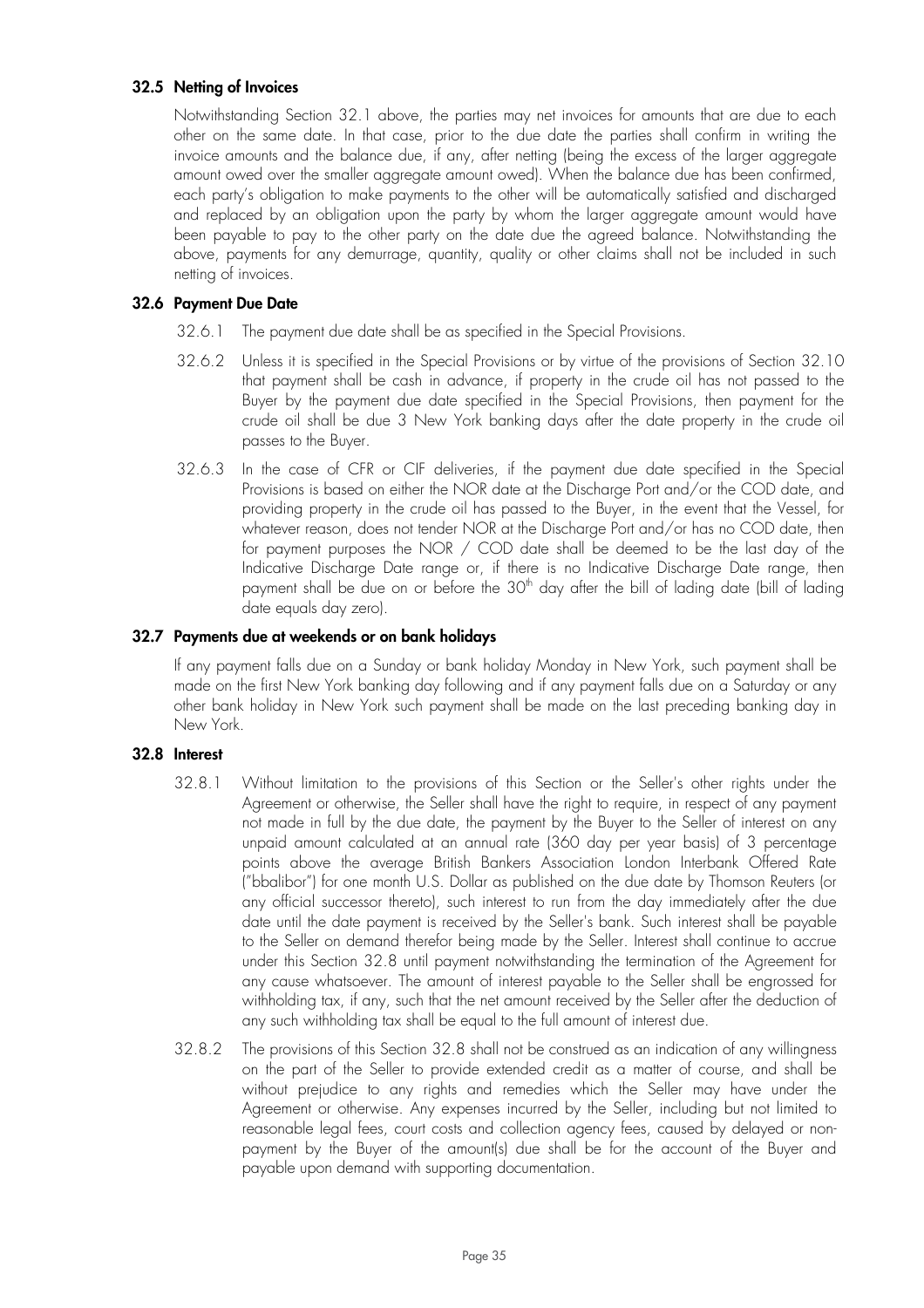#### **32.9 Payment account**

Payment(s) shall be made by the Buyer, quoting the Seller's invoice number and the Buyer's name, to the Seller's bank, account name and account number as specified in the Special Provisions or as otherwise notified by the Seller in writing.

#### **32.10 Payment Security**

If Payment Security is not already provided for in the Special Provisions, the Seller shall be entitled at any time before the payment due date, on giving the Buyer notice of not less than 2 London banking days, to demand that payment be made:

- 32.10.1 by means of an irrevocable documentary letter of credit, in accordance with the provisions of Section 32.11; or
- 32.10.2 by the method prescribed in the Special Provisions together with a standby letter of credit, in accordance with the provisions of Section 32.11; or
- 32.10.3 by payment of cash in advance, in accordance with the provisions of Section 32.12.

#### **32.11 Letter of credit**

- 32.11.1 Where under the Agreement or by virtue of the provisions of Section 32.10 the price is to be paid by means of an irrevocable documentary letter of credit or supported by a standby letter of credit in favour of the Seller (both herein referred to as an L/C), the Buyer shall cause such L/C to be opened with or confirmed by a first-class international bank acceptable to the Seller (the Bank) in terms specified in this Section 32.11.
- 32.11.2 The provisions hereof for such payment by L/C are not to be construed as altering, varying or qualifying the Buyer's obligation to pay for the crude oil delivered hereunder by the payment due date.
- 32.11.3 The L/C shall be sufficient to cover the contractual mean value of the crude oil at the price specified in the Special Provisions plus 15 percent and a further amount to cover escalation in duties including VAT if appropriate and the Buyer shall cause it to be advised or confirmed in writing by the Bank to the Seller, in a form substantially as set out in Schedule B or C (whichever is applicable) and in all respects acceptable to the Seller.
- 32.11.4 The L/C shall be so advised or confirmed by not later than the date/time:
	- (a) as specified in the Special Provisions; or
	- (b) as specified in the Seller's notice pursuant to Section 32.10; or
	- (c) where the date/time is not specified in the Special Provisions or in the Seller's notice, by not later than:
		- (i) 1600 hours (London time) on the 10th day prior to the first day of the Laydays, or
		- (ii) in the case of a DES delivery, 1600 hours (London time) 10 days before the first day of the ETA range, or such later date and/or time as the Seller may in writing require.
- 32.11.5 If the date of the Agreement is later than any of the dates for opening and/or confirming the L/C specified in the Special Provisions or in this Section 32, then the Buyer shall make best efforts to open or confirm the L/C as soon as practicably possible but in any case never later than 1200 hours (London time) on the day immediately prior to the first day of the Laydays or the ETA range, as applicable.
- 32.11.6 Pursuant to such L/C the Seller shall present the documents referred to in Section 32.2 or 32.3 at the counter of the Bank, or its correspondent bank in London.
- 32.11.7 All charges in respect of the L/C shall be for the Buyer's account.
- 32.11.8 The L/C shall take effect in accordance with its terms (including any agreed amendment(s) thereto) but such terms shall not alter, add to, or in any way affect, the provisions of the Agreement (or any of them) unless the Seller and the Buyer expressly agree in writing that any such term shall so alter, add to, or in any way affect, the provisions of the Agreement.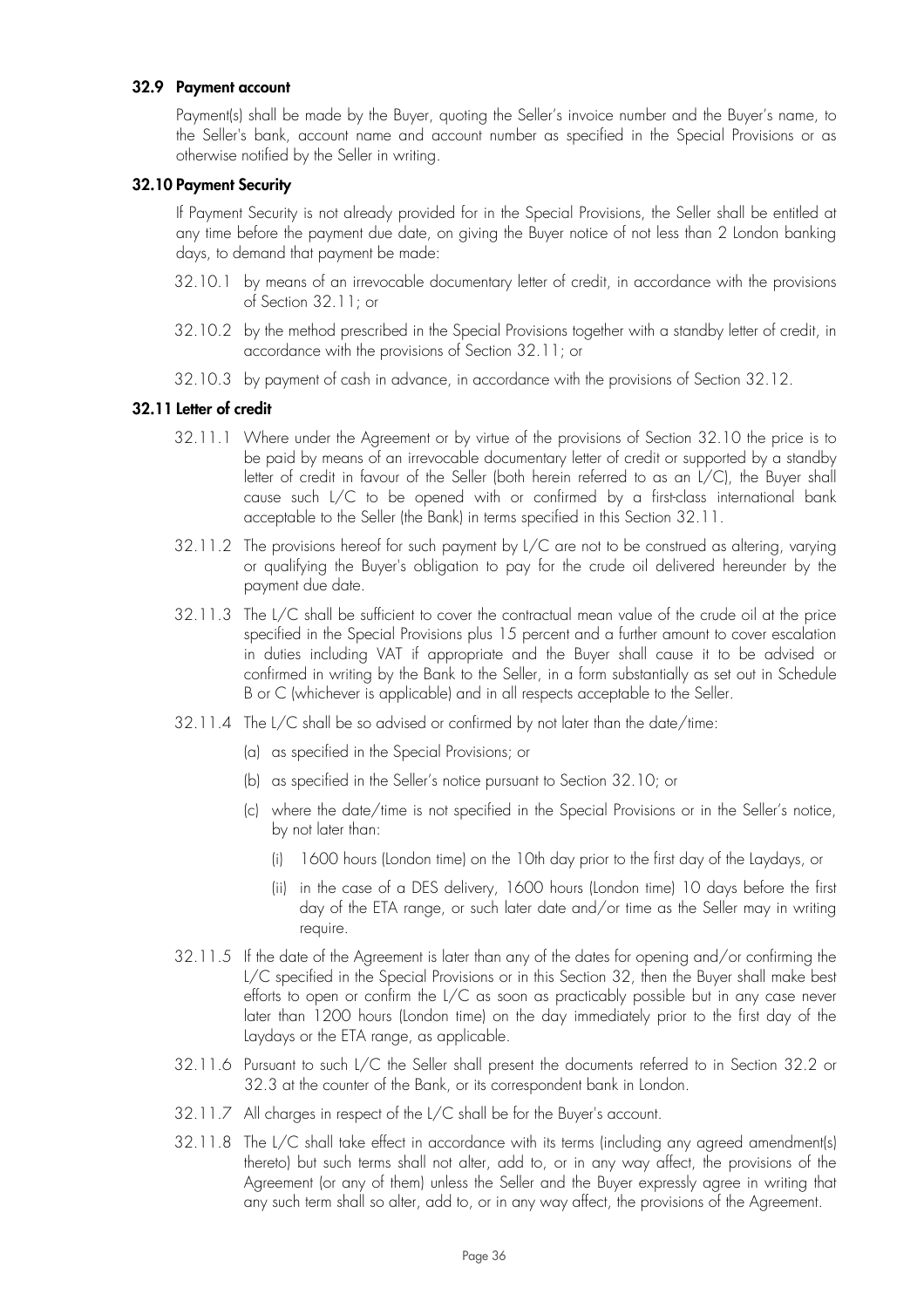32.11.9 If for any reason the loading or discharge, as the case may be, of the Vessel will not take place within the period for such loading or discharge referred to in the L/C, the Buyer shall either obtain an extension of such period for loading or discharge or provide a new L/C in terms acceptable to the Seller.

## **32.12 Cash in advance**

- 32.12.1 Where, under the Agreement or by virtue of the provisions of Section 32.10, the price is to be paid by means of cash in advance, the Seller shall issue and the Buyer shall make payment against a provisional invoice. The provisional invoice shall, unless otherwise agreed between the parties, be based upon:
	- (a) the pricing information available to the Seller at the time it issues such provisional invoice; and
	- (b) the maximum contractual quantity specified in the Special Provisions
- 32.12.2 The provisional payment shall be made:
	- (a) by the date specified in the Special Provisions; or
	- (b) by the date specified in the Seller's notice pursuant to Section 32.10

Payment of any balance due by either party to the other shall be made on the due date specified in the Special Provisions or, where there is no final due date specified in the Special Provisions, immediately upon receipt of the Seller's final invoice which shall be prepared as soon as practicable after all the relevant pricing and/or quantity information becomes available to the Seller. In this context, the word "immediately" shall mean within 5 New York banking days. Unless otherwise agreed in the Special Provisions, no interest shall be due on the difference between the provisional and final invoice.

#### **32.13 Non-compliance with payment obligations**

- 32.13.1 It is a condition of the Agreement that the Buyer complies with its payment obligations including, if required, the obligation to provide acceptable Payment Security in the form specified in the Special Provisions or in the form specified by the Seller pursuant to Section 32.10, within the time prescribed in the Special Provisions or in Section 32.11 or 32.12 (as applicable). Any failure either in whole or in part by the Buyer to comply with any such obligations shall be a breach of condition.
- 32.13.2 On the occurrence of such breach, and for so long as such breach is continuing, the Seller may at any time by notice to the Buyer, and without any liability whatsoever for any cost, loss or damage (including liabilities to third parties) incurred by the Buyer, forthwith:
	- (a) terminate the Agreement and claim damages; or
	- (b) without prejudice to the right to terminate the Agreement, suspend or cancel delivery of all or any supplies of crude oil.
- 32.13.3 The Buyer shall be liable for any and all costs, losses and damages incurred by the Seller as a result of the Buyer's breach, including but not limited to, any demurrage payable by the Seller in respect of the Vessel or other vessels waiting at the Loading Terminal or Discharge Port.
- 32.13.4 Termination hereunder shall be without prejudice to any right of action or claim accrued on or before the date of termination.

## **32.14 Other charges**

Unless otherwise agreed, the payment of any other costs, expenses or charges which arise under the terms of the Agreement shall be made against presentation of the Seller's invoice therefore and shall be for immediate settlement by the Buyer on or before the date specified therein.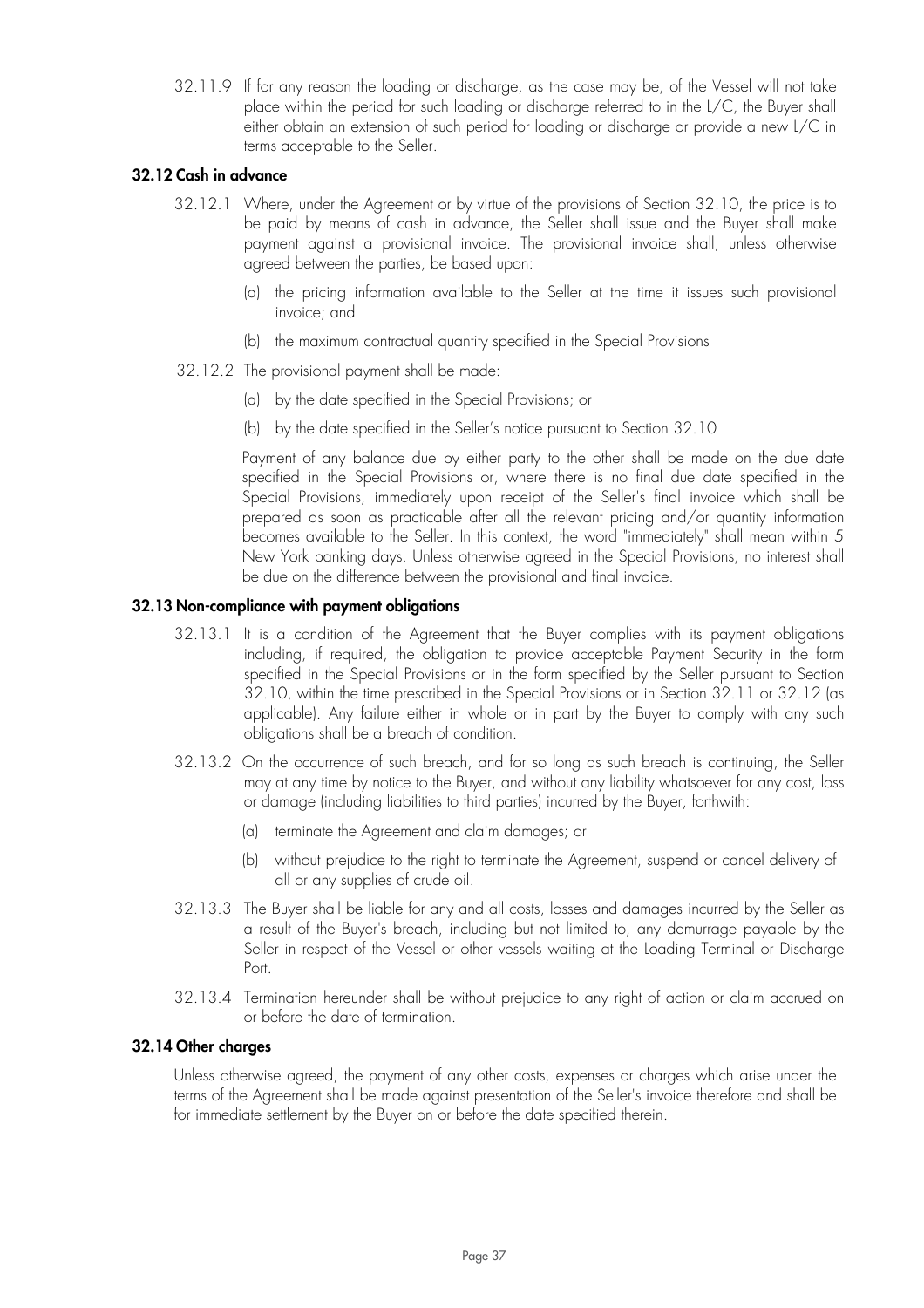## **Section 33. – New and changed regulations, etc.**

- **33.1** It is understood by the parties that the Seller is entering into the Agreement in reliance on the laws, rules, regulations, decrees, agreements, concessions and arrangements (Regulations) in effect on the date hereof with governments, government instrumentalities or public authorities affecting the crude oil sold hereunder including, but without limitation to the generality of the foregoing, those relating to the production, acquisition, gathering, manufacturing, transportation, storage, trading or delivery thereof, insofar as such Regulations affect the Seller or the Seller's supplier(s).
- **33.2** If at any time and from time to time during the currency of the Agreement any Regulations are changed or new Regulations become or are due to become effective, whether by law, decree or regulation or by response to the insistence or request of any governmental or public authority or any person purporting to act therefor, and the material effect of such changed or new Regulations (a) is not covered by any other provision of the Agreement, and (b) has or will have a material adverse economic effect on the Seller, the Seller shall have the option to request renegotiation of the price(s) or other pertinent terms of the Agreement. Such option may be exercised by the Seller at any time after such changed or new Regulations are promulgated by written notice to the Buyer, such notice to contain the new price(s) or terms desired by the Seller. If the parties do not agree upon new price(s) or terms satisfactory to both parties within 15 days after the date of the Seller's notice, either party shall have the right to terminate the Agreement immediately at the end of such 15-day period. Any crude oil delivered during such 15-day period shall be sold and purchased at the price(s) and on the terms applying under the Agreement without any adjustment in respect of the new or changed regulations.

## **Section 34. – Force majeure, etc.**

- **34.1** Neither the Seller nor the Buyer shall be liable for a failure to perform any of its obligations under the Agreement insofar as that party proves that the failure was due to an impediment beyond its control;
- **34.2** An impediment within Section 34.1 above shall:
	- 34.2.1 include delay, hindrance, reduction in, interference with, curtailment or prevention of a party's performance of its obligations hereunder resulting from events such as the following, this list not being exhaustive:
		- (a) war, whether declared or not, civil war, riots and revolutions, acts of piracy, acts of sabotage;
		- (b) natural disasters such as violent storms, cyclones, earthquakes, tidal waves, floods, destruction by lightning;
		- (c) explosions, fires, destruction of tankage, pipelines, refineries or terminals and any kind of installations;
		- (d) boycotts, strikes, lock-outs, labour disputes of all kinds, go-slows, occupation of factories and premises;
		- (e) any curtailment, reduction in, interference with, failure or cessation of, supplies of crude oil from any of the Seller's or the Seller's suppliers sources of supply or by any refusal to supply crude oil whether lawful or otherwise by the Sellers suppliers (provided in fact the sources of supply are for the purposes of the Agreement);
		- (f) any compliance with any law, regulation or ordinance, or with any order, demand or request (including any obligation arising out of the exercise of a requirement to deliver crude oil of the grade deliverable hereunder by way of royalty-in-kind) of an international, national, port, transportation, local or other authority or agency or of any body or person purporting to be or to act for such authority or agency or any corporation directly or indirectly controlled by any of them; and
	- 34.2.2 not include delay, hindrance, interference with, curtailment or prevention of a party's accrued obligation to make payment under the Agreement whether in respect of price, dispatch, demurrage or any other financial obligation whatsoever.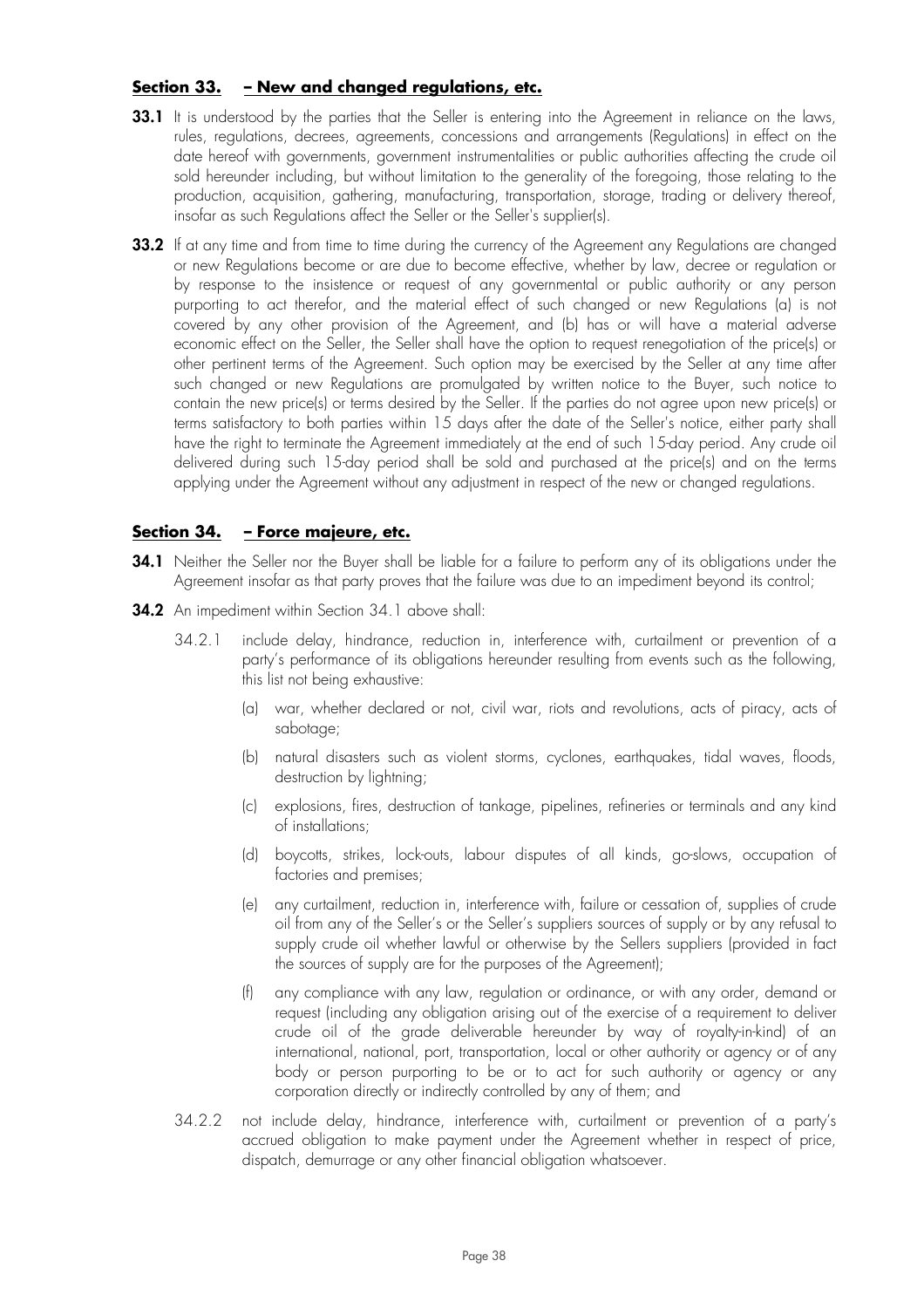- **34.3** The party seeking relief (the "Relying Party") shall as soon as possible after the impediment becomes known to it give notice in writing to the other party of such impediment and the effects, or the reasonably anticipated effects, on its ability to perform in as much detail as possible and the appropriate relief sought. The appropriate relief takes effect from the time the other party receives the notice. Failure to give notice as soon as possible may make the Relying Party liable in damages to the other party for loss which otherwise could reasonably have been avoided.
- **34.4** The appropriate relief under this section shall be as follows:
	- 34.4.1 in respect of an impediment that renders impossible the Relying Party's performance of its obligations, immediate termination of the affected delivery obligation(s) without liability for damages, penalties and other contractual sanctions;
	- 34.4.2 in respect of an impediment that delays, hinders, reduces or interferes with the performance of the delivery obligation(s), immediate postponement of those obligations without liability for damages, penalties and other contractual sanctions for a period until midnight local time on the last date of the Laydays, or until such time as the impediment is removed, whichever is the earlier. The impediment shall not, however, operate to extend the term of the Agreement. Further, should the impediment continue beyond midnight local time on the last day of the Laydays then it shall be deemed to render the Relying Party's obligations impossible and Section 34.4.1 above shall apply thenceforth;
	- 34.4.3 the Relying Party, if the Seller, shall not be obliged to purchase afloat or otherwise from other suppliers to make good shortages or deficiency of delivery resulting from an impediment.
- 34.5 Without prejudice to the foregoing provisions of this Section, if at any time the Seller's availability of crude oil of the grade deliverable hereunder is curtailed or interfered with as a result of the Seller's actions being based on compliance with a request or requirement of or made by or through the International Energy Agency ("IEA") then, for so long as such curtailment or interference continues, the Seller shall be entitled to withhold, reduce or suspend delivery hereunder to such extent as the Seller shall in its absolute discretion determine, and the Seller shall not be bound to acquire by purchase or otherwise additional quantities from other suppliers.
- 34.6 Nothing in this Section shall be taken to limit or prevent the operation of the Common Law doctrine of frustration (including frustration of the adventure, of purpose or of the Agreement).

## **Section 35. – Limitation of liabilities**

- **35.1** Except as specifically provided for in the Special Provisions or in Sections 13.4 and 13.5 and in Section 15.5, neither party shall in any event, including any negligent act or omission on its part, be liable to the other, whether under the Agreement or otherwise in connection with it, in contract, tort, breach of statutory duty or otherwise, for any consequential, indirect or special losses, expenses or damages of any kind including (without limitation) loss of anticipated profits, plant shut-down or reduced production, loss of power generation, blackouts or electrical shutdown or reduction, goodwill, use, market reputation, business receipts or contracts or commercial opportunities, whether or not foreseeable.
- **35.2** In addition to the foregoing, in respect of any claims relating to the Seller's failure to supply the agreed quantity or with respect to any deficiency of quantity or variation in quality, the Seller shall in no circumstances be liable for more than the difference between the market price and the agreed selling price for the crude oil deliverable under the Agreement.
- **35.3** The provisions of this Section 35 shall continue to apply notwithstanding the termination or expiry of the Agreement for any reason whatsoever.
- **35.4** Without derogating from the specific time limits set out at Section 7.4.3 and 16.3.3 (submission of demurrage claims) and 28.2.1 (complaint of deficiency of quantity or variation of grade) and any other provisions requiring compliance within a given period, all of which shall remain in full force and effect, any claim arising under the Agreement and any dispute under Section 41 shall be commenced within 1 year of the date on which the crude oil was delivered or, in the case of a total loss, of the date upon which the crude oil should have been delivered, failing which the claim shall be time barred and any liability or alleged liability of the other party shall be extinguished.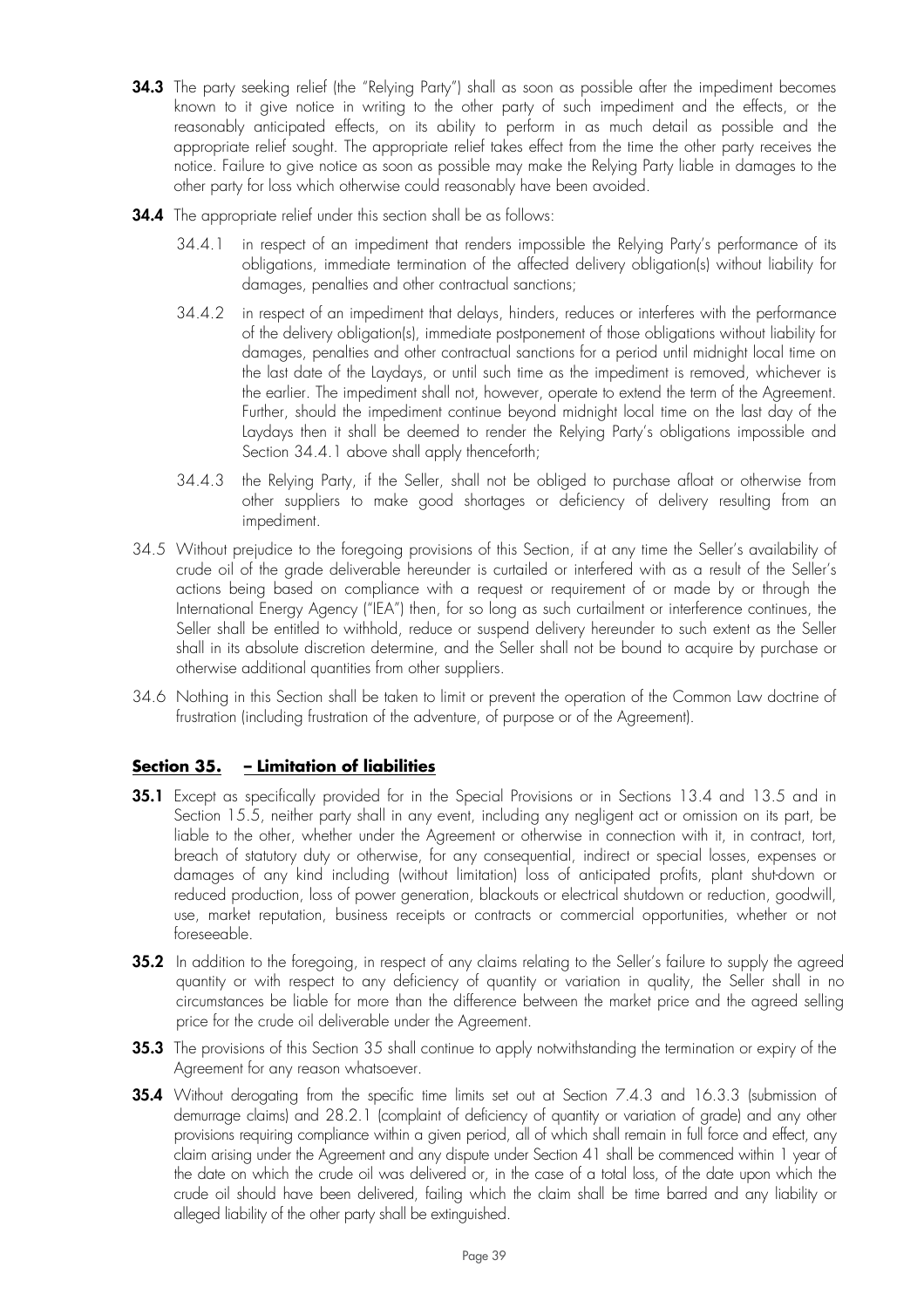## **Section 36. – Termination or suspension, etc.**

Notwithstanding anything to the contrary express or implied elsewhere in this Agreement and without prejudice to its other rights, either party may at its sole discretion either immediately terminate the Agreement or forthwith suspend delivery under the Agreement until further notice, on notifying the other party either orally (confirming such notification in writing) or by notice in writing, if a liquidator (other than for the purpose of amalgamation or reconstruction), administrator, trustee in bankruptcy, receiver or receiver and manager is appointed in respect of the assets and/or undertaking of the other party, or the other party enters into an arrangement or composition with its creditors, or any similar appointment, arrangement or composition is made under any applicable law, or if the party in question has reason to anticipate any such occurrence, appointment, arrangement or composition.

## **Section 37. – Limitation on assignment**

- **37.1** Neither party may assign any rights or obligations under the Agreement without the prior written consent of the other party (which shall not be unreasonably withheld or delayed). In the event of an assignment in accordance with the terms of this Section, the assignor shall nevertheless remain responsible for the proper performance of the Agreement. Any assignment not made in accordance with the terms of this Section shall be void.
- **37.2** Notwithstanding Section 37.1 above, the Seller may without the Buyer's consent assign all or a portion of its rights to receive and obtain payment under the Agreement in connection with any finance, securitisation or bank funding arrangements, always providing such assignment does not contravene any applicable law, regulation or decree binding upon the Buyer. Any payment made by the Buyer to the payee specified in the Seller's invoice in respect of crude oil deliverable under the Agreement shall be in full discharge of the Buyer's payment obligations to the Seller under the Agreement. Any such assignment will not detract from the Seller's obligations under the Agreement.

## **Section 38. – Notices**

- **38.1** Unless otherwise provided elsewhere in the Agreement, any communication by either party to the other shall be sufficiently made if sent by first class post (by airmail where airmail is possible), postage paid, or facsimile transmission or by courier to the address of the other party specified for this purpose in the Special Provisions and shall, unless otherwise provided herein, be deemed to have been received as follows:
	- 38.1.1 In the case of a communication sent by first class post within the United Kingdom, on the second Business Day after it was posted.
	- 38.1.2 In the case of a communication sent by airmail, on the fifth day after it was posted.
	- 38.1.3 In the case of a communication by facsimile transmission where an answerback is provided and can be certified, if the recipient's answerback is received on a Business Day before 1700 hours, then on that day; in any other case, on the Business Day after the day on which the recipient's answerback is received.
	- 38.1.4 In the case of a communication by courier, if delivered on a Business Day before 1700 hours, then on that day; in any other case, it will be treated as being received on the next Business Day.
- **38.2** Except for notices for assignment, termination and legal or arbitration proceedings, parties may exchange messages with respect to the performance of the Agreement by e-mail. Any message sent by e-mail shall be sent to the address of the other party specified for this purpose in the Special Provisions and shall be deemed to have been received, if sent on a Business Day before 5.00pm, then on that day; in any other case, on the Business Day after the date it was sent. Notwithstanding the foregoing, e-mail messages are only valid if actually received and the sender bears the risk of a failure in transmission
- **38.3** Any alterations to the contacts or addresses specified in the Special Provisions shall be notified immediately by letter or facsimile to the other party.
- **38.4** Notices may not be given by instant messaging.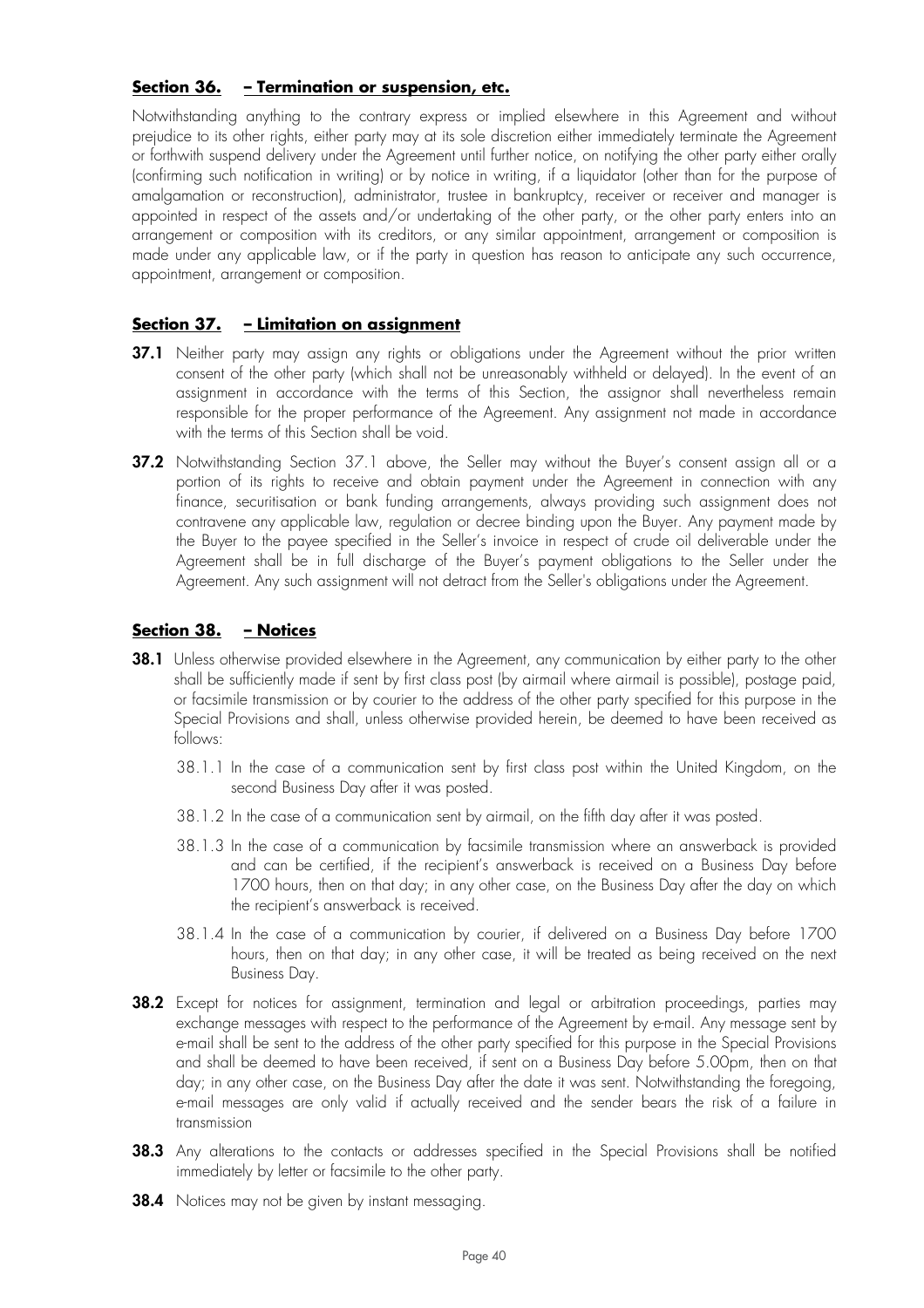## **Section 39. – Trade controls and boycotts**

Notwithstanding anything to the contrary herein, nothing in the Agreement is intended, and nothing herein should be interpreted or construed, to induce or require either party hereto to act or refrain from acting (or agreeing to act or refrain) in any manner which is inconsistent with, penalised or prohibited under any laws, regulations or decrees of the United Kingdom or the United States of America or other official government rules or requirements applicable to such party which relate to foreign trade controls, export controls, embargoes or international boycotts of any type.

## **Section 40. – Facilitation Payments and Anti-Corruption**

- **40.1** The Buyer and the Seller each agree and undertake to the other that in connection with the Agreement, they will each respectively comply with all applicable laws, rules, regulations, decrees and/or official government orders of the United Kingdom and the United States of America relating to anti-bribery and anti-money laundering.
- **40.2** The Buyer and the Seller each represent, warrant and undertake to the other that they shall not, directly or indirectly,
	- 40.2.1 pay, offer, give or promise to pay or authorise the payment of, any monies or other things of value to:
		- (a) a government official or an officer or employee of a government or any department, agency or instrumentality of any government;
		- (b) an officer or employee of a public international organisation;
		- (c) any person acting in an official capacity for or on behalf of any government or department, agency, or instrumentality of such government or of any public international organisation;
		- (d) any political party or official thereof, or any candidate for political office;
		- (e) any other person, individual or entity at the suggestion, request or direction or for the benefit of any of the above-described persons and entities, or
	- 40.2.2 engage in other acts or transactions, in each case if this is in violation of or inconsistent with the anti-bribery or anti-money laundering legislation of any government, including the U.S. Foreign Corrupt Practices Act, the U.K. Anti-Terrorism, Crime and Security Act 2001, the Money Laundering Regulation 1993 and the Proceeds of Crime Act 2002 and the applicable country legislation implementing the OECD Convention on Combating Bribery of Foreign Public Officials in International Business Transactions.
- **40.3** In particular, the Seller represents and warrants to the Buyer that it has not made any payments or given anything of value to officials, officers or employees of the government of the country in which the crude oil originated or any agency, department or instrumentality of such government in connection with the crude oil which is the subject of the Agreement which would be inconsistent with or contravene any of the above-referenced legislation.
- **40.4** Either party may terminate the Agreement forthwith upon written notice to the other party at any time, if in its reasonable judgment, supported by credible evidence, the other party is in breach of any of the above representations, warranties or undertakings.

## **Section 41. – Referee, High Court, Arbitration and Small Claims**

## **41.1 Appointment of a referee**

Where any matter under the Agreement is to be determined by a referee or the parties agree that any particular matter be so determined, the referee shall be a person having expert knowledge relevant to the matter in question. Unless otherwise specifically provided in the Agreement, he shall be nominated by agreement between the parties or, in default of such agreement, within 21 days of the date of the first nomination by either party to the other, by the President for the time being of the Energy Institute of the United Kingdom at the request of either party. The parties shall furnish the referee with all information, written or oral, and other evidence, which he may reasonably require for his/her determination. The referee shall act as an expert not as an arbitrator and his decision shall be final and binding on the parties. The costs of such referee shall be shared equally between the parties.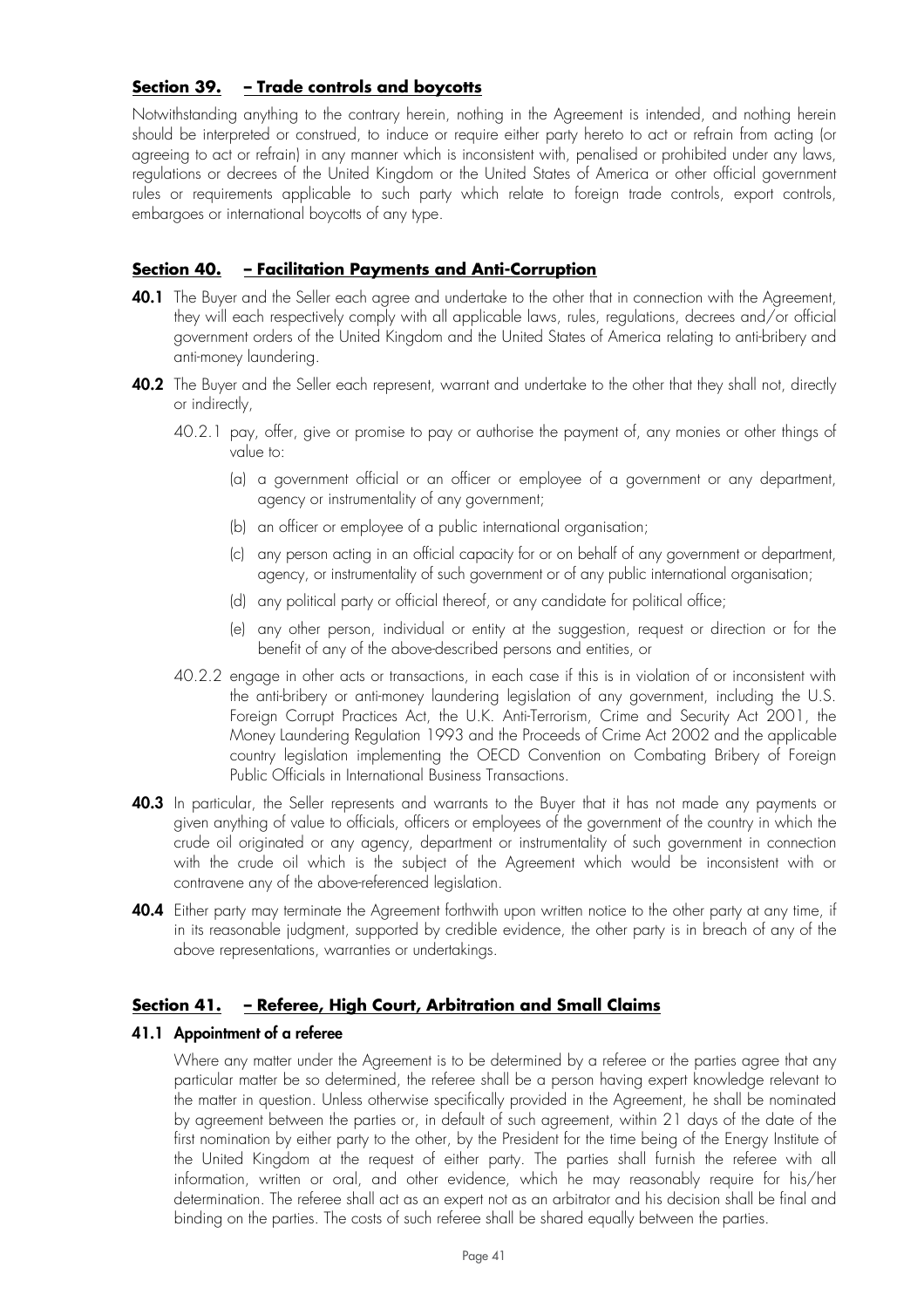## **41.2 High Court**

Subject to Sections 41.1, 41.3, 41.4, 41.5 and 43.1, any dispute arising out of or in connection with the Agreement, including any question regarding its existence, validity or termination (the Dispute), shall be referred to the Commercial Court of the High Court in London. Each party agrees to appoint a solicitor to accept service of proceedings relating to the Dispute within 14 days of a written request from the other so to do.

## **41.3 Arbitration**

Notwithstanding Section 41.2 above, either party shall have the right, by giving written notice of election to the other party, to elect to have the dispute referred to arbitration pursuant to the rules of the London Court of International Arbitration ("LCIA"), which rules are deemed to be incorporated herein. The electing party must give written notice of election to arbitrate by no later than the fourteenth day of the written request to accept service of High Court proceedings pursuant to Section 41.2 above. The arbitration shall, unless the parties agree upon the appointment of a sole arbitrator, be held before a panel of 3 arbitrators. Each party shall nominate an arbitrator and the two arbitrators nominated by on or behalf of the parties shall nominate the third arbitrator, who shall act as Chairman of the panel. If the two arbitrators nominated by or on behalf of the parties have not nominated the third arbitrator within 30 days, the third arbitrator shall be chosen by the LCIA. The Chairman shall be a lawyer unless the first two arbitrators appointed are both lawyers. The place of arbitration shall be London. The language of the arbitration shall be English. The arbitration award shall be final without appeal to the Courts.

## **41.4 Small Claims**

Notwithstanding Section 41.2 and 41.3 above, the parties agree that where the amount in dispute between them is US\$100,000 or less (excluding interest and costs) then the Dispute shall be referred to a sole arbitrator and the arbitration shall be conducted in accordance with the London Maritime Arbitrators Association (LMAA) Small Claims Procedure current at the time when the claiming party commences arbitration proceedings.

## **41.5 Demurrage Claims**

Notwithstanding Section 41.2 and 41.3 above, the parties agree that where the Dispute between them is in relation to demurrage, including the commencement and computation of laytime, then the dispute shall be referred to arbitration to be conducted in accordance with the LMAA Terms current at the time when the claiming party commences arbitration proceedings. The tribunal shall consist of 3 arbitrators, each arbitrator shall be a full Member of the LMAA, and the timetable for constitution of the tribunal shall be in accordance with that laid out in the current LMAA Terms.

## **41.6 Enforcement, Interlocutory and Interim Action**

Any decision of the High Court or any arbitration may be enforced in the courts of any country and, furthermore, neither party shall be precluded from pursuing arrest, attachment and/or other conservatory, interlocutory or interim actions in any court in relation to the crude oil or the Vessel.

## **Section 42. – Miscellaneous**

## **42.1 Severability**

If any provision (or part thereof) of the Agreement is declared to be illegal, invalid or otherwise unenforceable by a court of competent jurisdiction or either party's compliance with any ruling or resolution of the United Nations or the European Union has a like or similar effect, the remainder of the Agreement (and of such provision) shall not be affected except to the extent necessary to delete such illegal, invalid or unenforceable provision (or part thereof).

## **42.2 Survivability**

If for any reason the Agreement shall be terminated then such termination shall be without prejudice to any rights, obligations or liabilities of either party which have accrued at the date of termination but have not been performed or discharged, and any parts of the Agreement having any relevance thereto or any bearing thereon shall, notwithstanding the termination of the Agreement for any reason, continue in force and effect.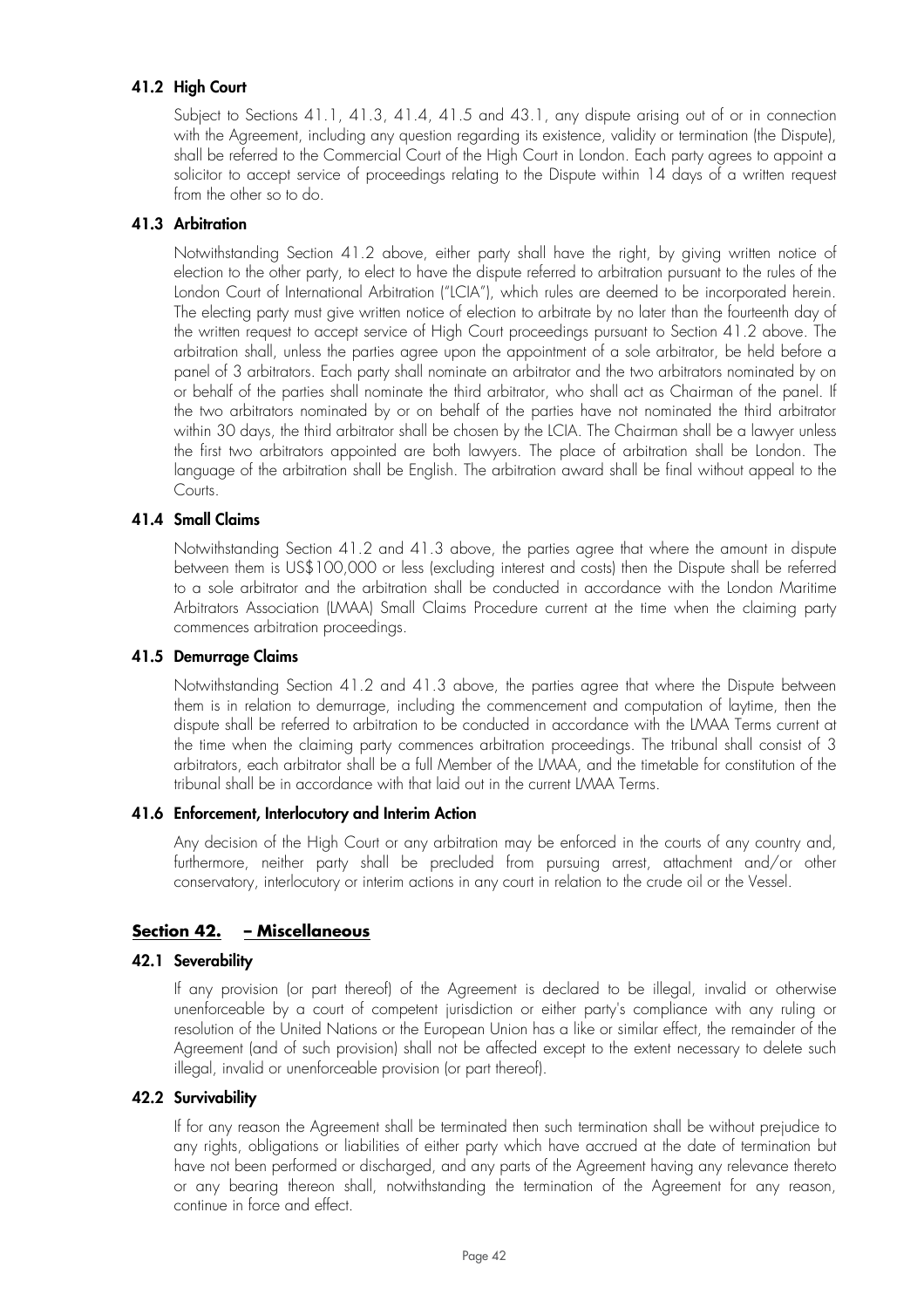#### **42.3 Consents, etc.**

Each party shall be responsible for obtaining all consents, authorisations, approvals and assurances of whatsoever nature necessary to enable it to comply with its obligations under the Agreement.

#### **42.4 Conflict**

In the event of conflict or inconsistency between these General Terms and Conditions and the Special Provisions, the Special Provisions shall prevail over these General Terms and Conditions.

#### **42.5 Modification**

The Agreement shall not be modified unless mutually agreed by the parties, which agreement must be evidenced in writing, except where the parties agree or can show that an oral agreement was reached but has not yet been confirmed in writing.

#### **42.6 Waiver**

Any waiver shall relate only to the matter, non-compliance or breach it expressly relates to and shall not apply to any subsequent or other matter, non-compliance or breach.

#### **42.7 Recording, Retention and Monitoring of Communications**

Each party hereby acknowledges to the other party and consents that such other party may from time to time and without further notice and to the extent permitted by law:

- 42.7.1 record and retain electronic transmissions (including telephone conversations, e-mail and instant messaging between the parties' respective representatives in connection with the Agreement or other commercial matters between the parties) on central and local databases for their respective legitimate purposes; and
- 42.7.2 monitor electronic transmissions through their internal and external networks for purposes of security and compliance with applicable laws, regulations and internal policies for their other legitimate business purposes.

#### **42.8 eDocs**

Where it is specified in the Special Provisions that any bill of lading, waybill, delivery order, certificate, receipt or other document issued pursuant to, or in connection with, the Agreement may be issued, signed and transmitted electronically (each, an "eDoc") then it is hereby expressly agreed that any applicable requirement of law, contract, custom or practice that any transaction, document or communication shall be made or evidenced in writing, signed or sealed shall be satisfied by an eDoc and the parties hereto agree not to contend in any dispute arising out of or in connection with any eDoc or any eDoc which is converted to paper that it is not in writing or that it is not equivalent to an original paper document signed by hand, or, as the case may be, sealed.

#### **42.9 Entire Agreement**

The Agreement contains the entire agreement between the Seller and the Buyer with respect to the matters set forth in the Special Provisions and supersedes all prior agreements, whether oral or written, in connection therewith.

#### **42.10 Confidentiality**

- 42.10.1 If it is specified in the Special Provisions that the Agreement shall be held strictly confidential, then details of the Agreement shall not be disclosed by either party to any third party without the previous consent in writing of the other party.
- 42.10.2 Notwithstanding the provisions of Section 42.10.1, a party (the "Disclosing Party") may disclose details of the Agreement without the other party's prior written consent if:
	- (a) such disclosure is required by law or by any securities exchange or regulatory or governmental body or fiscal authority having jurisdiction over it, wherever situated, and whether or not the requirement has the force of law; or
	- (b) the confidential information is or was already in the public domain other than through the fault or action of the Disclosing Party; or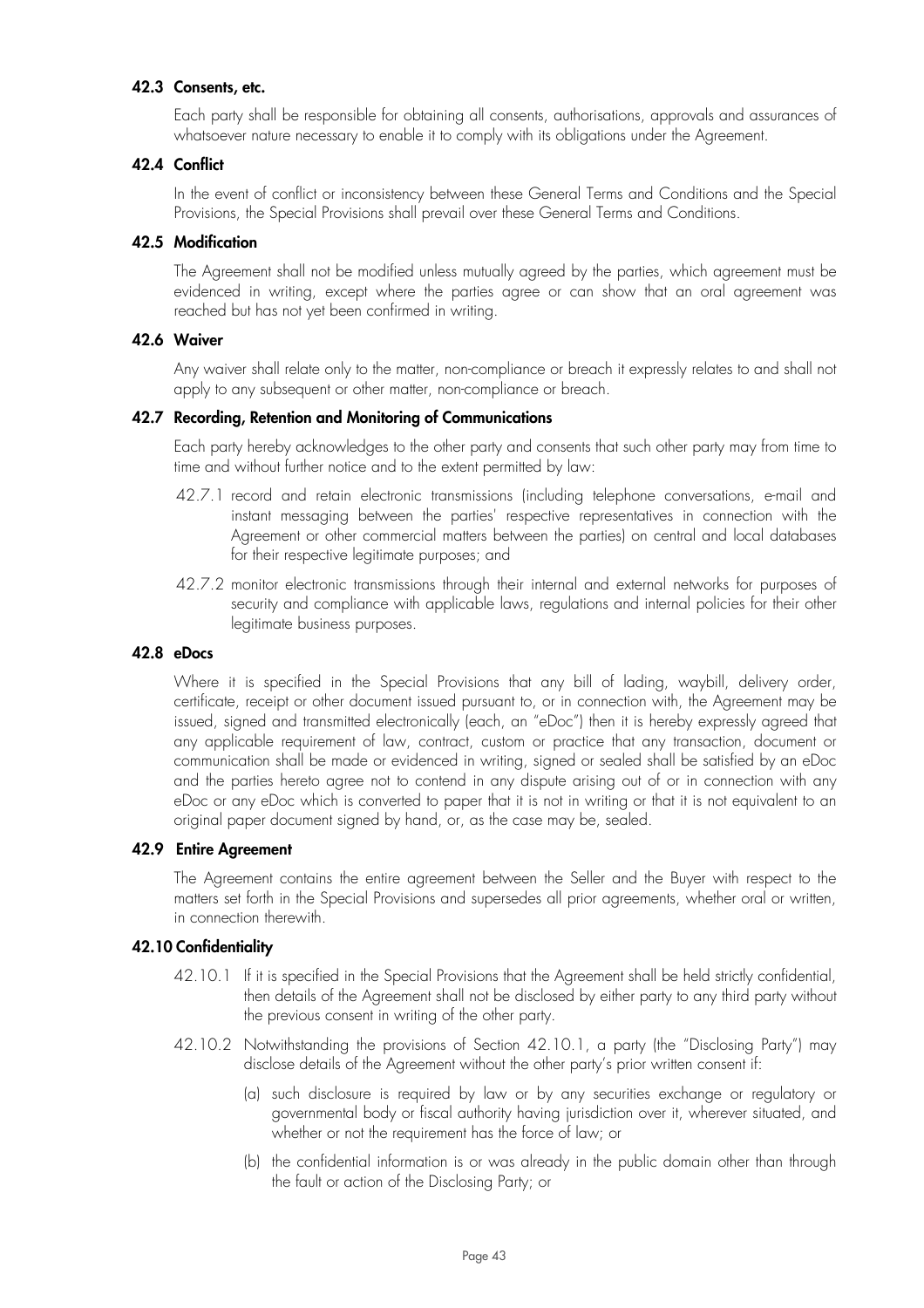(c) such disclosure is to an Affiliate or in connection with any dispute, legal or arbitration proceedings or pursuant to Section 41.1, and the Disclosing Party shall cause all parties in receipt of such information to be bound by the same obligations of confidentiality as contained in the Agreement.

### **42.11 Warranties**

The Buyer and the Seller each warrant that it has not in connection with the Agreement relied upon any representations, whether written or oral, made by or on behalf of the other party, but has relied exclusively on its own knowledge, judgment and expertise.

### **42.12 Warranty of Title**

The Seller hereby warrants to the Buyer that at the time property in the crude oil passed to the Buyer as provided in the Agreement, the Seller had unencumbered title to the crude oil and had the right to sell the crude oil to the Buyer.

#### **42.13 Third party rights**

No term of the Agreement is intended to, or does, confer a benefit or remedy on any third party. A person, company or other legal entity who is not a party to the Agreement shall not have or acquire whether by virtue of the Contracts (Rights of Third Parties) Act 1999 or otherwise any rights in relation to the Agreement. Further, the parties hereto may rescind or vary the Agreement, whether in whole or in part, without the consent of any third party.

#### **42.14 Trade marks**

Nothing in the Agreement whether express or implied shall be deemed to confer any right upon either party to apply any trade mark owned by the other party or any of its Affiliates to any crude oil supplied under the Agreement nor to use such trade marks in relation to such crude oil.

## **Section 43. – Applicable law**

#### **43.1 Governing law**

The construction, validity and performance of the Agreement shall be governed by English law to the exclusion of any other law, which may be imputed in accordance with choice of law rules applicable in any jurisdiction.

#### **43.2 The UN Convention**

The United Nations Convention on Contracts for the International Sale of Goods of Vienna, 11th April 1980, shall not apply to the Agreement.

#### **43.3 Sovereign immunity**

Each party hereto warrants that it has entered into the Agreement in a commercial capacity and that with respect to the Agreement it is in all respects subject to civil and commercial law. Each party hereby irrevocably and unconditionally and to the fullest extent permitted by law waives any rights of sovereign immunity which it may have now or which it may subsequently acquire in respect of its position or any property and/or assets (present or subsequently acquired and wherever located) belonging to it.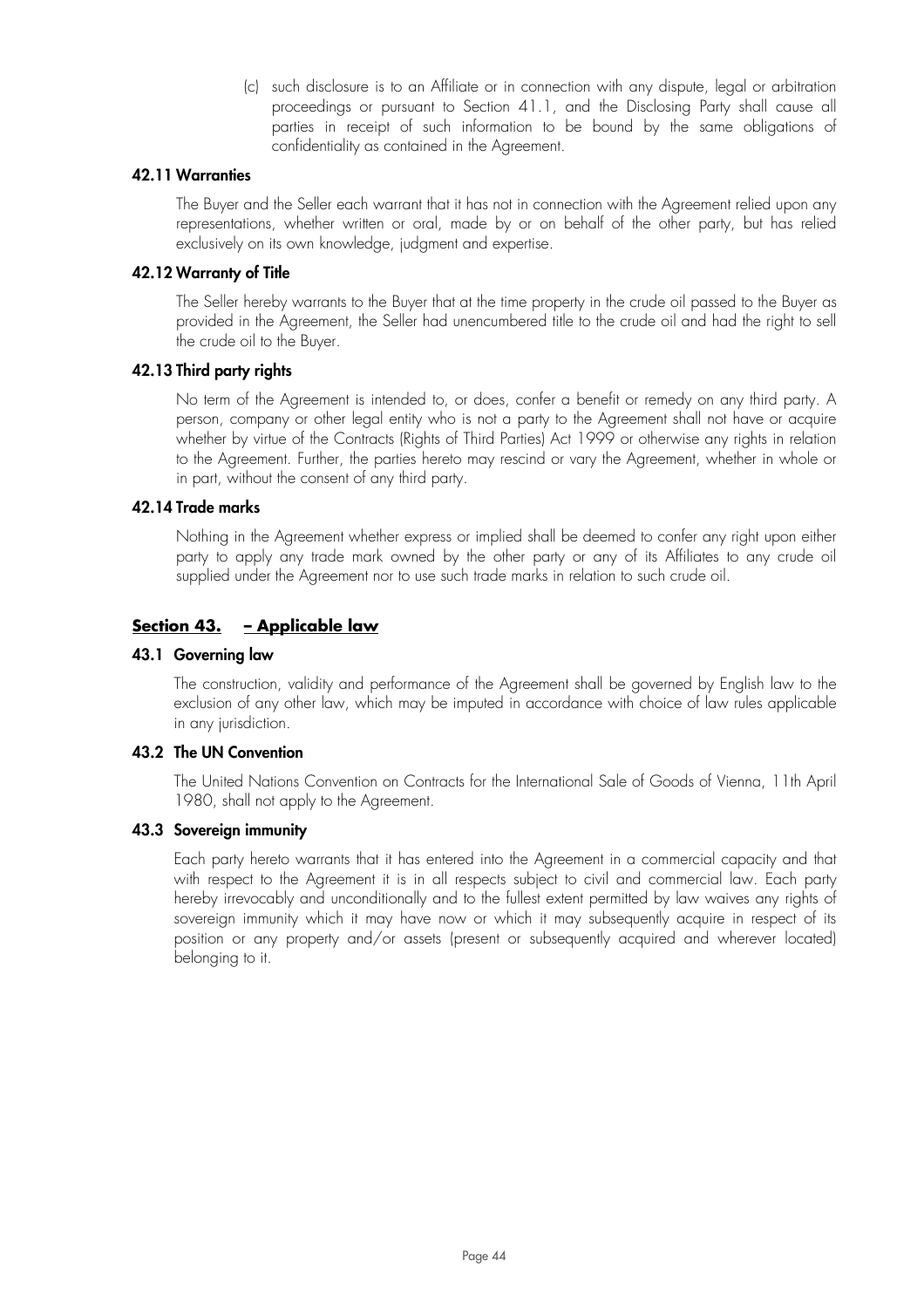## **PART SIX Schedules**

## **Schedule A**

## **Seller's Indemnity format**

The indemnity referred to in Section 32 shall be in the following format:

Quote

We refer to our Agreement dated the [DATE] day of [MONTH], [YEAR] in respect of your purchase from us of [QUANTITY] Barrels of [GRADE] crude oil FOB/CFR/CIF (the "Agreement") on Vessel "[VESSEL NAME]", bill of lading date [B/L DATE].

In consideration of your making payment of US dollars [U.S. DOLLAR AMOUT] for [QUANTITY] Barrels of the said crude oil in accordance with the Agreement and having agreed to accept delivery of the cargo without having been provided with [insert the relevant documents as set out in Section 32] (the "Documents"), we hereby represent and warrant all of the following:

- (i) the existence and validity of the Documents;
- (ii) that we are entitled to possession of the Documents;
- (iii) that we were entitled to possession of the crude oil;
- (iv) that we had good title to such crude oil;
- (v) that title in the crude oil has been passed as provided in the Agreement to you free of all liens, charges or encumbrances of whatever kind;
- (vi) that you will have the benefit of the warranty as to enjoyment of quiet possession implied by law in the Agreement but without prejudice to any other warranty so implied.

Without prejudice to your rights under the Agreement we hereby agree to protect, indemnify and hold you harmless from and against any and all damages, losses, liabilities, costs, claims and reasonable expenses which you may suffer by reason of:

- (a) our failure to present the Documents to you in accordance with the Agreement; and/or including but not limited to
- (b) any action or proceeding brought or threatened against you by reason of our said failure and any breach of our above express representations and warranties in connection with questions of title to or the right to possession of the Documents or the cargo or the proceeds of either; or any liens, charges or encumbrances asserted on the Documents or the cargo or any other claims arising out of or in connection with the documents.

Our liability hereunder shall remain in full force and effect unless and until we provide you with the Documents, which we irrevocably agree to provide to you as soon as the same have come into our possession.

No term of this indemnity is intended to, or does, confer a benefit or remedy on any party other than the named Buyer under the Agreement whether by virtue of the Contracts (Rights of Third Parties) Act 1999 or howsoever.

This indemnity shall be governed by and construed in accordance with English law, shall be subject to the exclusive jurisdiction of the English courts and shall cease to have effect upon the Documents being provided to you.

Signed by: ..................... Title: .....................

of: [COMPANY NAME]

Unquote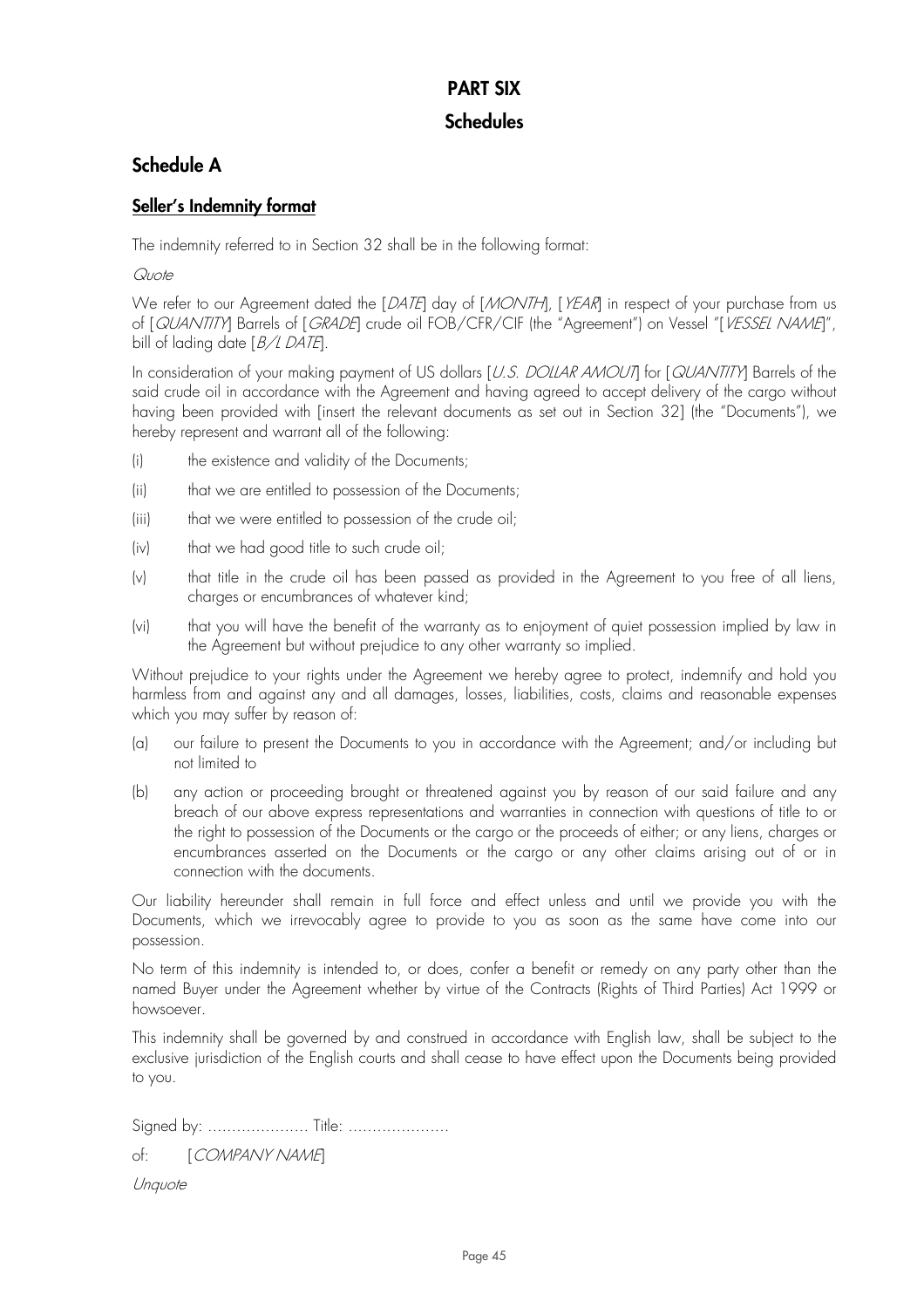## **Quote**

In consideration of your agreeing as aforesaid we the undersigned [BANK NAME] whose customer is [FULL *NAME OF SELLER*] hereby jointly and severally agree to be bound by the terms of the above letter of indemnity.

By: ..........................................

Bank Authorised Signatory Unquote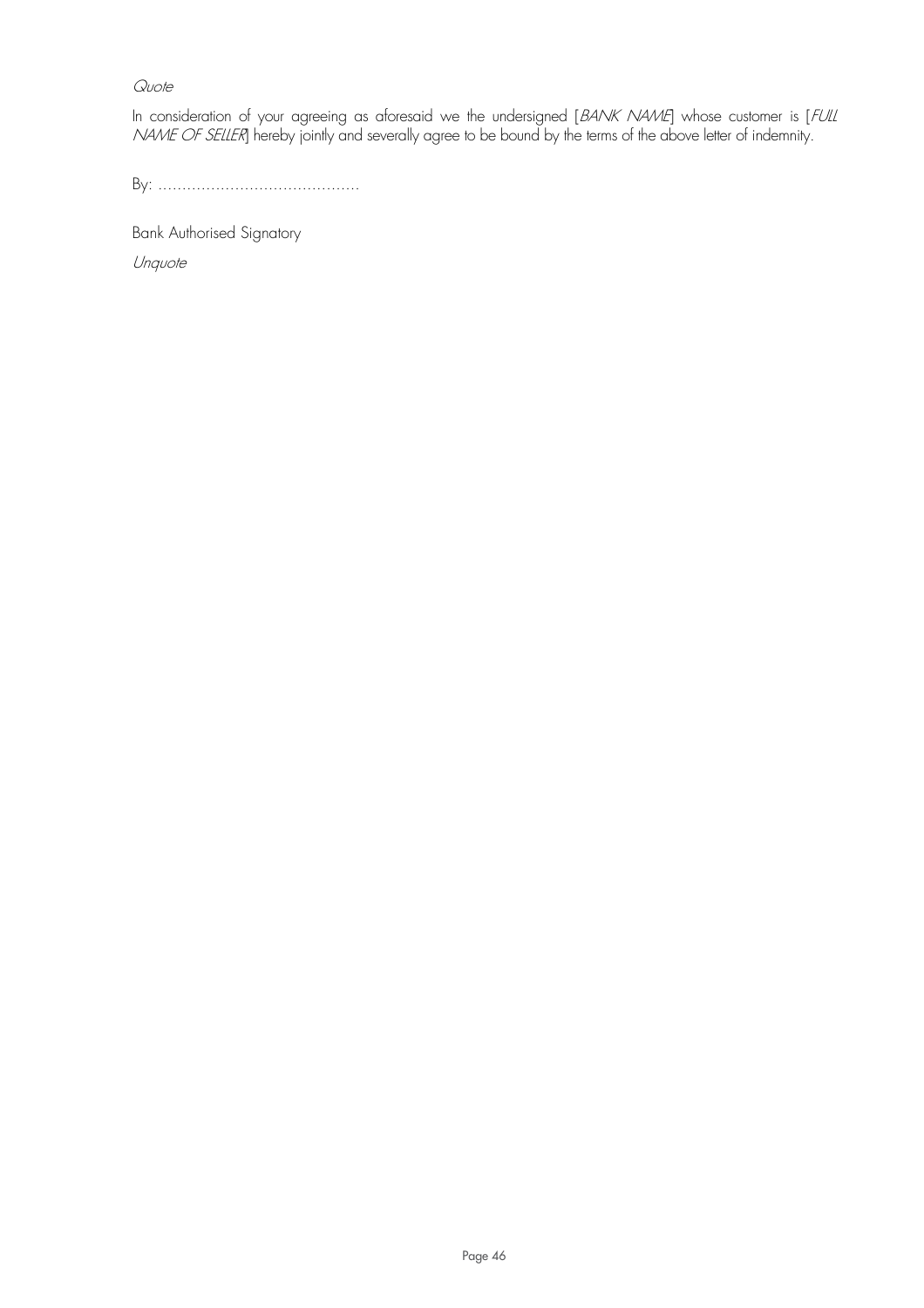## **Schedule B**

## **Letter of Credit format**

Format of irrevocable documentary letter of credit as required pursuant to Section 32:

## **Unquote**

With reference to the sale/purchase contract number [INSERT CONTRACT NO.] dated [INSERT CONTRACT DATE] between [SELLER] (the "Beneficiary") and [BUYER] (the "Applicant") we, hereby issue our irrevocable documentary letter of credit number [*INSERT L/C NO*.] in favour of the Beneficiay for an amount of US Dollars [US DOLLAR AMOUNTI (say [INSERT US DOLLAR AMOUNT IN WORDS]) plus or minus 10% available at the counters of [BANK NAME] [BANK ADDRESS] at [INSERT THE PAYMENT DUE DATE SPECIFIED IN THE SPECIAL CONDITIONS against presentation of the following documents:

- 1. original signed invoice; plus
- 2. (a) in the case of a FOB/CFR/CIF delivery: full set of 3/3 original clean bills of lading issued or endorsed to the order of ..................... ; or

(b) in the case of a DES delivery: one copy independent inspector's report,

evidencing shipment of [QUANTITY] US barrels +/- 15% (plus a further margin of X% in respect of escalation of duty including VAT if appropriate) of  $[$  CRUDE OIL]  $[$  FOB/CFR/CIF/DES]  $[$  INSERT LOADING TERMINAL/DISCHARGE PORT] between ..................... and ..................... (both dates inclusive).

Price Clause [Here insert text of Price Clause as set out in the Special Provisions]

This letter of credit expires on [INSERT A DATE WHICH SHALL NOT BE LESS THAN 30 DAYS AFTER THE DUE DATE AS SET OUT IN THE SPECIAL PROVISIONS]

[In the case of delivery FOB/CFR/CIF only] In the event that a full set of 3/3 original clean bills of lading are unavailable on the payment due date, payment will be made against document number 1 above and a Letter of Indemnity issued by the Beneficiary in the following format:

## Quote

## To:

[insert text of letter of indemnity as per Schedule A]

## Unquote

Special Conditions:

- 1. This letter of credit shall take effect in accordance with its terms but such terms shall not alter, add to or in any way affect the provisions of the Agreement between [Seller] and [Buyer] to which this letter of credit relates.
- 2. Provisional and/or final invoices allowed.
- 3. [In the case of delivery FOB/CFR/CIF only] Charterparty bills of lading/Vessel bills of lading and/or bills of lading signed by the master or agent and not indicating that they have been issued by a named carrier are acceptable.
- 4. Documents presented later than 21 days after the bill of lading date but within the validity of this letter of credit are acceptable.
- 5. Transshipments [allowed/prohibited].
- 6. Partial shipments [allowed/prohibited].
- 7. Photocopies in lieu of copy documents acceptable.
- 8. [If the payment due date falls on a Saturday or a New York Bank Holiday other than a Monday, payment will be effected on the last New York banking day prior. If the payment due date falls on a Sunday or a New York Bank Holiday Monday, payment will be effected on the first following New York banking day].
- 9. Facsimile invoice and letter of indemnity acceptable.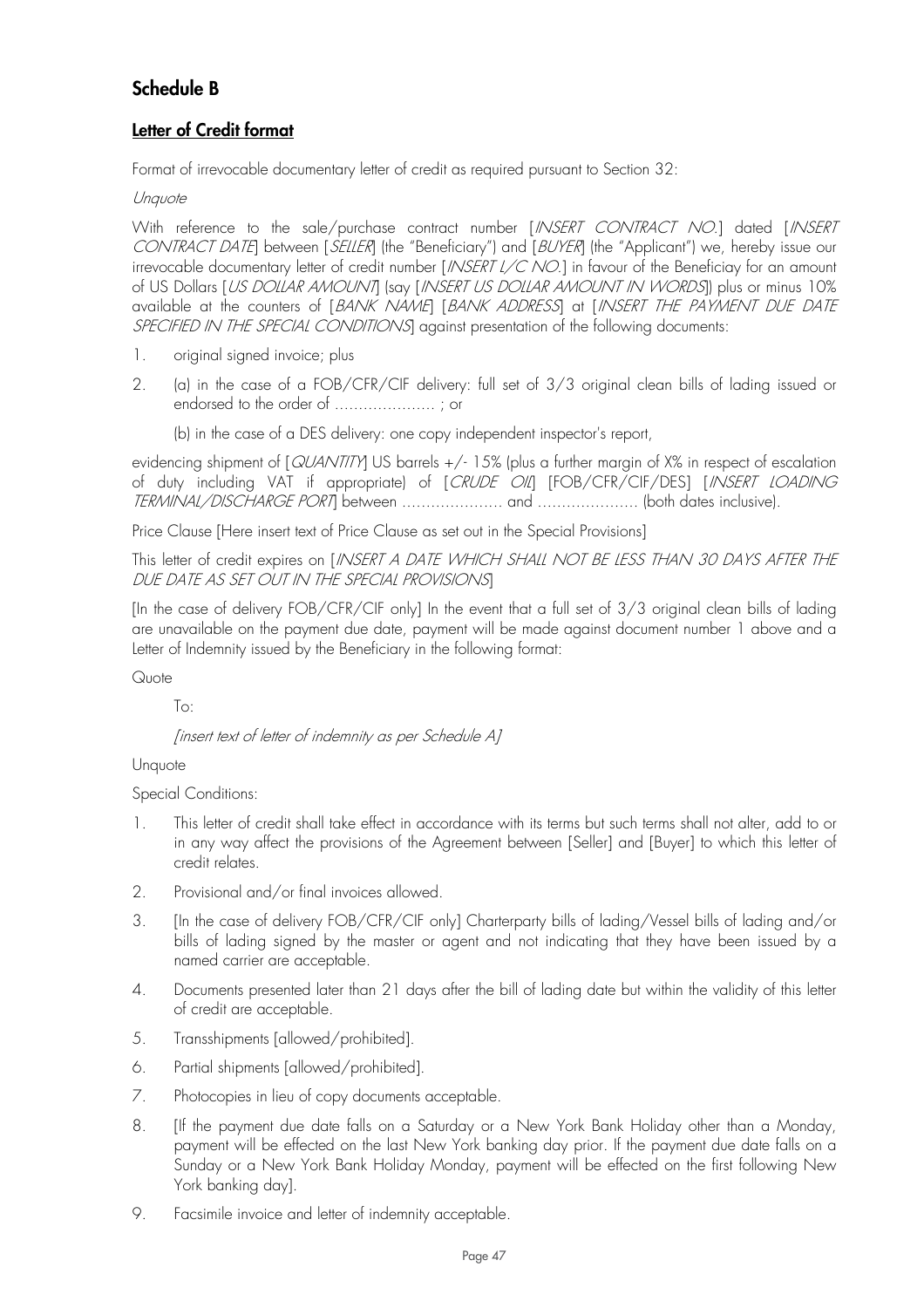- 10. All bank charges are for the account of the Applicant.
- 11. Typographical and spelling errors shall not constitute a discrepancy unless with regard to quantity or amount.
- 12. The amount of this letter of credit will automatically escalate/de-escalate in accordance with the loaded quantity and above Price Clause, even above or below the stated limits, without any further amendment.

The construction, validity and performance of this letter of credit shall be governed by and construed in accordance with English law. Any dispute or claim arising out of or in connection with this letter of credit shall be subject to the exclusive jurisdiction of the English courts.

Except as otherwise expressly stated herein, this letter of credit is subject to Uniform Customs and Practice for Documentary Credits (2007 Revision ICC Publication No. 600) except that Article 20 a(i) has deleted from it "to indicate the name of the carrier and".

This telex/facsimile/PDF or e-mail message is the operative instrument and no mail confirmation will follow.

Unquote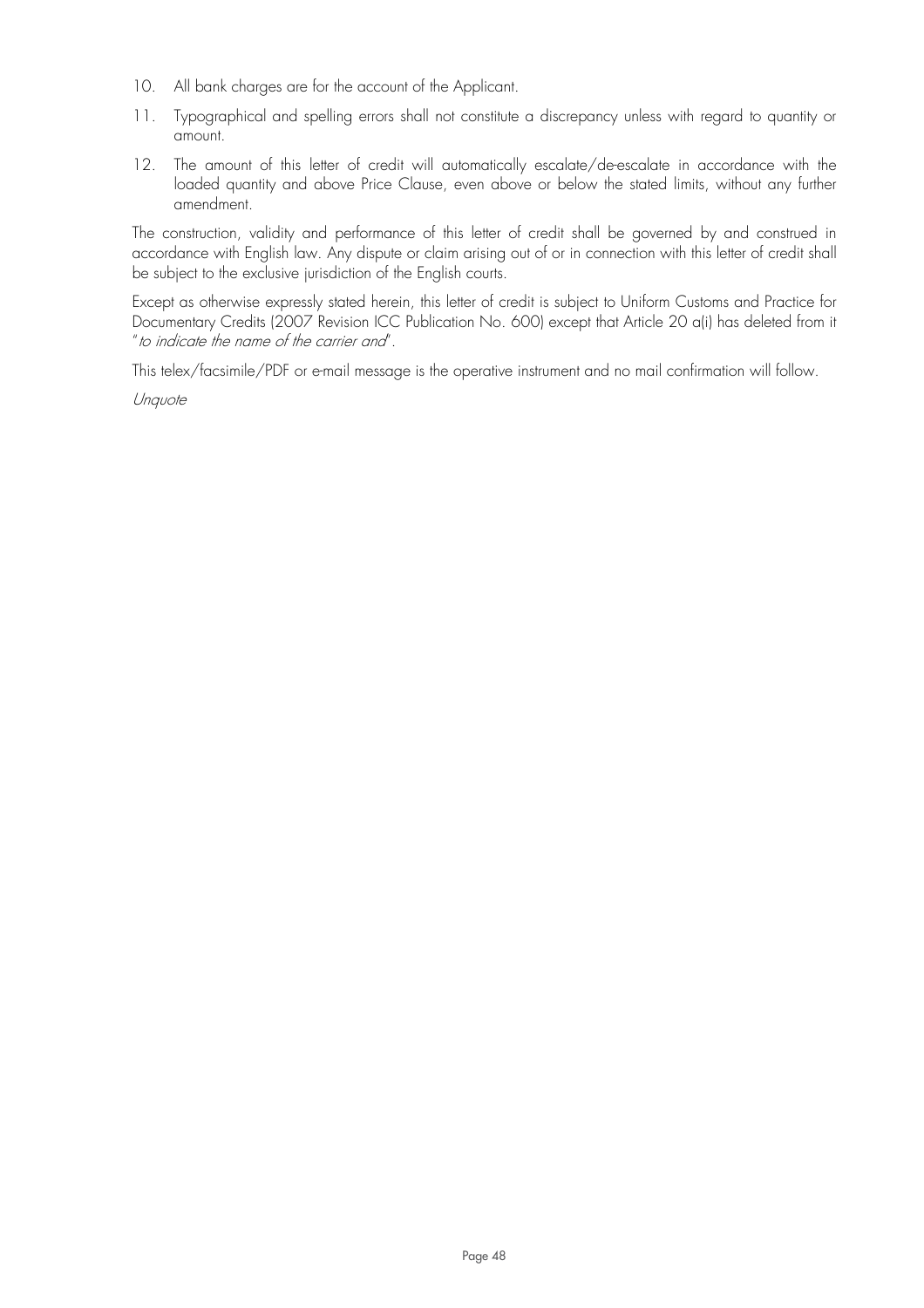## **Schedule C**

## **Standby Letter of Credit format**

Format of standby letter of credit as required pursuant to Section 32:

## Quote

With reference to the sale/purchase contract number [INSERT CONTRACT NO.] dated [INSERT CONTRACT DATE] between [SELLER] (the "Beneficiary") and [BUYER] (the "Applicant") we, [ISSUING BANK] hereby issue our irrevocable standby letter of credit number [/NSERT L/C NO.] in favour of the beneficiary for an amount of US Dollars [US DOLLAR AMOUNT] (say [INSERT US DOLLAR AMOUNT IN WORDS]).

This irrevocable standby letter of credit shall be available at the counters of [BANK NAME] [BANK ADDRESS] at sight against presentation the following documents:

- 1. a copy of the Beneficiary's unpaid invoice; and
- 2. a statement for and on behalf of the Beneficiary reading as follows:

"We certify that the amount of U.S. Dollars [INSERT US DOLLAR AMOUNT] has remained unpaid and is now overdue to us under the terms of the contract with [BUYER] for the sale of [QUANTITY] Barrels of [CRUDE OIL] and which is legally and properly due."

This standby letter of credit expires on the [INSERT A DATE WHICH SHALL NOT BE LESS THAN 30 DAYS AFTER THE DUE DATE AS SET OUT IN THE SPECIAL PROVISIONS].

Special Conditions:

- 1. All bank charges are for the account of the Applicant.
- 2. Provisional and/or final invoices allowed.
- 3. Multiple drawings permitted.
- 4. Documents presented later than 21 days after the bill of lading date but within the validity of this standby letter of credit are acceptable.
- 5. Above documents presented in telex/facsimile or PDF form acceptable.
- 6. This letter of credit shall take effect in accordance with its terms but such terms shall not alter, add to or in any way affect the Agreement between [Seller] and [Buyer] to which this letter of credit relates.
- 7. The value of this letter of credit will automatically escalate/de-escalate in accordance with the loaded quantity and the above Price Clause, even above or below the stated limits, without any further amendment.

The construction, validity and performance of this letter of credit shall be governed by and construed in accordance with English law. Any dispute or claim arising out of or in connection with this letter of credit shall be subject to the exclusive jurisdiction of the English courts.

Except as otherwise expressly provided herein, this standby letter of credit is subject to the [Uniform Customs and Practices for Documentary Credits (2007 Revision - ICC Publication No. 600)] [International Standby Practices 1998 (ISP98)].

This telex/facsimile/PDF or e-mail message is the operative instrument and no mail confirmation will follow.

Unquote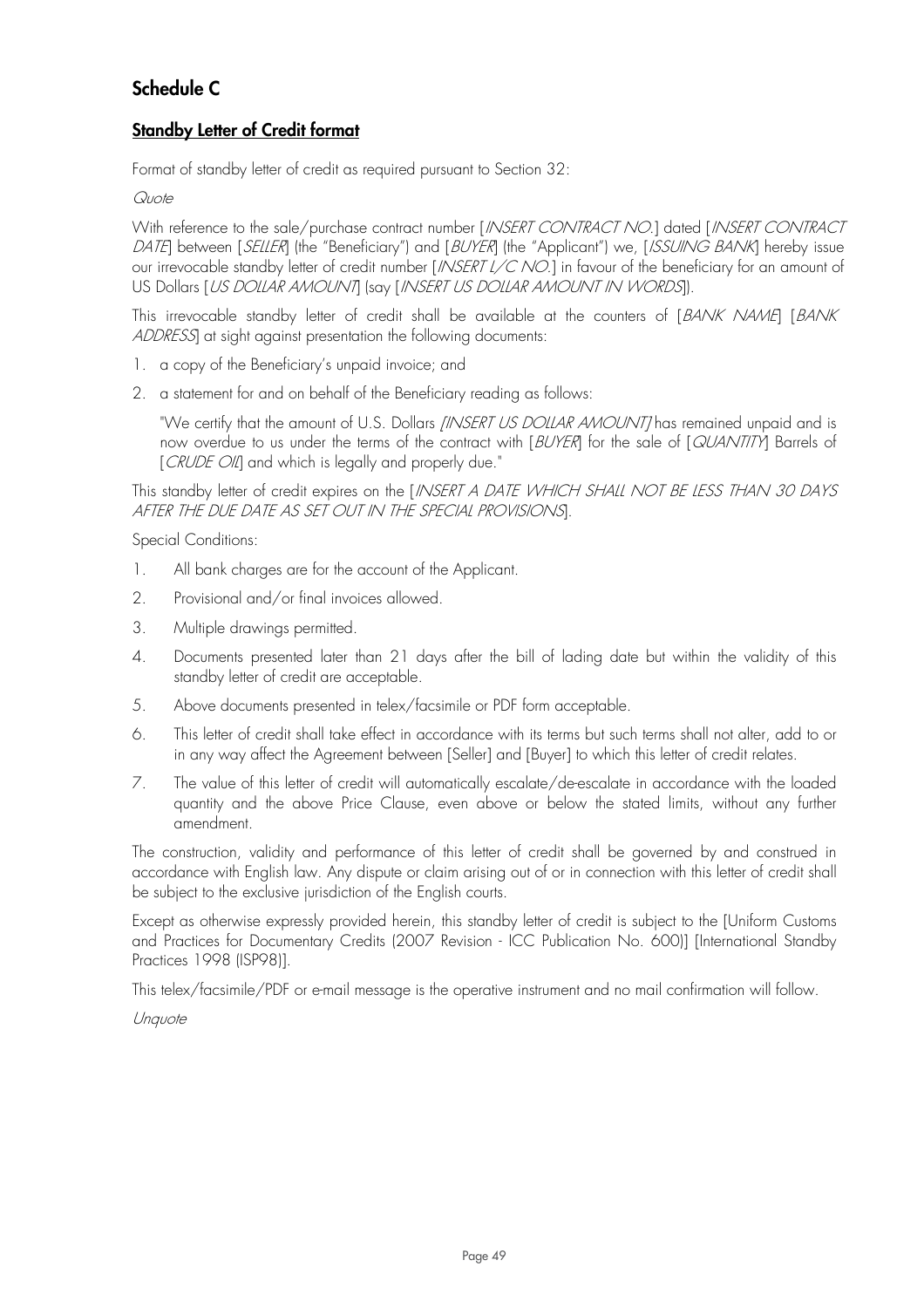## **Schedule D**

## **Additional Provisions in respect of deliveries via the Druzhba and connected pipelines**

## **1. Delivery**

Delivery shall be given and taken Delivered at Frontier (DAF) free in the Druzhba or connected pipeline at such frontier border station as shall be specified in the Special Provisions.

By not later than the day 10 days prior to the first day of the scheduled month of delivery, the Seller shall endeavour to notify the Buyer of the approximate quantity and dates of each delivery during the month in question, the actual delivery dates being at the Seller's option conditional upon the relevant Pipeline Operator's performance. Within 3 Business Days of receipt thereof, the Buyer shall confirm to the Seller its readiness to accept each such delivery.

The date of the last Delivery Acceptance Act (DAA) of each separate lot delivered within any month shall be the delivery date for the total quantity so delivered. Any quantities delivered up to and on the 5th day of the month following the scheduled delivery month shall be deemed to have been delivered during the scheduled delivery month (except for the purposes of determining the price and payment due date, for which purpose the actual date of the DAA shall be used).

## **2. Quality, quantity, measurement and sampling**

- 2.1 Save as provided in Section 2.2 below, the quality of the crude oil delivered shall be determined in accordance with the testing and measuring methods used at the relevant frontier border station specified in the Special Provisions and as stated in the DAA. The certificate of quality so issued shall, except in cases of manifest error or fraud, be conclusive and binding on both parties.
- 2.2 Where there is no relevant frontier border station issuing DAAs (in which event the DAA will be issued by the relevant authorities at the receiving refinery), the quality shall be determined at the receiving refinery in accordance with good industry practice and the certificate of quality so issued shall, except in case of manifest error or fraud, be conclusive and binding on both parties.
- 2.3 Save as provided in Section 2.4 below, the quantity of the crude oil delivered shall be determined in accordance with the measuring methods used at the relevant frontier border station specified in the Special Provisions and as stated in the DAA. The certificate of quantity so issued shall, except in cases of manifest error or fraud, be conclusive and binding on both parties for invoicing purposes but without prejudice to the rights of either party to make any claim pursuant to Section 28.2.
- 2.4 Where there is no relevant frontier border station issuing DAAs (in which event the DAA will be issued by the relevant authorities at the receiving refinery), the quantity shall be as specified in the Route Telegram (RT) issued by the relevant Pipeline Operator for the frontier border station. The certificate of quantity so issued shall, except in cases of manifest error or fraud, be conclusive and binding on both parties for invoicing purposes but without prejudice to the rights of either party to make any claim pursuant to Section 28.2.
- 2.5 The Buyer shall have the right to appoint its own representative at the relevant frontier border station and/or the receiving refinery and, except with the specific prior written agreement of the Seller, all charges in respect thereof shall be for the Buyer's account and the duties of such representative shall be considered solely as a service to the Buyer.

## **3. Risk and Property**

Notwithstanding any right of the Seller to retain documents until payment, the risk and property in the crude oil delivered under the Agreement shall pass to the Buyer as the crude oil passes the point of delivery specified in Clause 1 of this Schedule.

## **4. Payment documents**

For the purposes of Section 32.2, payment shall be made by the Buyer to the Seller against presentation to the Buyer of: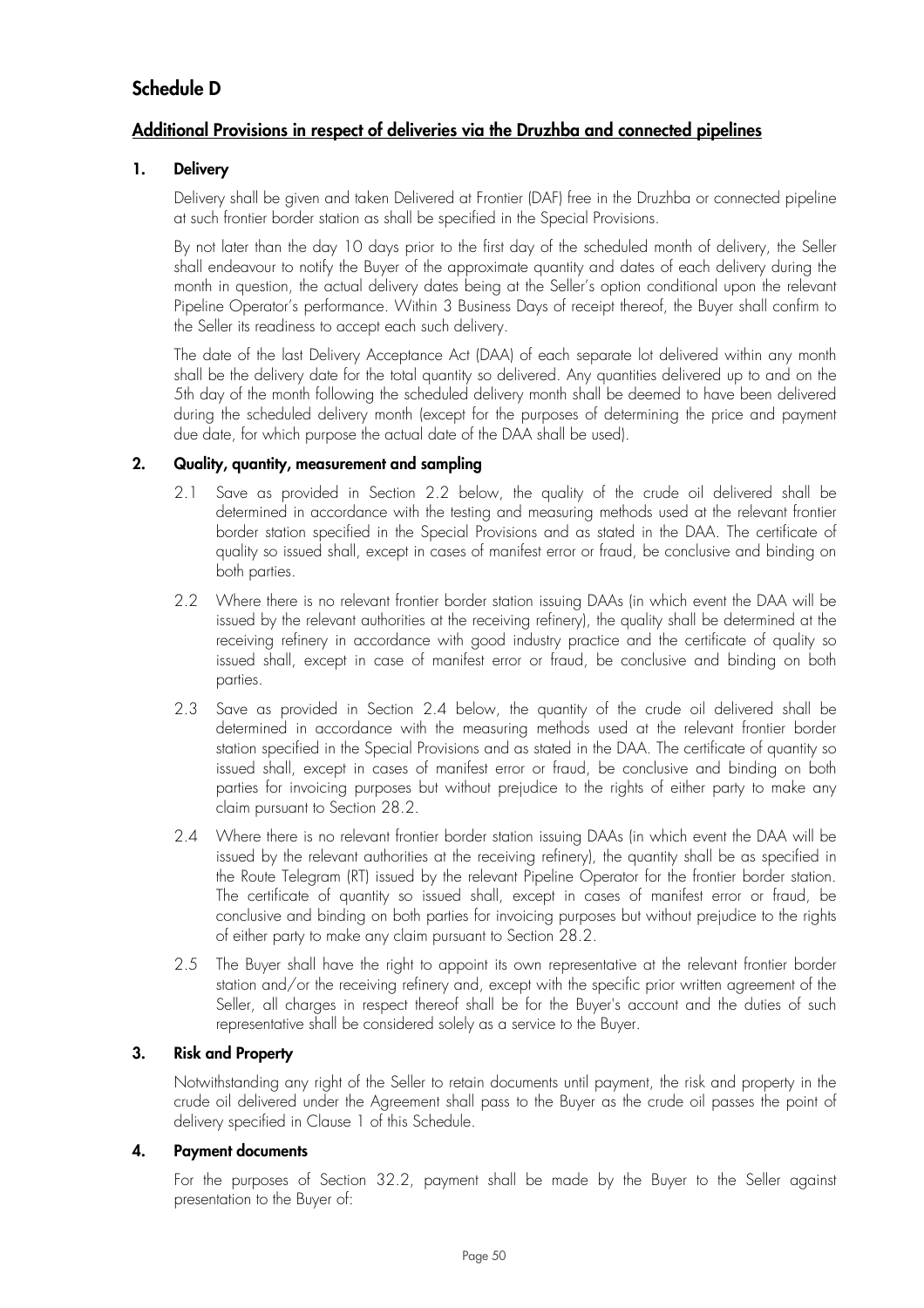- (a) the Seller's invoice (provisional invoice acceptable where the provisions of Section 32.4.3 apply); and
- (b) a copy of the DAA certified by the Seller as a true copy and, where relevant pursuant to Clause 2.2 of this Schedule, the RT or, in lieu thereof, the Seller's indemnity.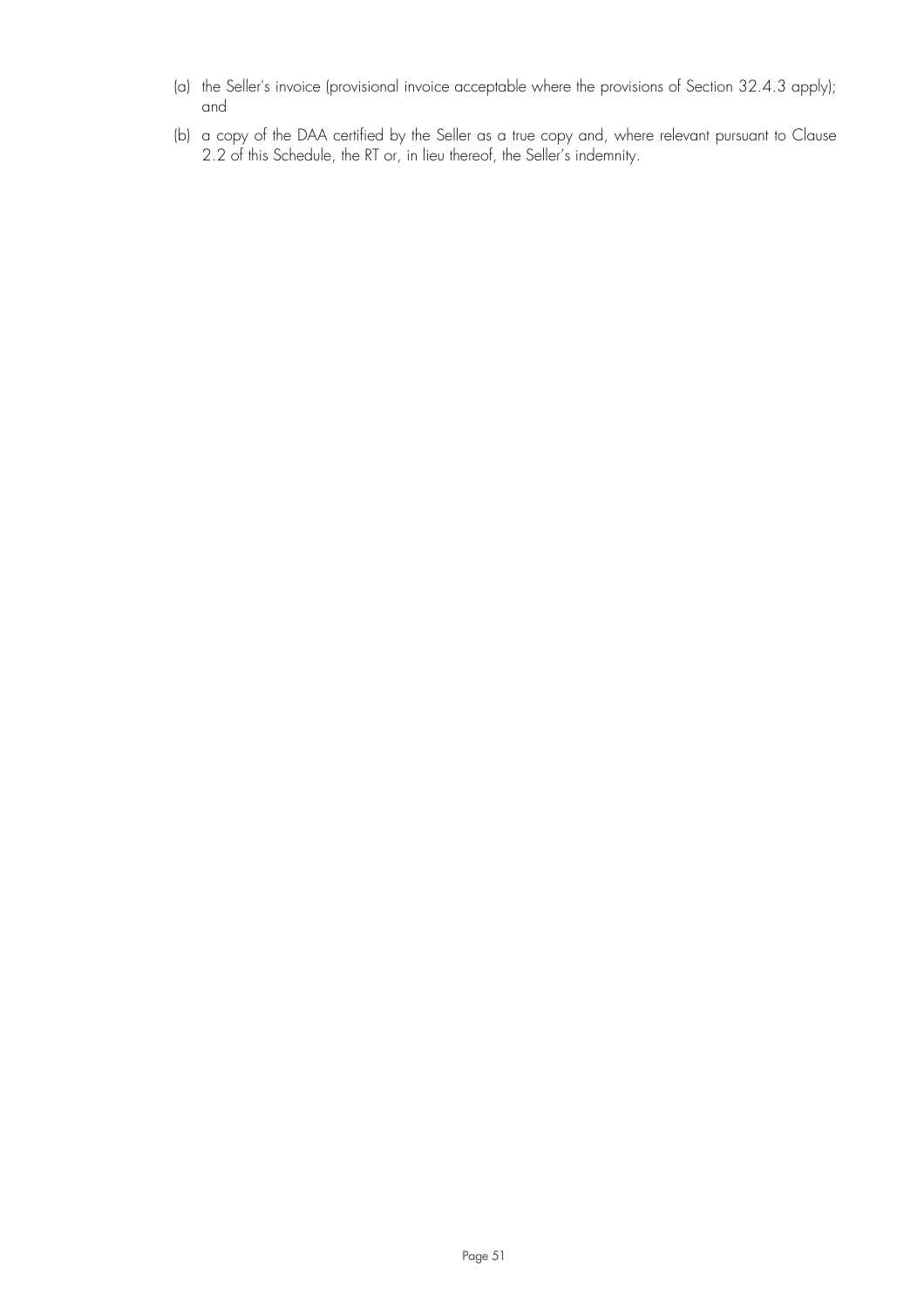## **Schedule E**

## **Requirements in respect of Vessels at the Loading Terminal or Discharge Port and, where applicable, during the voyage**

## **1. Requirements in respect of Vessels at the Loading Terminal or Discharge Port**

- 1.1 If any Vessel does not meet any of the following requirements of this Part 1 of this Schedule E:
	- 1.1.1 at the Loading Terminal, the Seller or the Seller's supplier may refuse to berth, load or continue loading such Vessel; and/or
	- 1.1.2 at the Discharge Port, the Buyer or the Buyer's receiver may refuse to berth, discharge or continue discharging such Vessel.

## 1.2 **ITOPF**

Each Vessel shall be owned by or demise chartered to a member of the International Tanker Owners Pollution Federation Ltd ("ITOPF").

## 1.3 **ISPS CODE**

## 1.3.1 **FOB Provisions**

- (a) The Buyer shall procure that the Vessel shall comply with the requirements of the International Ship and Port Facility Security Code and the relevant amendments to Chapter XI of SOLAS (ISPS Code) and where the Loading Terminal is within the U.S.A. and U.S. territories or waters, with the U.S. Maritime Transportation Security Act 2002 ("MTSA").
- (b) The Vessel shall when required submit a Declaration of Security ("DoS") to the appropriate authorities prior to arrival at the Loading Terminal.
- (c) Notwithstanding any prior acceptance of the Vessel by the Seller, if at any time prior to the passing of risk and title the Vessel ceases to comply with the requirements of the ISPS Code or the MTSA:
	- (i) the Seller shall have the right not to berth such nominated Vessel and any demurrage resulting shall not be for the account of the Seller.
	- (ii) the Buyer shall be obliged to substitute such nominated Vessel with a Vessel complying with the requirements of the ISPS Code and the MTSA .
- (d)
- (i) The Seller shall procure that the Loading Terminal/port/installation shall comply with the requirements of the ISPS Code and where the Loading Terminal is within the USA and US territories or waters, with the MTSA.
- (ii) Any costs or expenses in respect of the Vessel including demurrage or any additional charge, fee or duty levied on the Vessel at the Loading Terminal and actually incurred by the Buyer resulting directly from the failure of the Loading Terminal/port/installation to comply with the ISPS Code or the MTSA shall be for the account of the Seller, including but not limited to the time required or costs incurred by the Vessel in taking any action or any special or additional security measures required by the ISPS Code or the MTSA.
- (e) Save where the Vessel has failed to comply with the requirements of the ISPS Code or the MTSA, the Seller shall be responsible for any demurrage actually incurred by the Buyer arising from delay to the Vessel at the Loading Terminal/port/installation resulting directly from the Vessel being required by the port facility or any relevant authority to take any action or any special or additional security measures or undergo additional inspections.
- (f) If the Loading Terminal is not operated by the Seller or an Affiliate of the Seller, the Seller's liability to the Buyer under the Agreement for any demurrage, costs, losses or expenses incurred by the Vessel, the charterers or the Vessel owners resulting from the failure of the loading Terminal/port/installation to comply with the ISPS Code or the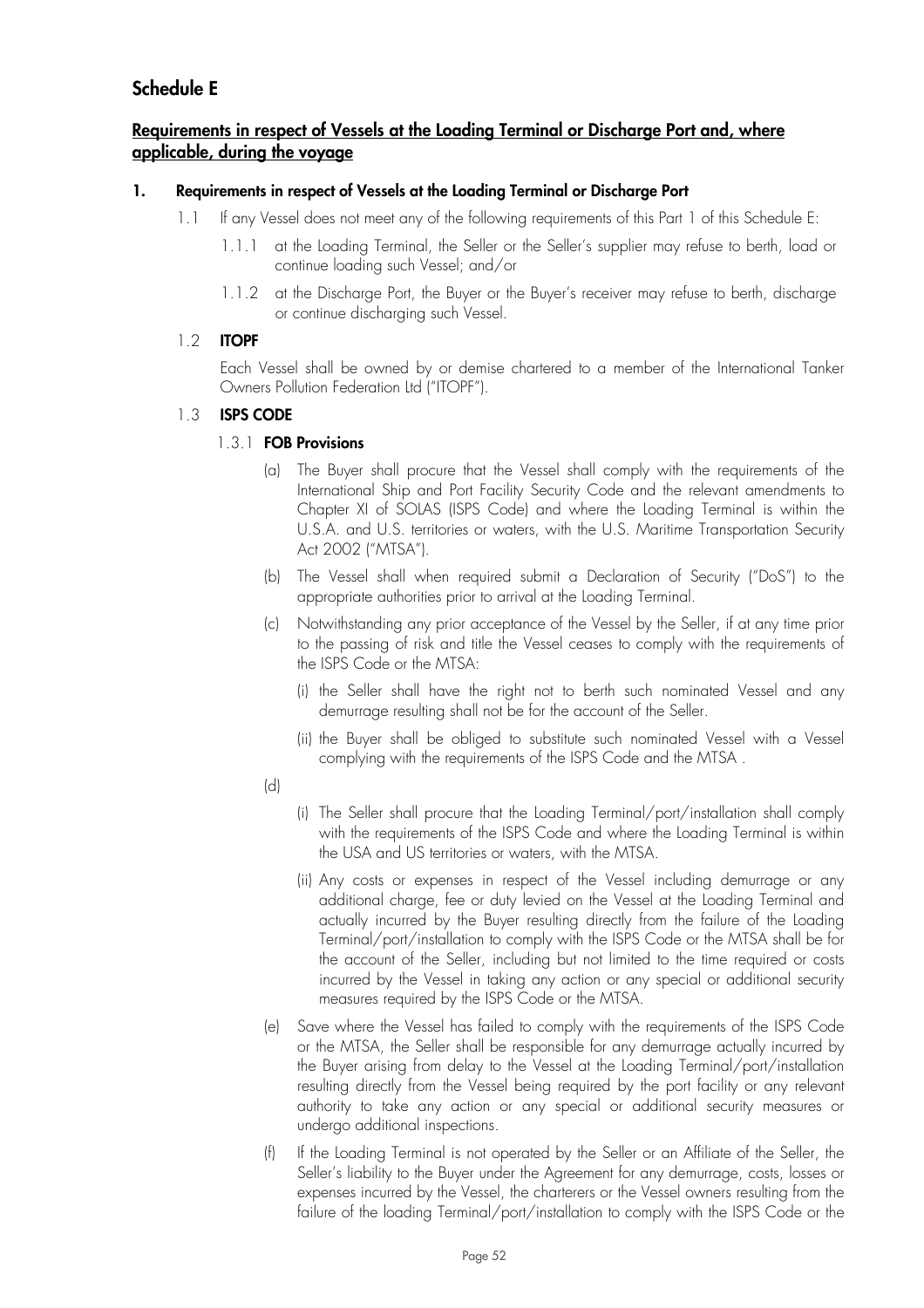MTSA shall be limited to the payment of demurrage, costs, losses or expenses that the Seller is able to recover and does recover from its supplier or other relevant third party, and then only to the extent of such recovery. The Seller shall, however, use reasonable efforts to so recover from its supplier or other relevant third party.

### 1.3.2 **CIF/CFR/DES Provisions**

- (a) The Seller shall procure that the Vessel shall comply with the requirements of the International Ship and Port Facility Security Code and the relevant amendments to Chapter XI of SOLAS ("ISPS Code") and where the Discharge Port is located within the U.S.A. and U.S. territories or waters, with the U.S. Maritime Transportation Security Act 2002 ("MTSA").
- (b) The Vessel shall when required submit a Declaration of Security ("DoS") to the appropriate authorities prior to arrival at the Discharge Port.
- (c) Notwithstanding any prior acceptance of the Vessel by the Buyer, if on arrival of the Vessel at the Discharge Port the Vessel ceases to comply with the requirements of the ISPS Code or the MTSA:
	- (i) the Buyer shall have the right not to berth such nominated Vessel at the Discharge Port and any demurrage resulting shall not be for the account of the Buyer; and
	- (ii) the Seller shall be obliged to substitute such nominated Vessel with a Vessel complying with the requirements of the ISPS Code and the MTSA. If title and risk to the cargo on board the Vessel subsequently substituted pursuant to (iii) b) has already passed to the Buyer, such title and risk shall be deemed to have reverted to the Seller.
- (d)
- (i) The Buyer shall procure that the Discharge Port/terminal/installation shall comply with the requirements of the ISPS Code and, if located within the U.S.A. and U.S. territories or waters, with the MTSA.
- (ii) Any costs or expenses in respect of the Vessel including demurrage or any additional charge, fee or duty levied on the Vessel at the Discharge Port and actually incurred by the Seller resulting directly from the failure of the Discharge Port/terminal/installation to comply with the ISPS Code or the MTSA shall be for the account of the Buyer, including but not limited to the time required or costs incurred by the Vessel in taking any action or any special or additional security measures required by the ISPS Code or the MTSA.
- (e) Save where the Vessel has failed to comply with the requirements of the ISPS Code or the MTSA, the Buyer shall be responsible for any demurrage actually incurred by the Seller arising from delay to the Vessel at the Discharge Port/terminal/installation resulting directly from the Vessel being required by the port facility or any relevant authority to take any action or any special or additional security measures or undergo additional inspections.
- (f) If the Discharge Port is not operated by the Buyer or an Affiliate of the Buyer, the Buyer's liability to the Seller under the Agreement for any costs, losses or expenses incurred by the Vessel, the charterers or the Vessel owners resulting from the failure of the Discharge Port/terminal/installation to comply with the ISPS Code or the MTSA shall be limited to the payment of demurrage, costs, losses or expenses that the Buyer is able to recover and does recover from its supplier or other relevant third party, and then only to the extent of such recovery. The Buyer shall, however, use reasonable efforts to so recover from its supplier or other relevant third party.

## 1.4 **CLC**

The Vessel shall:

(a) carry on board certificate(s) as required pursuant to the 1992 Civil Liability Convention for Oil Pollution Damage or any Protocols thereto (CLC); and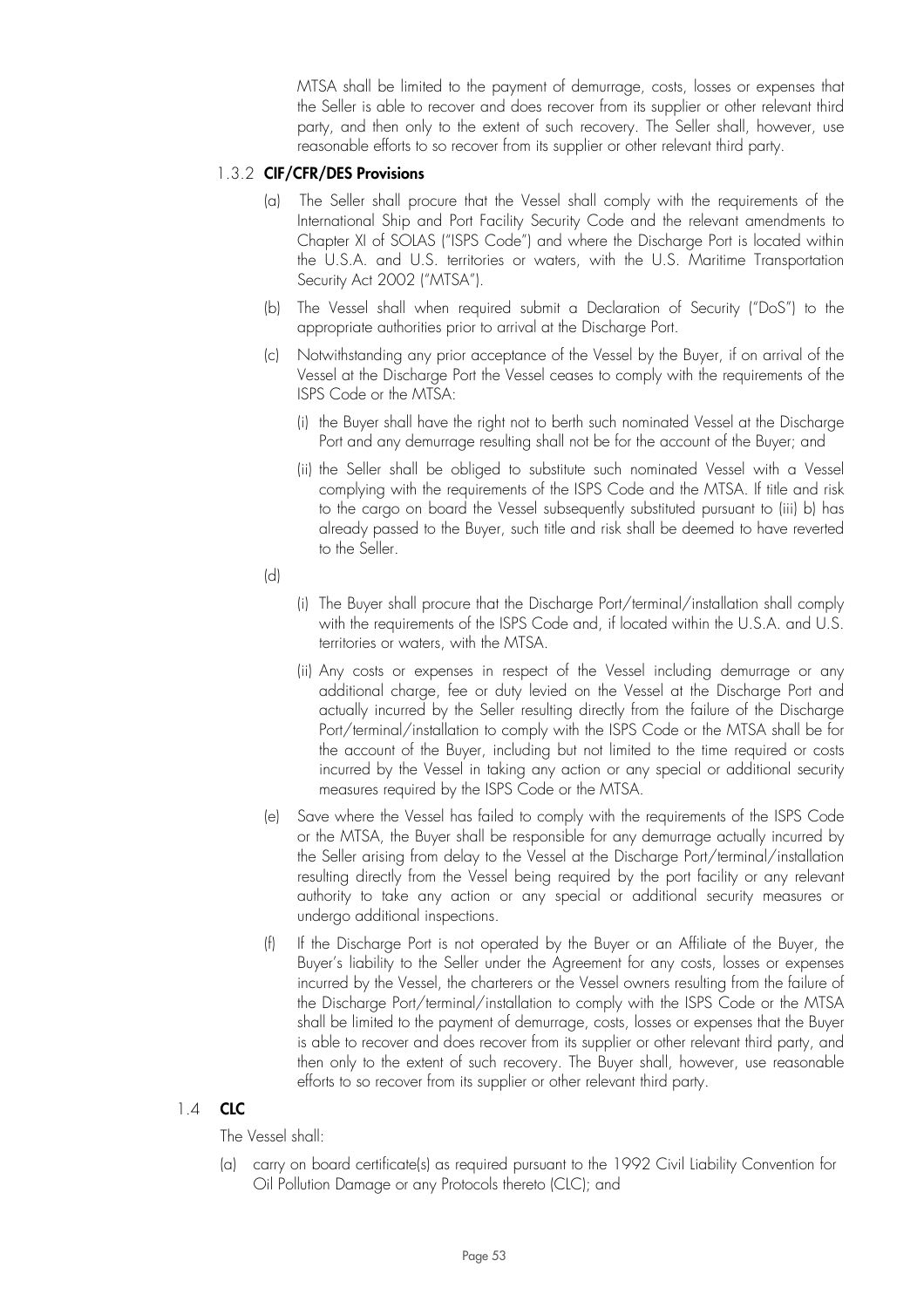(b) have in place insurance cover for oil pollution no less in scope and amounts than the highest available under the rules of P. & I. Clubs entered into the International Group of P. & I. Clubs.

## 1.5 **ISM certificates**

The Vessel shall have on board a valid ISM certificate and the owners, before and during the voyage, shall comply with the requirements of the ISM. For the purposes of the Agreement, "ISM" means the International Management Code for the Safe Operations of Ships and for Pollution Prevention.

## 1.6 **ISGOTT, etc.**

The Vessel shall be manned, operated and maintained so as to fully comply with (i) the standards set out in ISGOTT, (ii) appropriate IMO recommendations, and (iii) the OCIMF Guidelines for the Control of Drugs and Alcohol On-board Ship (1990), each as amended from time to time. For the purposes hereof, "ISGOTT" means the International Safety Guide for Oil Tankers and Terminals, as current from time to time; and "IMO" means the International Maritime Organisation.

## 1.7 **IGS**

Any Vessel fitted with an inert gas system ("IGS") will not be permitted to berth or to load or discharge crude oil unless the IGS is in good order, operative and the cargo tanks inerted.

If an IGS-equipped Vessel arrives with the IGS inoperative, the Vessel will not be berthed until the IGS is operative and the cargo tanks inerted and until that time NOR shall not be given, or if given shall not be effective, and Laytime shall not commence until commencement of loading or discharge, as the case may be.

## 1.8 **Closed loading**

Vessels must operate at all times in the "Closed Operations" mode. Closed Operations refers to the procedures whereby Vessels conduct cargo transfer and ballasting operations into cargo tanks, with tank apertures closed and with vapours being emitted only by means of the dedicated venting system, which is designed to disperse vapour clear of working areas and possible ignition sources.

## 1.9 **Ballast**

Discharge of dirty ballast, bilges, slops or other substances into water shall be in accordance with MARPOL 73/78, as amended from time to time, and is in any event totally prohibited within the confines of the Loading Terminal or the Discharge Port.

## **2. Loading or discharge at ports in the United Kingdom**

Where the Loading Terminal or the Discharge Port is located within the United Kingdom, the Vessel shall observe the Code of Practice relating, inter alia, to recommendations as to routes to be taken by Vessels in certain sensitive locations in UK waters as drawn up by the British Chamber of Shipping in March 1993 and as amended from time to time.

## **3. Maritime Traffic Schemes**

The Vessel shall comply with all regulations and recommendations contained in any Maritime Traffic Schemes applicable to the voyage relating to the subject matter of the Agreement and in particular and as appropriate the Vessel shall comply with the Turkish Straits Maritime Traffic Scheme Regulations dated 6th November 1998, as amended or re-issued from time to time.

## **4. Incorporation of Schedule F**

Where applicable, the requirements set out in Schedule F shall apply.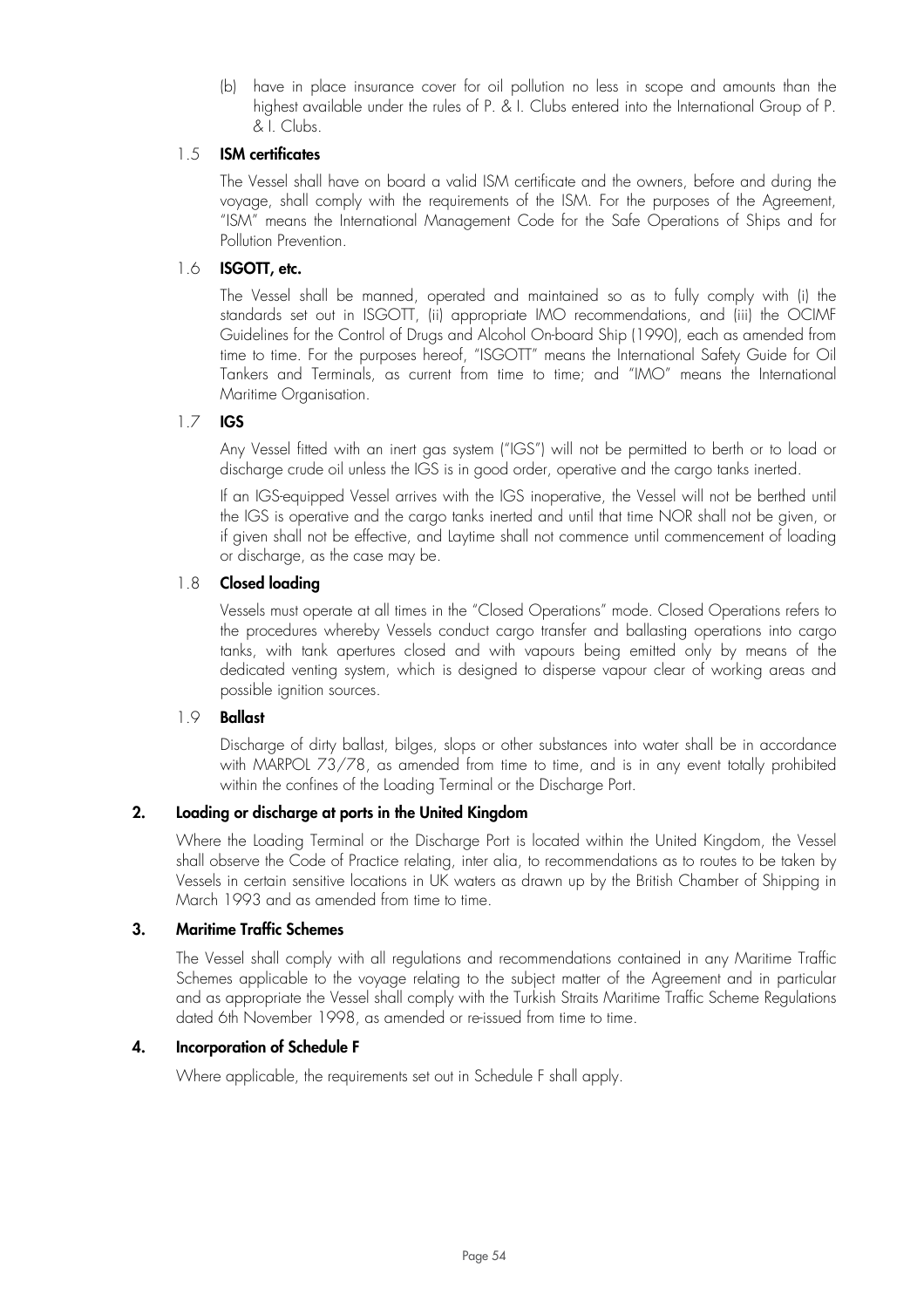## **Schedule F**

## **Shell Casualty Procedure**

In the event of any incident relating to a Vessel carrying crude oil the risk in which has passed from the Seller to a member of the Shell group of companies, the Seller shall use its best efforts to ensure that the master of the Vessel implements the following instructions:

## **SHELL CASUALTY EMERGENCY INSTRUCTIONS**

These instructions are to be followed in the case of an emergency such as collision, grounding, fire or other incident that may or has put at risk the lives of persons and/or the safety of the Vessel and/or the environment and where immediate assistance is required or adverse media coverage is expected.

Notification shall be by telephone in the first instance to SHELL CASUALTY in London +44 (0)20 7934 7777 (24 hours) followed by written notification to:

## By e-mail to: **CasualtyTelex@shell.com**

By telex to: SHELLCASUALTY LONDON (telex number 8814807)

containing the words ''CASUALTY DISTRIBUTION''. The words ''CASUALTY DISTRIBUTION" should appear as the first 2 words at the beginning of the first line of text, immediately following the address.

The notification telex or e-mail **must** contain the following information:

- the name of the Vessel:
- nature of emergency or incident (collision, grounding, etc);
- position of Vessel (latitude, longitude, port) and location of incident;
- fatalities and/or personal injuries (if any);
- nature and extent of damage;
- name, nationality and type of other Vessel(s) involved;
- whether or not the Vessel is able to continue the voyage;
- in the event of an oil spill, the message must also include the local time, date and location of spill;
- name of the owner of the installation (if in port) and whether at a jetty, CBM, SBM etc.;
- type of oil (e.g. crude, black, white, lubes, bitumen, chemicals, gas, etc.);
- cause if known (e.g. overflow, hose burst, defective shore pipeline, hull defect, leaking ship valve(s));
- estimated quantity spilled;
- estimate of rate of spill if continuing;
- whether clean-up has been attempted, either by the Vessel or a third party;
- any other relevant comments; and
- time of origin of each report.

If the incident occurs within port limits, the agent must also be copied on all messages sent to SHELL CASUALTY.

Finally, the foregoing requirements are in addition to any casualty reporting procedure system the Vessel's owners/managers may have, particularly with respect to its reporting requirements.

Where the Seller is a member of the Shell group of companies and where risk has passed from the Seller to the Buyer in accordance with the provisions covering CFR or CIF deliveries, the Seller shall use its best efforts to implement any similar instructions, if any, provided by the Buyer.

Except where loss, damage and expense are incurred or suffered as a result of the Seller's failure to use the aforesaid best efforts, the Seller shall bear no liability or responsibility for the failure of the master of the Vessel or such Vessel's owners to implement such instructions.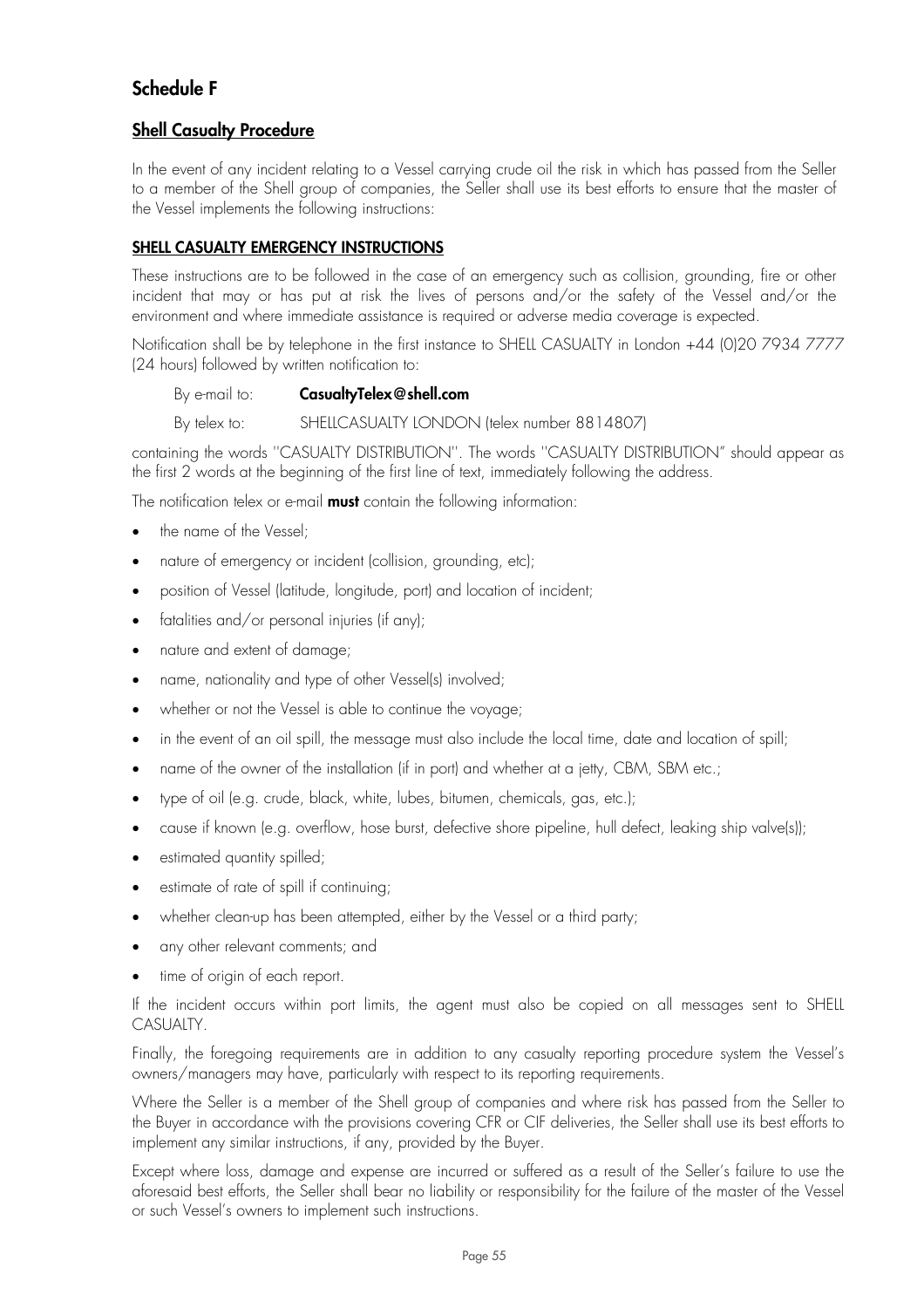## **Schedule G**

## **Supplement in respect of the FOB delivery of Oman Export Blend Crude Oil**

## **1. Laydays**

The provisions of Section 4 shall apply, but Sections 4.2 and 4.3 shall be deleted and replaced by:

- 1.1 The Laydays shall be the day or range of days (issued in accordance with the standard practice at the Loading Terminal) either:
	- 1.1.1 as specified in the Special Provisions; or
	- 1.1.2 established in accordance with the procedure(s) specified in the Special Provisions; or
	- 1.1.3 where the Laydays cannot be ascertained by reference to paragraphs 1.1.1 or 1.1.2 above, as notified by the Seller to the Buyer in a Layday Notice by not later than either:
		- (a) Where the Seller is the Primary Supplier, 17:00 hours Singapore time on the first Business Day following the day of publication of the loading schedule by the Loading Terminal Operator; or
		- (b) Where the Seller is not the Primary Supplier, within 1 hour of receipt by the Seller of the Laydays Notice from the Seller's supplier but, in any case, by not later than 17:00 hours Singapore time on the 18th day of month M-1 (where M is the month of loading).
- 1.2 The Laydays established in accordance with paragraphs 1.1.2 or 1.1.3 above shall, unless otherwise specifically agreed between the parties, fall entirely within any delivery period specified in the Special Provisions.
- 1.3 Except as specifically provided in the Special Provisions, the Laydays shall consist of 2 days and is made up of the date on which the Parcel is intended to be made available for loading as published in the loading schedule issued by the Loading Terminal Operator and the day after such date. However, with respect to cargoes of 1,500,001 barrels or more, the Buyer and the Seller understand and accept that the Loading Terminal Operator may impose a shorter range of Laydays and/or such other special conditions as the Loading Terminal Operator may reasonably require given the size of the Cargo and the loading facilities and conditions at the Loading Terminal.
- 1.4 Where the Agreement is made and entered into prior to the 9th day of month M-1 and Laydays are to be established in accordance with paragraph 1.1.3 above, the Buyer may notify the Seller of its preferred Laydays by no later 1200 hours Singapore time on the 9th day of month M-1. Always providing the Seller is not a short Seller (as defined pursuant to paragraph 1.7 below), the Seller shall notify its supplier of such preferred Laydays provided always that the Seller shall not be under any obligation whatsoever to provide such Laydays.

## 1.5 **Notification of Laydays**

- 1.5.1 Each Laydays Notice shall be given by the Seller by telephone and then promptly confirmed by facsimile, specifying the following:
	- (a) the Parcel Reference Number(s) applicable to the Parcel(s) intended to comprise the crude oil;
	- (b) the quantity of each Parcel;
	- (c) the Laydays applicable to each parcel;
	- (d) except where the Seller is the Primary Supplier, the date and time of the Seller's receipt of the Laydays Notice from its supplier; and
	- (e) the date and time when the Laydays Notice was given by the Seller to the Buyer.
- 1.5.2 Each party shall use all reasonable endeavours to ensure that appropriate facilities and sufficient authorised personnel are available and ready to promptly receive and pass on Layday Notices and all other pertinent information during business hours.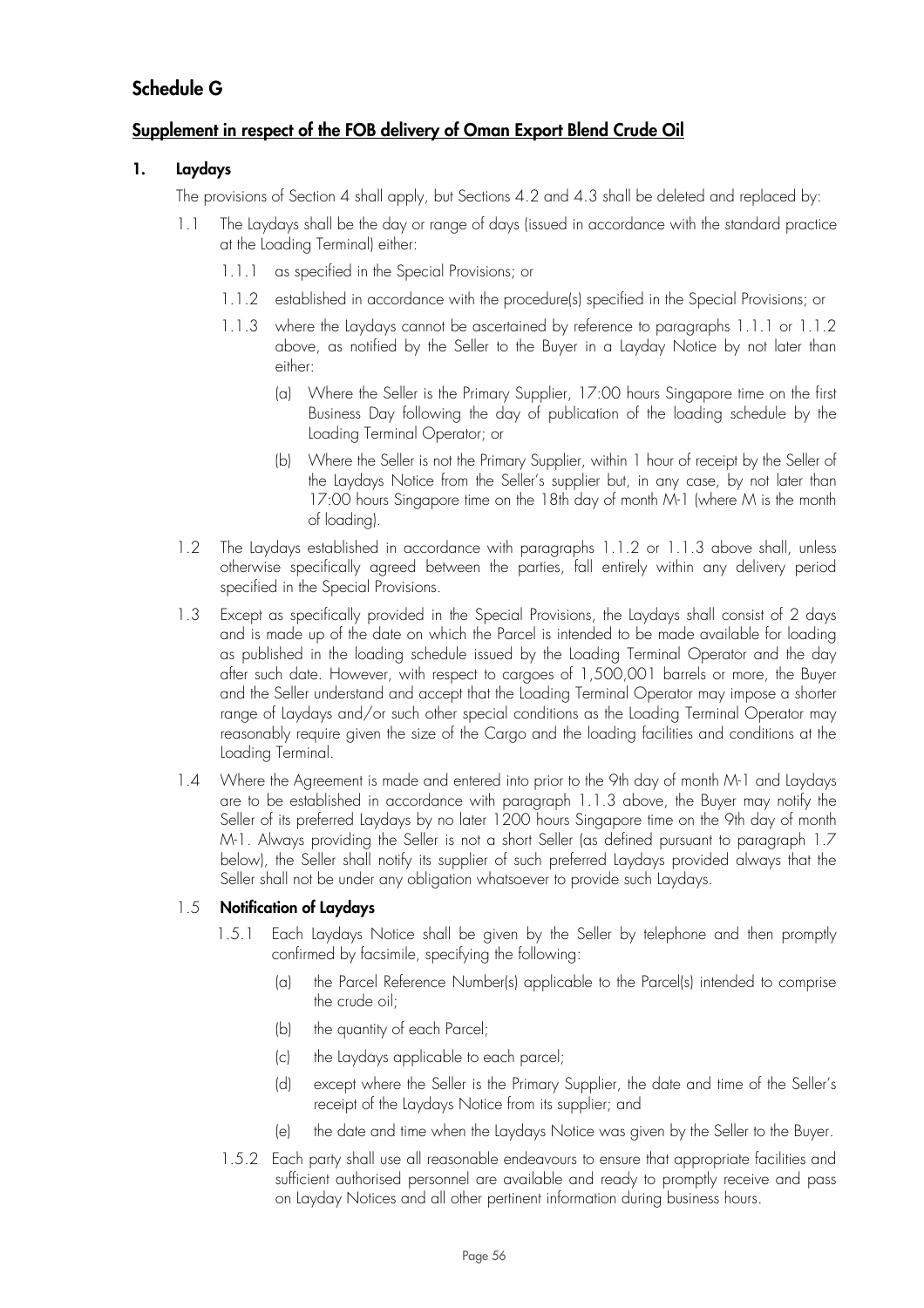1.5.3 If the Seller is purchasing the crude oil from, or the Buyer is selling the crude oil to, a third party the Seller or the Buyer, as the case may be, undertakes to pass on as expeditiously as possible any Laydays Notice and/or any other pertinent information received by it which it is contractually bound to give to such third party.

## 1.6 **Late Declaration of Laydays**

Where the Laydays are to be established in accordance with paragraph 1.1.3 of this Schedule, if the Seller's Laydays Notice is received by the Buyer after the time provided for in paragraph 1.1.3, it shall be effective and the Seller shall not be in breach of its obligations nor shall it entitle the Buyer to treat the Agreement as having been repudiated, but the Seller shall be liable for all costs and expenses resulting directly from the Seller's failure to pass on the Laydays Notice to the Buyer in a timely manner.

## 1.7 **Short Seller**

If, at the date of the Agreement and/or prior to the publication date of the loading schedule by the Loading Terminal Operator, the Seller has not yet acquired the crude oil deliverable under the Agreement, the Seller's Laydays Notice shall be effective but deemed not have been given within the time provided for in paragraph 1.1.3 above and shall be considered a "Late Declaration of Laydays" and paragraph 1.6 above shall apply.

## **2. Nomination of Vessels, etc**

- 2.1 The provisions of Section 5 shall apply, except that:
	- 2.2.1 in Section 5.2.1 the Buyer's Vessel nomination shall also specify the Parcel Reference number(s) for the crude oil. In addition, nominations for cargoes of less than 200,000 barrels shall not be accepted unless they are co-loaded with other Cargoes onto the same Vessel nominated to load at the Loading Terminal during the same Laydays.
	- 2.2.2 in Section 5.2.2, "8 days" and "8th day" shall be deleted and replaced by "6 days" and "6th day" respectively in each instance.
	- 2.2.3 in Section 5.2.2, if the 6th day falls on a non-Business Day, then a nomination must be received by the Seller not later than 17:00 hours Singapore time on the preceding Business Day.
	- 2.2.4 in Section 5.3.3, the Buyer shall give to the Seller notice in writing of the name and the destination(s) of the substitute Vessel as soon as practicably possible but in any event not later than 6 days prior to the first day of the Laydays (or if the 6th day falls on a non-Business Day, then by 17:00 hours Singapore time on the preceding Business Day).
- 2.2 Any failure by the Buyer to nominate a Vessel within the time provided for herein as a direct result of the Seller's failure to declare the Laydays in a timely manner pursuant to paragraph 1.6 above, shall not be a breach of the Buyer's obligations in relation to such matters, provided the Buyer has:
	- (a) notified the Seller in writing; and
	- (b) notified the Loading Terminal operator of the Seller's failure and furnished the Loading Terminal Operator with the Seller's name; and
	- (c) exercised all reasonable endeavours to nominate a Vessel that can tender a valid NOR at the Loading Terminal by no later that 2400 hours (local time) on the last day of the Laydays.
- 2.3 Cancellation of a Vessel shall be notified to the Seller in writing or by facsimile not less than 6 days prior to the first day of the Laydays (or if the 6th day falls on a non-Business Day, then by 17:00 hours Singapore time on the preceding Business Day). Cancellation will require that the Buyer nominate a substitute Vessel. In case of cancellation, if the Buyer fails to nominate a substitute Vessel and, for operational reasons, the Seller has to make alternative arrangements for disposal of the nominated volume, all direct associated costs will be for the Buyer's account provided the Seller has made all reasonable efforts to mitigate such costs.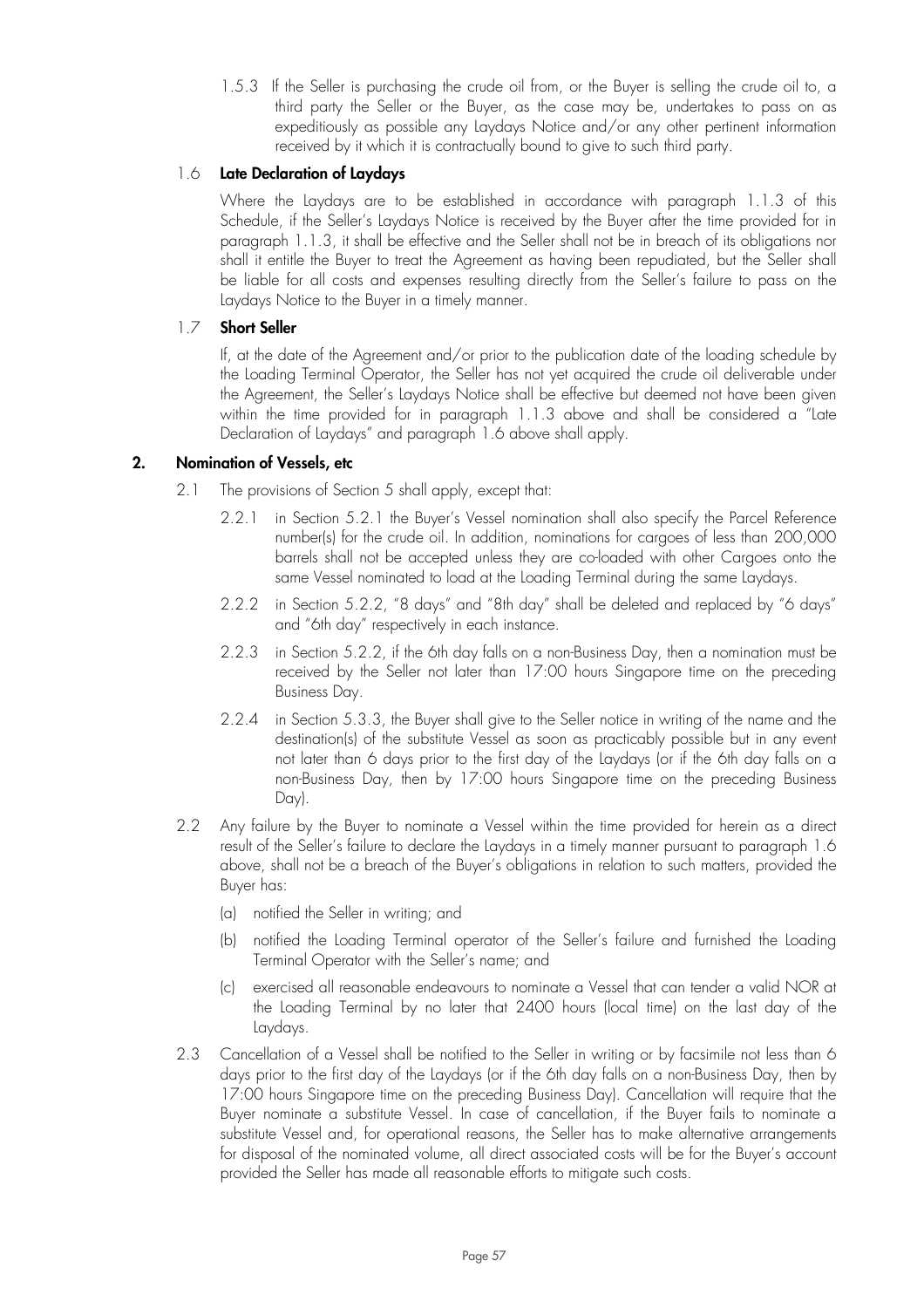## **3. Arrival of Vessel**

The provisions of Section 6 shall apply, except that the Buyer shall, in addition to the ETA notices required pursuant to Section 6.1.1, arrange for its Vessel to report to the Loading Terminal, with a copy to the Seller, its ETA not later than 5 days prior to the start of the first day of the accepted Laydays inclusive of the pre-arrival message (contents of which are available from local ships' agents and are detailed in the Mina Al Fahal Information Book) with updates every 24 hours prior to arrival. Any changes in the ETA of the Vessel, in excess of 2 hours within the final 48 hours, shall be reported immediately by the Vessel.

## **4. Delivery Month**

- 4.1 In the event that a Vessel, having arrived within its accepted Laydays and having given a valid NOR, is prevented from loading within the month for which it was nominated and accepted, for reasons beyond the Buyer's control, then such volume as is subsequently loaded shall be counted against the lifting entitlement for the month in which the Vessel was originally nominated.
- 4.2 Where a Parcel is nominated for loading in month M and for whatever reasons it was not possible to complete the loading during month M, then the loading will be stopped at midnight on the last day of month M and a bill of lading issued for that volume loaded up until midnight of month M. The balance of the nominated volume will be loaded in the subsequent month (M+1) and a separate bill of lading issued for the volume loaded in M+1. The first bill of lading will be dated as of the day the loading was stopped and the second bill of lading will be dated as of the day loading was completed. The material time for the stopping and completion of loading is the closing of the valves onshore.

## **5. Time allowed, delays and demurrage**

- 5.1 Section 7 shall be deleted and, except as specifically provided in the Special Provisions, the time allowed for loading and any demurrage shall be determined in accordance with the usual terms applicable to the supply of the crude oil from the Loading Terminal as issued by the Loading Terminal Operator.
- 5.2 Any demurrage claim must be notified to the Seller in writing within 45 days from the date of the bill of lading, with full supporting documentation (including, but not exclusively, the time computation, NOR, Vessel's port log, statement of facts and, where applicable, evidence of the charterparty rate), together with any other documentation that the Loading Terminal Operator may reasonably require. Any such documentation not then available shall be provided to the Seller within 90 days from the bill of lading date. If the Buyer fails to give such notice or provide such documentation within the above respective time limits, then the Buyer's claim shall be deemed to have been waived and any liability of the Seller for demurrage shall be extinguished.
- 5.3 The Buyer shall not be entitled to recover demurrage from the Seller except to the extent that the Seller is able to recover and does recover such demurrage from the Seller's supplier and the Seller shall not be obliged to pay any amounts in excess thereof.
- 5.4 The Seller may only rely on paragraph 5.3 above if, and to the extent, that:
	- (a) the Seller's acquisition terms, with Seller's supplier, include Laytime and demurrage provisions so as to allow the recovery of demurrage on terms that are no worse than the Loading Terminal's usual terms; and
	- (b) the Seller has exercised reasonable endeavours to recover from the Seller's supplier any demurrage for which the Buyer has presented a claim.

## **6. Definitions**

The provisions of Section 27 shall apply except as modified here:

6.1 *"Business Day"* unless the Agreement expressly provides to the contrary means a day other than a Saturday or Sunday or a bank holiday in Singapore. Where the last day for any notice to be